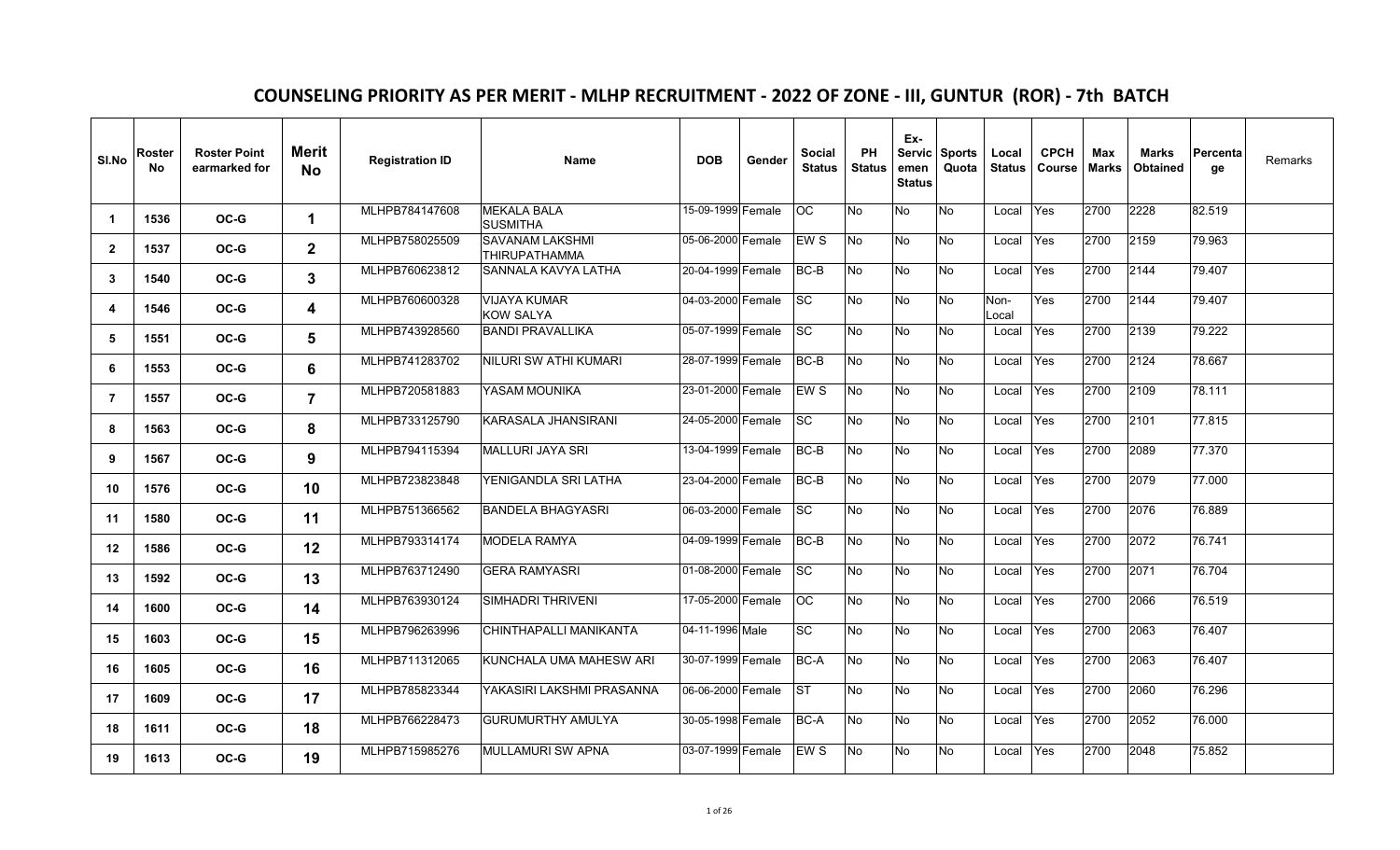| SI.No | Roster<br>No. | <b>Roster Point</b><br>earmarked for | Merit<br>No | <b>Registration ID</b> | <b>Name</b>                               | <b>DOB</b>        | Gender | Social<br><b>Status</b> | PH<br><b>Status</b> | Ex-<br>emen<br><b>Status</b> | Servic Sports<br>Quota | Local<br><b>Status</b> | <b>CPCH</b><br>Course | Max<br><b>Marks</b> | <b>Marks</b><br><b>Obtained</b> | Percenta<br>ge | Remarks |
|-------|---------------|--------------------------------------|-------------|------------------------|-------------------------------------------|-------------------|--------|-------------------------|---------------------|------------------------------|------------------------|------------------------|-----------------------|---------------------|---------------------------------|----------------|---------|
| 20    | 1615          | OC-G                                 | 20          | MLHPB782214226         | MEDIKONDA SANDYA RANI                     | 01-06-2000 Female |        | SC.                     | No                  | No                           | <b>No</b>              | Local                  | Yes                   | 2700                | 2045                            | 75.741         |         |
| 21    | 1626          | $OC-G$                               | 21          | MLHPB736648059         | <b>MANDLA NAVYA</b>                       | 25-03-1999 Female |        | BC-A                    | <b>No</b>           | No                           | <b>No</b>              | Local                  | Yes                   | 2700                | 2044                            | 75.704         |         |
| 22    | 1628          | OC-G                                 | 22          | MLHPB789440251         | <b>MAMIDI DIVYA</b>                       | 17-06-1999 Female |        | <b>SC</b>               | No                  | No                           | No                     | Local                  | Yes                   | 2700                | 2044                            | 75.704         |         |
| 23    | 1636          | OC-G                                 | 23          | MLHPB741363700         | PERIKALA SHAKEENA                         | 04-08-1999 Female |        | <b>SC</b>               | <b>No</b>           | No                           | <b>No</b>              | Local                  | Yes                   | 2700                | 2044                            | 75.704         |         |
| 24    | 1637          | OC-G                                 | 24          | MLHPB717606972         | DUDEKULA RABIYA<br><b>SULTANA</b>         | 12-08-2000 Female |        | BC-B                    | No                  | No                           | <b>No</b>              | Local                  | Yes                   | 2700                | 2033                            | 75.296         |         |
| 25    | 1640          | OC-G                                 | 25          | MLHPB746154056         | <b>GANNAMANEEDI SRI</b><br><b>SAHITHI</b> | 23-01-1999 Female |        | OC.                     | No                  | No                           | No                     | Non-<br>Local          | Yes                   | 2700                | 2030                            | 75.185         |         |
| 26    | 1646          | $OC-G$                               | 26          | MLHPB746017453         | MOGARALA ALEKHYA                          | 01-01-2000 Female |        | <b>SC</b>               | <b>No</b>           | No                           | Yes                    | Local                  | Yes                   | 2700                | 2029                            | 75.148         |         |
| 27    | 1651          | OC-G                                 | 27          | MLHPB782400928         | JAKKALA NEELIMA                           | 05-06-1998 Female |        | BC-B                    | No                  | No                           | <b>No</b>              | Local                  | Yes                   | 2700                | 2028                            | 75.111         |         |
| 28    | 1653          | OC-G                                 | 28          | MLHPB798753511         | <b>JAJULA BASIVI REDDY</b>                | 15-06-2000 Male   |        | EW S                    | No                  | No                           | No.                    | Local                  | Yes                   | 2700                | 2028                            | 75.111         |         |
| 29    | 1657          | OC-G                                 | 29          | MLHPB727961523         | REGALLA SW ATHI LAKSHMI                   | 05-06-1997 Female |        | BC-A                    | No                  | No                           | No                     | Local                  | Yes                   | 1850                | 1389                            | 75.081         |         |
| 30    | 1663          | OC-G                                 | 30          | MLHPB718448688         | <b>NUDURUBATI SIREESHA</b>                | 01-07-2000 Female |        | <b>SC</b>               | No                  | No                           | No                     | Local                  | Yes                   | 2700                | 2027                            | 75.074         |         |
| 31    | 1667          | OC-G                                 | 31          | MLHPB741758982         | DARLA JEEVITHA                            | 05-06-2000 Female |        | <b>SC</b>               | No                  | No                           | <b>No</b>              | Local                  | Yes                   | 2700                | 2026                            | 75.037         |         |
| 32    | 1676          | $OC-G$                               | 32          | MLHPB721718667         | AMBADIPUDI KRISHNA<br><b>SANGEETHA</b>    | 27-08-1999 Female |        | <b>SC</b>               | No                  | No                           | No                     | Local                  | Yes                   | 2700                | 2022                            | 74.889         |         |
| 33    | 1680          | OC-G                                 | 33          | MLHPB731402726         | <b>SHAIK RESHMA</b>                       | 07-09-1997 Female |        | BC-B                    | No                  | No                           | No                     | Local                  | Yes                   | 1850                | 1378                            | 74.486         |         |
| 34    | 1686          | OC-G                                 | 34          | MLHPB780941996         | <b>SHAIK SOHIL</b>                        | 01-08-1999 Female |        | BC-E                    | <b>No</b>           | No                           | <b>No</b>              | Local                  | Yes                   | 2700                | 2011                            | 74.481         |         |
| 35    | 1692          | OC-G                                 | 35          | MLHPB783667033         | <b>MUVVA SIRISHA</b>                      | 21-08-1991 Female |        | <b>SC</b>               | <b>No</b>           | No                           | <b>No</b>              | Local                  | Yes                   | 1850                | 1377                            | 74.432         |         |
| 36    | 1700          | OC-G                                 | 36          | MLHPB793005211         | RAHUL SHARMA                              | 07-10-1999 Male   |        | OC.                     | No                  | No                           | <b>No</b>              | Non-<br>Local          | Yes                   | 2800                | 2083                            | 74.393         |         |
| 37    | 1703          | OC-G                                 | 37          | MLHPB795039313         | <b>BILLU SANDHYA</b>                      | 28-05-1999 Female |        | BC-D                    | <b>No</b>           | No                           | <b>No</b>              | Non-<br>Local          | Yes                   | 2700                | 2005                            | 74.259         |         |
| 38    | 1705          | OC-G                                 | 38          | MLHPB747286171         | KUMBALA PRATHIMA                          | 09-06-2000 Female |        | SC                      | No                  | No                           | No                     | Local                  | Yes                   | 2700                | 2004                            | 74.222         |         |
| 39    | 1709          | OC-G                                 | 39          | MLHPB795100156         | RAYAPUDI SRAVYA KALYANI                   | 18-08-2000 Female |        | <b>SC</b>               | No                  | No                           | No                     | Local                  | Yes                   | 2700                | 2002                            | 74.148         |         |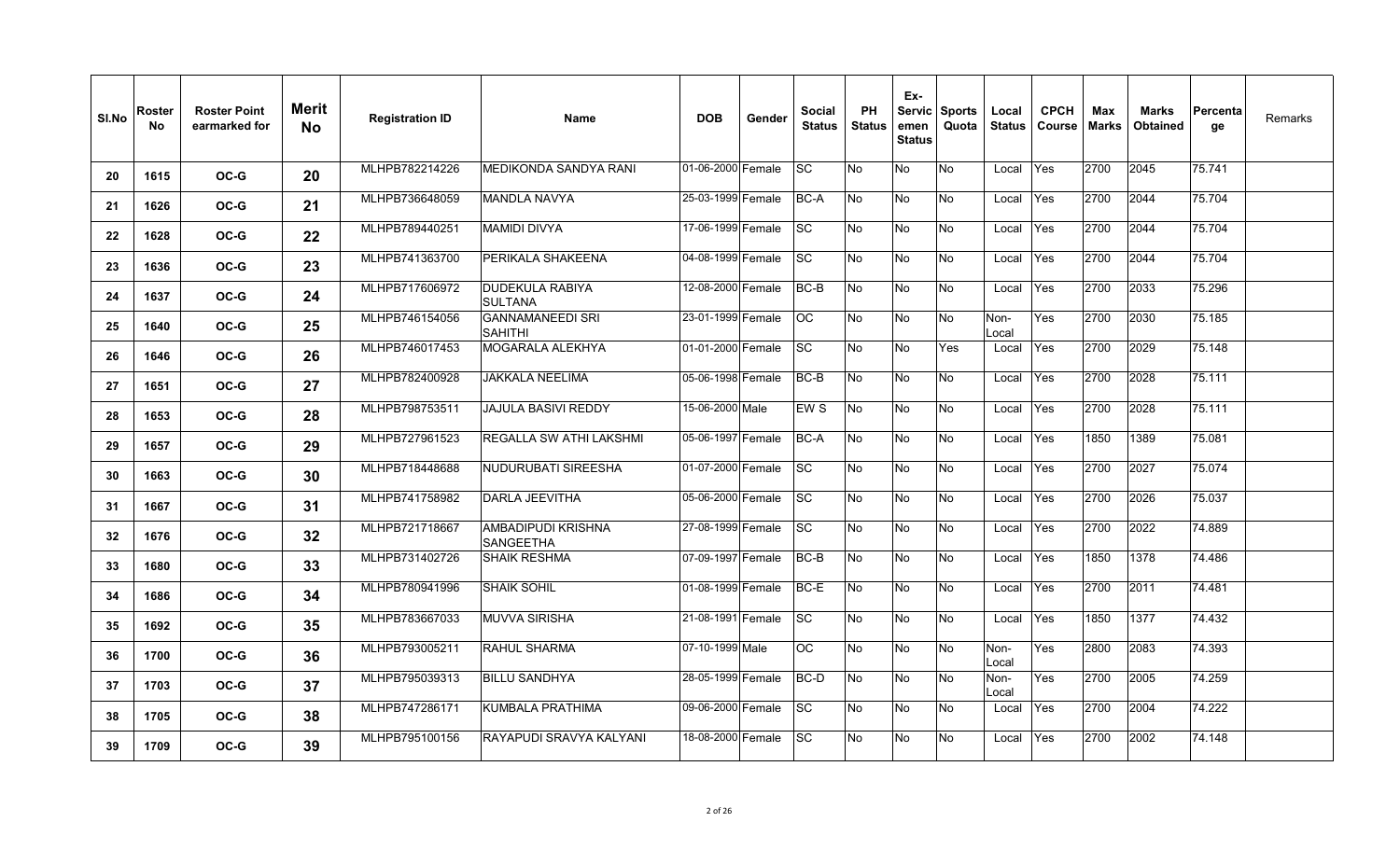| SI.No | Roster<br>No. | <b>Roster Point</b><br>earmarked for | <b>Merit</b><br><b>No</b> | <b>Registration ID</b> | Name                                     | <b>DOB</b>        | Gender | <b>Social</b><br><b>Status</b> | <b>PH</b><br><b>Status</b> | Ex-<br>emen<br><b>Status</b> | Servic Sports<br>Quota | Local<br><b>Status</b> | <b>CPCH</b><br><b>Course</b> | Max<br><b>Marks</b> | Marks<br><b>Obtained</b> | ∣Percenta<br>ge | Remarks |
|-------|---------------|--------------------------------------|---------------------------|------------------------|------------------------------------------|-------------------|--------|--------------------------------|----------------------------|------------------------------|------------------------|------------------------|------------------------------|---------------------|--------------------------|-----------------|---------|
| 40    | 1711          | OC-G                                 | 40                        | MLHPB716938226         | RAMADASU MANASA                          | 09-06-2000 Female |        | <b>SC</b>                      | No                         | <b>No</b>                    | Yes                    | Local                  | Yes                          | 2700                | 2000                     | 74.074          |         |
| 41    | 1713          | OC-G                                 | 41                        | MLHPB764636084         | PENETI LAKSHMIPRASANNA                   | 27-06-2000 Female |        | lSC.                           | No                         | <b>No</b>                    | No                     | Local                  | <b>Yes</b>                   | 2700                | 2000                     | 74.074          |         |
| 42    | 1715          | OC-G                                 | 42                        | MLHPB749451749         | PUC HALAPALLI NEERAJA                    | 09-10-1997 Female |        | <b>SC</b>                      | No                         | No                           | No                     | Local                  | Yes                          | 2700                | 1999                     | 74.037          |         |
| 43    | 1726          | $OC-G$                               | 43                        | MLHPB742257724         | <b>GOVATHOTI AMULYA</b>                  | 05-08-1999 Female |        | <b>SC</b>                      | No                         | No                           | No                     | Local                  | Yes                          | 2700                | 1999                     | 74.037          |         |
| 44    | 1728          | OC-G                                 | 44                        | MLHPB723979998         | CHINTHAGUNTA SANDHYARANI                 | 12-06-1998 Female |        | $ \mathrm{SC} $                | No                         | <b>No</b>                    | No                     | Local                  | Yes                          | 1850                | 1367                     | 73.892          |         |
| 45    | 1736          | OC-G                                 | 45                        | MLHPB714918900         | <b>UPPU</b><br><b>VENKATESW ARAMMA</b>   | 01-04-2000 Female |        | <b>BC-A</b>                    | No                         | No.                          | No                     | Local                  | Yes                          | 2700                | 1995                     | 73.889          |         |
| 46    | 1737          | OC-G                                 | 46                        | MLHPB775934267         | <b>BATHALA BHARATHI</b>                  | 28-08-1998 Female |        | EW <sub>S</sub>                | No                         | No                           | No                     | Local                  | Yes                          | 1850                | 1366                     | 73.838          |         |
| 47    | 1740          | OC-G                                 | 47                        | MLHPB741995102         | <b>ATTULURI SRINADH</b>                  | 23-10-1999 Male   |        | <b>SC</b>                      | No                         | <b>No</b>                    | Yes                    | Local                  | Yes                          | 2700                | 1993                     | 73.815          |         |
| 48    | 1746          | OC-G                                 | 48                        | MLHPB735107859         | <b>SURAGANI ANKITHA</b>                  | 25-08-1998 Female |        | <b>BC-B</b>                    | No                         | <b>No</b>                    | No                     | Local                  | Yes                          | 2700                | 1991                     | 73.741          |         |
| 49    | 1751          | OC-G                                 | 49                        | MLHPB712093125         | NUTHAKKI NANDINI                         | 16-06-1999 Female |        | <b>SC</b>                      | No                         | <b>No</b>                    | No                     | Local                  | Yes                          | 2700                | 1991                     | 73.741          |         |
| 50    | 1753          | OC-G                                 | 50                        | MLHPB722568377         | <b>CHETLURI MAHABU</b><br><b>SUBANI</b>  | 05-07-1999 Male   |        | BC-B                           | No                         | No                           | No                     | Local                  | Yes                          | 2700                | 1989                     | 73.667          |         |
| 51    | 1757          | OC-G                                 | 51                        | MLHPB751712519         | KONATHAM MADHURI                         | 06-02-2000 Female |        | <b>SC</b>                      | No                         | No                           | No                     | Local                  | Yes                          | 2700                | 1987                     | 73.593          |         |
| 52    | 1763          | OC-G                                 | 52                        | MLHPB786673570         | <b>MUNIPALLI SMILY</b>                   | 20-09-1999 Female |        | <b>SC</b>                      | No                         | No                           | No                     | Local                  | Yes                          | 2700                | 1986                     | 73.556          |         |
| 53    | 1767          | OC-G                                 | 53                        | MLHPB713897631         | <b>OSIPILLI BHAVANI</b>                  | 04-02-2000 Female |        | <b>BC-A</b>                    | No                         | No                           | No                     | Local                  | <b>Yes</b>                   | 2700                | 1982                     | 73.407          |         |
| 54    | 1530          | OC (W)                               | 54                        | MLHPB791811945         | PERLI.KEERTHANA                          | 31-05-1998 Female |        | SC                             | No                         | No                           | <b>No</b>              | Non-<br>Local          | Yes                          | 2700                | 1980                     | 73.333          |         |
| 55    | 1776          | OC-G                                 | 55                        | MLHPB715407724         | <b>VATAMBETI LAHARI</b>                  | 23-05-1997 Female |        | <b>SC</b>                      | No                         | No.                          | No                     | Local                  | <b>Yes</b>                   | 2700                | 1979                     | 73.296          |         |
| 56    | 1780          | OC-G                                 | 56                        | MLHPB776706846         | <b>MUTCHU BUIELA</b>                     | 10-05-1998 Female |        | <b>SC</b>                      | No                         | No                           | No                     | Local                  | Yes                          | 2700                | 1979                     | 73.296          |         |
| 57    | 1786          | OC-G                                 | 57                        | MLHPB786819649         | <b>BAPATLA SRAVANTHI</b>                 | 16-05-1997 Female |        | <b>ST</b>                      | No                         | No                           | No                     | Local                  | Yes                          | 2700                | 1978                     | 73.259          |         |
| 58    | 1792          | OC-G                                 | 58                        | MLHPB777504436         | <b>MALE LAKSHMI</b><br><b>PRAVALLIKA</b> | 28-05-2000 Female |        | OC.                            | No                         | No                           | No                     | Local                  | Yes                          | 2700                | 1976                     | 73.185          |         |
| 59    | 1800          | OC-G                                 | 59                        | MLHPB789200181         | <b>KASIMALA PRAMEELA</b>                 | 12-01-2000 Female |        | <b>SC</b>                      | No                         | <b>No</b>                    | No                     | Local                  | Yes                          | 2700                | 1974                     | 73.111          |         |
| 60    | 1803          | OC-G                                 | 60                        | MLHPB715838475         | USTHALA PRATHYUSHA                       | 20-07-2000 Female |        | BC-C                           | No                         | No.                          | No                     | Local                  | <b>Yes</b>                   | 2700                | 1971                     | 73.000          |         |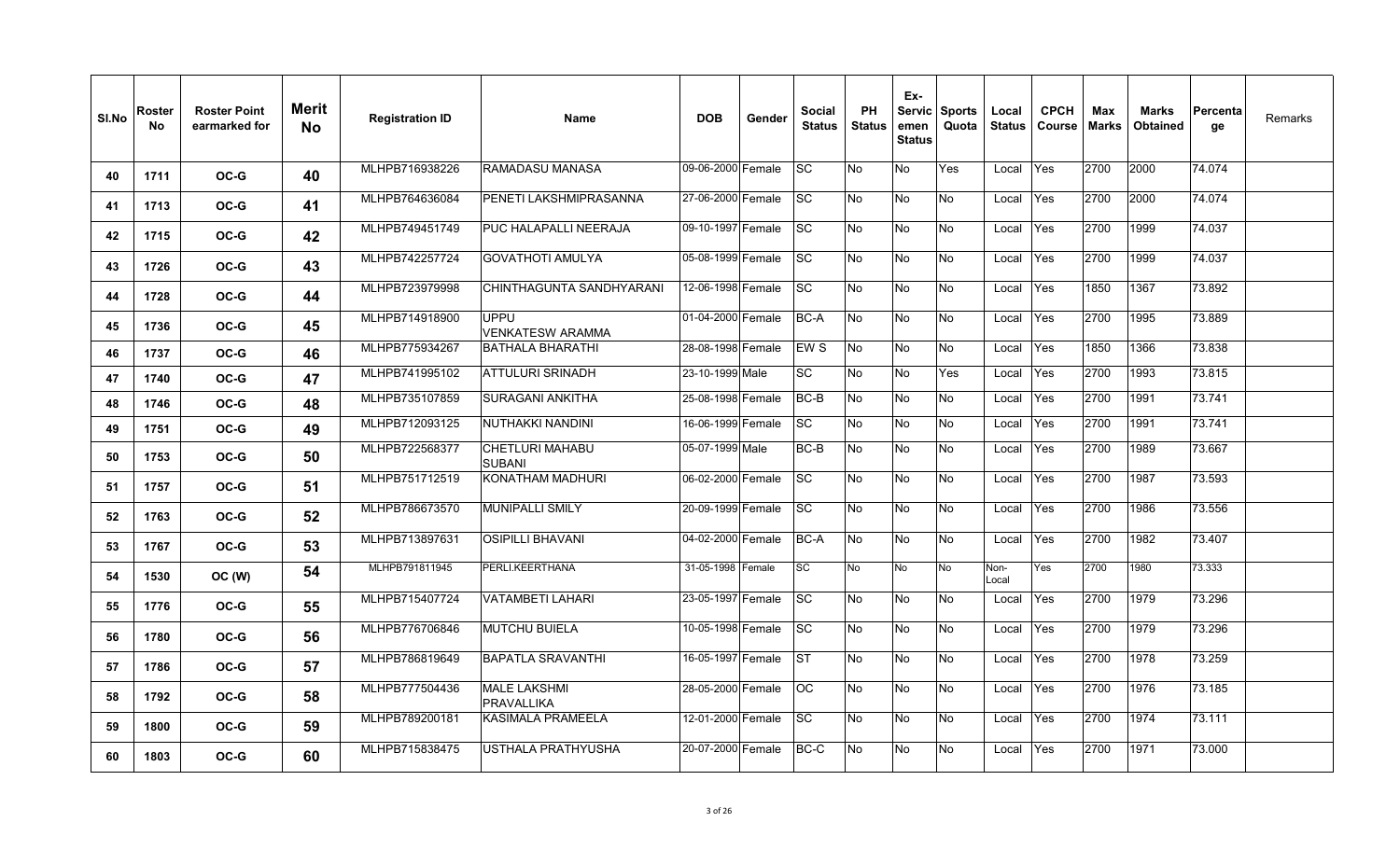| SI.No | Roster<br>No. | <b>Roster Point</b><br>earmarked for | Merit<br>No. | <b>Registration ID</b> | Name                                    | <b>DOB</b>        | Gender | Social<br><b>Status</b> | <b>PH</b><br><b>Status</b> | Ex-<br>emen<br><b>Status</b> | Servic Sports<br>Quota | Local<br><b>Status</b> | <b>CPCH</b><br><b>Course</b> | Max<br>Marks | Marks<br>Obtained | Percenta<br>ge | Remarks |
|-------|---------------|--------------------------------------|--------------|------------------------|-----------------------------------------|-------------------|--------|-------------------------|----------------------------|------------------------------|------------------------|------------------------|------------------------------|--------------|-------------------|----------------|---------|
| 61    | 1805          | $OC-G$                               | 61           | MLHPB785982968         | <b>MONDITOKA ASW ANI</b>                | 30-08-1998 Female |        | <b>SC</b>               | No                         | <b>No</b>                    | <b>No</b>              | Local                  | Yes                          | 2600         | 1896              | 72.923         |         |
| 62    | 1809          | OC-G                                 | 62           | MLHPB793512468         | GANGAPATNAM SOW MYA                     | 29-12-1999 Female |        | <b>ISC</b>              | No                         | No                           | No                     | Local                  | Yes                          | 2700         | 1968              | 72.889         |         |
| 63    | 1811          | OC-G                                 | 63           | MLHPB734992495         | KANKANALA DIVYA JYOTHI                  | 30-07-1999 Female |        | <b>SC</b>               | No                         | No                           | No.                    | Local                  | Yes                          | 2700         | 1964              | 72.741         |         |
| 64    | 1813          | $OC-G$                               | 64           | MLHPB733646910         | SAJJA PAVITHRA                          | 15-08-2000 Female |        | BC-B                    | No                         | No                           | No                     | Local                  | Yes                          | 2700         | 1963              | 72.704         |         |
| 65    | 1815          | OC-G                                 | 65           | MLHPB738980058         | KANDUKURI SUDHA RANI                    | 24-06-1999 Female |        | <b>SC</b>               | No                         | No.                          | No.                    | Local                  | Yes                          | 2700         | 1960              | 72.593         |         |
| 66    | 1826          | $OC-G$                               | 66           | MLHPB737374532         | PATHAN ROSHINI                          | 07-06-2000 Female |        | <b>OC</b>               | No                         | No                           | <b>No</b>              | Local                  | Yes                          | 2700         | 1959              | 72.556         |         |
| 67    | 1828          | OC-G                                 | 67           | MLHPB765436707         | <b>MALLELA SILPA</b>                    | 20-06-2000 Female |        | <b>SC</b>               | No                         | <b>No</b>                    | No.                    | Local                  | Yes                          | 2700         | 1958              | 72.519         |         |
| 68    | 1836          | OC-G                                 | 68           | MLHPB728443899         | KURAPATI JAYASRI                        | 29-03-1997 Female |        | <b>SC</b>               | No                         | No                           | No.                    | Local                  | <b>Yes</b>                   | 1700         | 1231              | 72.412         |         |
| 69    | 1837          | OC-G                                 | 69           | MLHPB781065340         | REVURU MEGHANA                          | 28-03-2000 Female |        | <b>SC</b>               | No                         | No                           | No.                    | Local                  | Yes                          | 2700         | 1955              | 72.407         |         |
| 70    | 1840          | OC-G                                 | 70           | MLHPB757110369         | <b>PRUDHVI SIREESHA</b>                 | 08-03-2000 Female |        | <b>BC-B</b>             | No                         | No                           | No.                    | Local                  | Yes                          | 2700         | 1954              | 72.370         |         |
| 71    | 1846          | $OC-G$                               | 71           | MLHPB749360227         | SHAIK ARSHIYA AJMI                      | 24-04-2000 Female |        | BC-E                    | No                         | No                           | No.                    | Local                  | Yes                          | 2700         | 1951              | 72.259         |         |
| 72    | 1851          | OC-G                                 | 72           | MLHPB747887573         | <b>TALATHOTI HAVEELA</b>                | 20-08-1999 Female |        | <b>SC</b>               | No                         | No                           | No                     | Local                  | Yes                          | 2700         | 1949              | 72.185         |         |
| 73    | 1853          | OC-G                                 | 73           | MLHPB743371928         | NAKKA NAGA JYOTHI                       | 10-05-2000 Female |        | OC.                     | No                         | No                           | No.                    | Local                  | Yes                          | 2700         | 1948              | 72.148         |         |
| 74    | 1857          | OC-G                                 | 74           | MLHPB772526050         | PACHURU MUNIRADHA                       | 06-09-2000 Female |        | <b>BC-B</b>             | No                         | No                           | No                     | Local                  | Yes                          | 2700         | 1947              | 72.111         |         |
| 75    | 1863          | OC-G                                 | 75           | MLHPB779769690         | KAVALA NINEESHA                         | 10-04-1999 Female |        | <b>ISC</b>              | No                         | No.                          | No.                    | Local                  | <b>Yes</b>                   | 2700         | 1946              | 72.074         |         |
| 76    | 1867          | $OC-G$                               | 76           | MLHPB794224857         | <b>KANAGALA MARY</b><br><b>JYOTHSNA</b> | 02-04-2000 Female |        | <b>SC</b>               | No                         | No                           | <b>No</b>              | Local                  | Yes                          | 2700         | 1946              | 72.074         |         |
| 77    | 1876          | OC-G                                 | 77           | MLHPB758990370         | KELAM BALA NIRANJAN REDDY               | 13-04-1999 Male   |        | OС                      | No                         | No                           | No.                    | Local                  | Yes                          | 2700         | 1945              | 72.037         |         |
| 78    | 1534          | OC (W)                               | 78           | MLHPB757200690         | KONANGI GEETHA                          | 26-08-1999 Female |        | BC-B                    | No                         | No                           | <b>No</b>              | Non-<br>Local          | Yes                          | 2700         | 1945              | 72.037         |         |
| 79    | 1538          | OC (W)                               | 79           | MLHPB789185675         | LANKIPALLI REDDYROSHINI                 | 13-02-1998 Female |        | <b>OC</b>               | No                         | No                           | No                     | Non-<br>Local          | Yes                          | 2700         | 1943              | 71.963         |         |
| 80    | 1880          | OC-G                                 | 80           | MLHPB794294461         | YELAKAPATI SHOBHARANI                   | 15-02-2000 Female |        | <b>SC</b>               | No                         | No                           | No.                    | Local                  | <b>IYes</b>                  | 2700         | 1942              | 71.926         |         |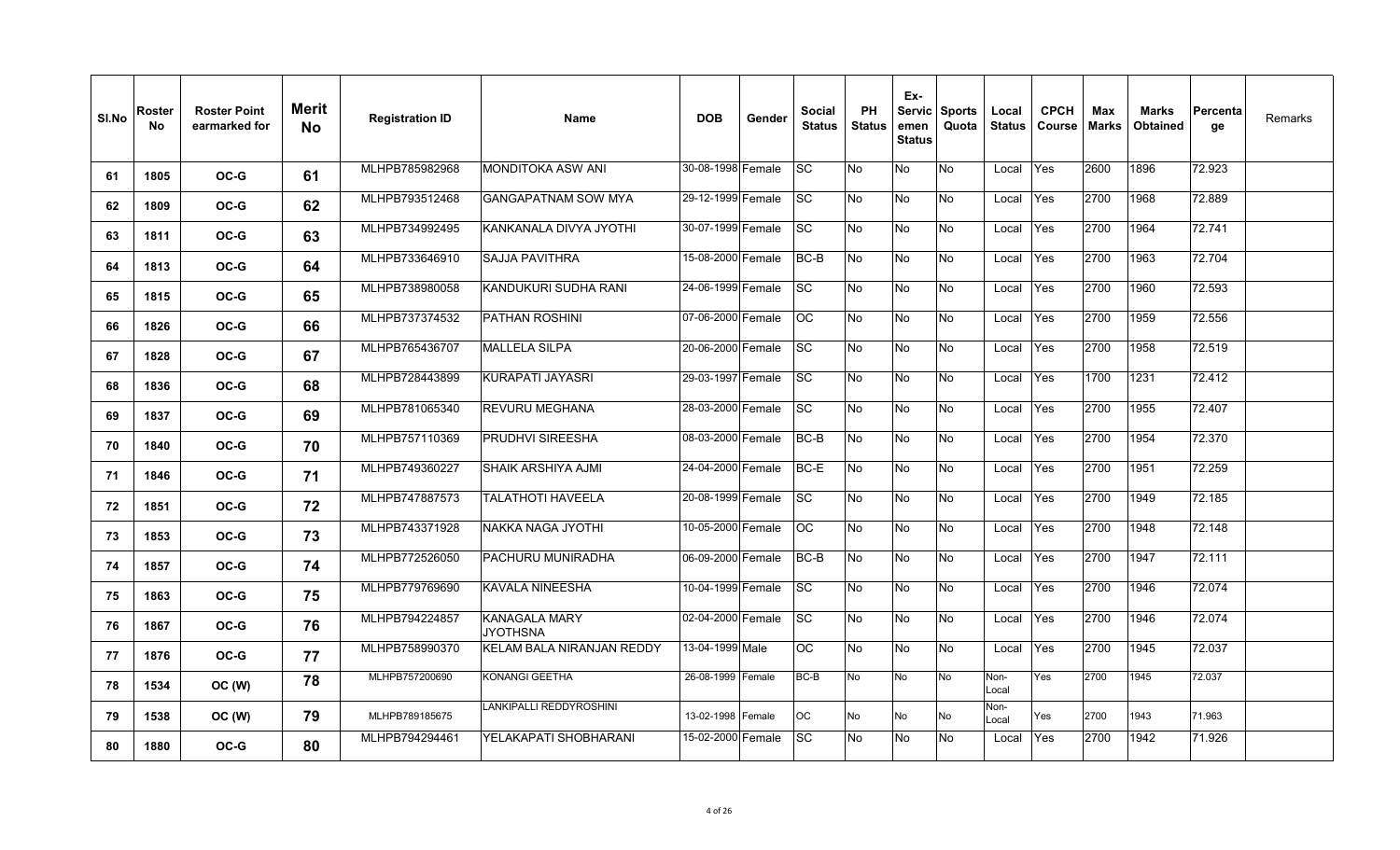| SI.No | Roster<br>No. | <b>Roster Point</b><br>earmarked for | <b>Merit</b><br><b>No</b> | <b>Registration ID</b> | <b>Name</b>                                | <b>DOB</b>        | Gender | <b>Social</b><br><b>Status</b> | <b>PH</b><br><b>Status</b> | Ex-<br>emen<br><b>Status</b> | Servic Sports<br>Quota | Local<br><b>Status</b> | <b>CPCH</b><br>Course | Max<br><b>Marks</b> | <b>Marks</b><br><b>Obtained</b> | Percenta<br>ge | Remarks |
|-------|---------------|--------------------------------------|---------------------------|------------------------|--------------------------------------------|-------------------|--------|--------------------------------|----------------------------|------------------------------|------------------------|------------------------|-----------------------|---------------------|---------------------------------|----------------|---------|
| 81    | 1886          | OC-G                                 | 81                        | MLHPB785090905         | PERLI DAIVAKRUPA                           | 19-11-1999 Female |        | BC-C                           | No                         | <b>No</b>                    | No.                    | Local                  | Yes                   | 2700                | 1941                            | 71.889         |         |
| 82    | 1892          | OC-G                                 | 82                        | MLHPB761619364         | THOTA GOUTHAM                              | 02-02-2000 Male   |        | EW S                           | No                         | <b>No</b>                    | No                     | Local                  | Yes                   | 2700                | 1940                            | 71.852         |         |
| 83    | 1900          | OC-G                                 | 83                        | MLHPB790632991         | MEGHAVATHU SARADA<br>BAI                   | 05-06-1998 Female |        | <b>ST</b>                      | No                         | No                           | No                     | Local                  | Yes                   | 2700                | 1939                            | 71.815         |         |
| 84    | 1555          | OC (W)                               | 84                        | MLHPB747957336         | KOLA DEEPTHI SAI                           | 19-02-1998 Female |        | <b>BC-A</b>                    | No                         | No                           | No                     | Non-<br>Local          | Yes                   | 2700                | 1937                            | 71.741         |         |
| 85    | 1903          | OC-G                                 | 85                        | MLHPB739319411         | KOVELA TEJASREE                            | 06-05-2000 Female |        | <b>SC</b>                      | No                         | <b>No</b>                    | No                     | Local                  | Yes                   | 2700                | 1936                            | 71.704         |         |
| 86    | 1559          | OC (W)                               | 86                        | MLHPB727702033         | <b>LAGU SOUJANYA</b>                       | 18-09-1988 Female |        | <b>SC</b>                      | No                         | No                           | No                     | Non-<br>Local          | Yes                   | 1850                | 1326                            | 71.676         |         |
| 87    | 1905          | OC-G                                 | 87                        | MLHPB749530797         | KANDRU RAMYA                               | 24-08-1999 Female |        | BC-C                           | No                         | <b>No</b>                    | No                     | Local                  | Yes                   | 2700                | 1934                            | 71.630         |         |
| 88    | 1909          | OC-G                                 | 88                        | MLHPB769294742         | DUVVURU PRASANNA<br><b>KUMARI</b>          | 01-06-1991 Female |        | <b>SC</b>                      | No                         | No                           | No                     | Local                  | Yes                   | 1850                | 1322                            | 71.459         |         |
| 89    | 1911          | OC-G                                 | 89                        | MLHPB769867133         | <b>KATI CHAITANYA</b>                      | 08-06-1999 Female |        | <b>SC</b>                      | No                         | No                           | No                     | Local                  | Yes                   | 2700                | 1928                            | 71.407         |         |
| 90    | 1913          | $OC-G$                               | 90                        | MLHPB728548687         | <b>MANDA SARA</b>                          | 15-09-1999 Female |        | <b>SC</b>                      | No                         | <b>No</b>                    | No                     | Local                  | Yes                   | 2700                | 1928                            | 71.407         |         |
| 91    | 1565          | OC (W)                               | 91                        | MLHPB782570427         | <b>UPPATALA MONIKA PUSHPA</b>              | 19-06-1999 Female |        | <b>BC-A</b>                    | No                         | No                           | No                     | Non-<br>Local          | Yes                   | 2700                | 1927                            | 71.370         |         |
| 92    | 1915          | OC-G                                 | 92                        | MLHPB734412453         | PEMMADI SANGEETHA                          | 20-01-2000 Female |        | BC-A                           | No                         | No                           | No                     | Local                  | Yes                   | 2700                | 1927                            | 71.370         |         |
| 93    | 1926          | OC-G                                 | 93                        | MLHPB789517312         | SUDARSI VENKATA JAYASRI                    | 20-08-2000 Female |        | <b>SC</b>                      | No                         | <b>No</b>                    | No.                    | Local                  | Yes                   | 2700                | 1926                            | 71.333         |         |
| 94    | 1928          | OC-G                                 | 94                        | MLHPB754816592         | DONTHAMALA PRAVALLIKA                      | 27-07-1999 Female |        | <b>ISC</b>                     | No                         | No                           | No.                    | Local                  | <b>Yes</b>            | 2700                | 1925                            | 71.296         |         |
| 95    | 1936          | OC-G                                 | 95                        | MLHPB752504744         | <b>VAPPOTHOTTI</b><br><b>BHAGYALAKSHMI</b> | 12-06-2000 Female |        | <b>SC</b>                      | No                         | <b>No</b>                    | No                     | Local                  | Yes                   | 2700                | 1925                            | 71.296         |         |
| 96    | 1571          | OC (W)                               | 96                        | MLHPB759767810         | PRASANNA MERUGA                            | 13-05-1999 Female |        | <b>SC</b>                      | No                         | No                           | No                     | Non-<br>Local          | Yes                   | 2700                | 1923                            | 71.222         |         |
| 97    | 1937          | OC-G                                 | 97                        | MLHPB757887043         | PEMULA JYOTHSNA                            | 08-05-2000 Female |        | <b>SC</b>                      | No                         | No                           | No                     | Local                  | Yes                   | 2700                | 1921                            | 71.148         |         |
| 98    | 1940          | OC-G                                 | 98                        | MLHPB717986739         | <b>MANCHALA MANASA</b>                     | 15-06-2000 Female |        | $ \mathrm{SC} $                | No                         | No                           | No                     | Local                  | Yes                   | 2700                | 1921                            | 71.148         |         |
| 99    | 1946          | OC-G                                 | 99                        | MLHPB756081170         | <b>SHAIK NOORJAHAN</b>                     | 12-07-2000 Female |        | BC-E                           | No                         | No                           | No                     | Local                  | Yes                   | 2700                | 1920                            | 71.111         |         |
| 100   | 1578          | OC (W)                               | 100                       | MLHPB753172409         | <b>SHAIK RASHIDA</b>                       | 27-12-1998 Female |        | BC-E                           | No                         | No                           | No                     | Non-<br>Local          | Yes                   | 2600                | 1848                            | 71.077         |         |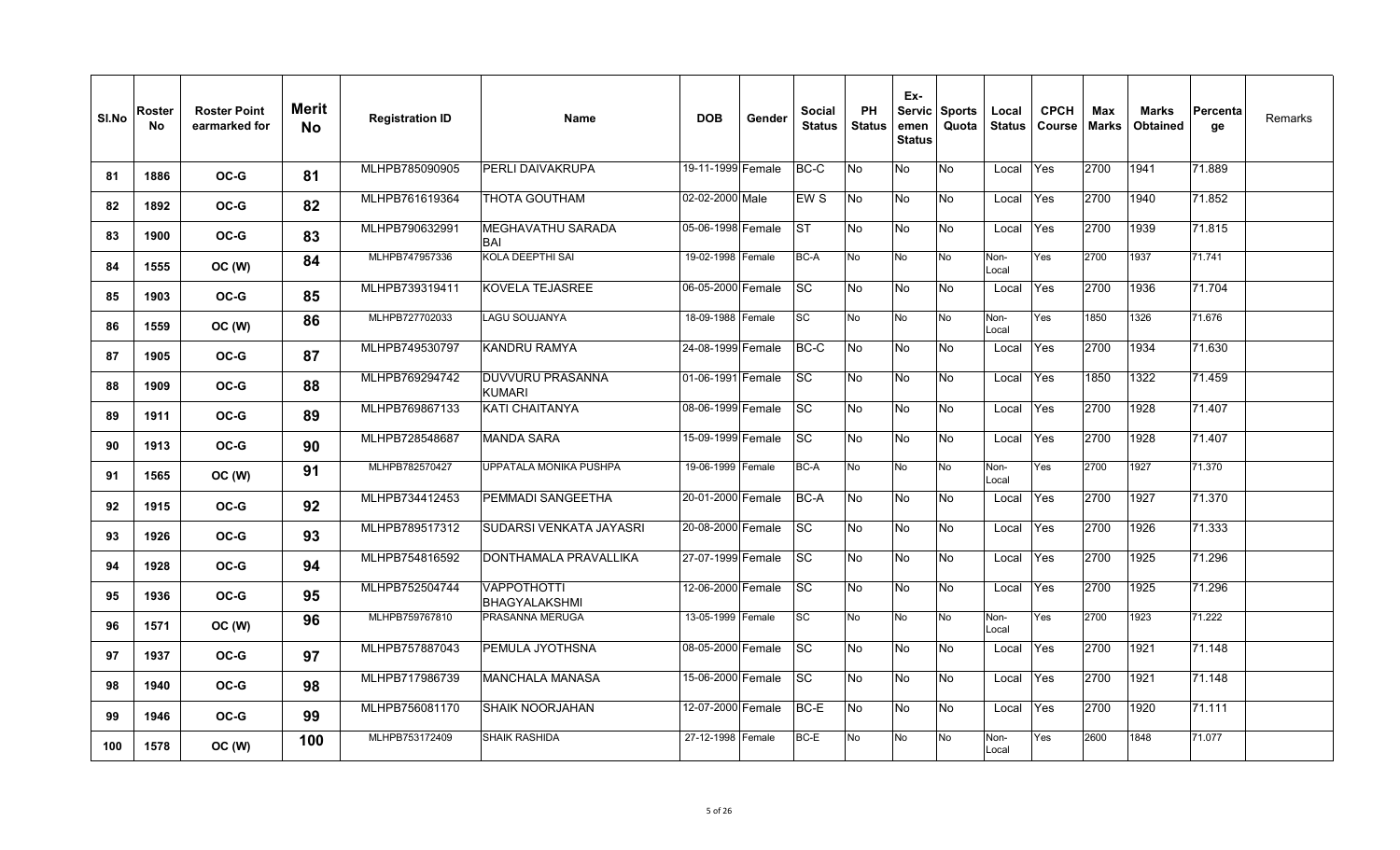| SI.No | Roster<br>No. | <b>Roster Point</b><br>earmarked for | <b>Merit</b><br><b>No</b> | <b>Registration ID</b> | <b>Name</b>                                  | <b>DOB</b>        | Gender | <b>Social</b><br><b>Status</b> | <b>PH</b><br><b>Status</b> | Ex-<br>emen<br><b>Status</b> | Servic Sports<br>Quota | Local<br><b>Status</b> | <b>CPCH</b><br>Course | Max<br><b>Marks</b> | <b>Marks</b><br><b>Obtained</b> | Percenta<br>ge | Remarks |
|-------|---------------|--------------------------------------|---------------------------|------------------------|----------------------------------------------|-------------------|--------|--------------------------------|----------------------------|------------------------------|------------------------|------------------------|-----------------------|---------------------|---------------------------------|----------------|---------|
| 101   | 1951          | OC-G                                 | 101                       | MLHPB760713931         | CHEVURU SRIDEVI                              | 15-04-2000 Female |        | BC-D                           | No                         | No                           | <b>No</b>              | Local                  | Yes                   | 2600                | 1848                            | 71.077         |         |
| 102   | 1953          | OC-G                                 | 102                       | MLHPB744994559         | KUMMARAGUNTA VIJAYA KUMARI 06-11-1999 Female |                   |        | <b>SC</b>                      | No                         | No                           | <b>No</b>              | Local                  | Yes                   | 2700                | 1919                            | 71.074         |         |
| 103   | 1957          | OC-G                                 | 103                       | MLHPB715221576         | <b>INGILALA GOW THAMI</b>                    | 20-11-1999 Female |        | SC                             | No                         | No                           | No                     | Local                  | Yes                   | 2700                | 1919                            | 71.074         |         |
| 104   | 1963          | OC-G                                 | 104                       | MLHPB781432621         | JONNALAGADDA PAVANI                          | 18-07-1996 Female |        | <b>SC</b>                      | No                         | No                           | <b>No</b>              | Local                  | Yes                   | 2700                | 1918                            | 71.037         |         |
| 105   | 1967          | OC-G                                 | 105                       | MLHPB764978072         | <b>BHARGAVI GAJJALA</b>                      | 28-07-1996 Female |        | SC                             | No                         | No                           | No.                    | Local                  | Yes                   | 2700                | 1917                            | 71.000         |         |
| 106   | 1584          | OC (W)                               | 106                       | MLHPB773059603         | PIDAMARTHI ASHNETH                           | 31-10-1997 Female |        | $\overline{sc}$                | No                         | No                           | <b>No</b>              | Non-<br>Local          | Yes                   | 2700                | 1916                            | 70.963         |         |
| 107   | 1976          | OC-G                                 | 107                       | MLHPB749188168         | <b>JANDRAJUPALLI SUJATHA</b>                 | 23-05-2000 Female |        | <b>SC</b>                      | No                         | No                           | <b>No</b>              | Local                  | Yes                   | 2700                | 1915                            | 70.926         |         |
| 108   | 1980          | OC-G                                 | 108                       | MLHPB768581616         | PALLEKONDA RAJESH                            | 22-08-2000 Male   |        | BC-A                           | No                         | $\overline{\mathsf{No}}$     | <b>No</b>              | Local                  | Yes                   | 2700                | 1914                            | 70.889         |         |
| 109   | 1986          | OC-G                                 | 109                       | MLHPB776228298         | <b>PALAPARTHI SILPA</b>                      | 18-06-1992 Female |        | <b>SC</b>                      | No                         | No                           | No.                    | Local                  | Yes                   | 1850                | 1311                            | 70.865         |         |
| 110   | 1590          | OC (W)                               | 110                       | MLHPB731783764         | THULLIMILLI VASUDHA                          | 31-07-1999 Female |        | SC                             | No                         | No                           | No                     | Non-<br>Local          | Yes                   | 2700                | 1913                            | 70.852         |         |
| 111   | 1992          | OC-G                                 | 111                       | MLHPB773487681         | <b>VANGAPATI SANTHI</b>                      | 05-07-2000 Female |        | SC                             | No                         | No                           | No                     | Local                  | Yes                   | 2700                | 1913                            | 70.852         |         |
| 112   | 2000          | OC-G                                 | 112                       | MLHPB778628334         | DARA RAMARAO                                 | 04-08-2000 Male   |        | SC                             | No                         | No                           | <b>No</b>              | Local                  | Yes                   | 2700                | 1913                            | 70.852         |         |
| 113   | 1601          | OC (W)                               | 113                       | MLHPB759049645         | <b>MEDHARI HARINI</b>                        | 01-08-1999 Female |        | SC                             | No                         | No                           | <b>No</b>              | Non-<br>Local          | Yes                   | 2900                | 2054                            | 70.828         |         |
| 114   | 1617          | OC (W)                               | 114                       | MLHPB780281323         | <b>SHAIK PARVEEN</b>                         | 22-03-1997 Female |        | BC-E                           | No                         | No                           | <b>No</b>              | Non-<br>Local          | Yes                   | 1850                | 1310                            | 70.811         |         |
| 115   | 2003          | OC-G                                 | 115                       | MLHPB764266329         | <b>VAYALA ASHA</b>                           | 12-07-2000 Female |        | BC-A                           | No                         | No                           | <b>No</b>              | Local                  | Yes                   | 2700                | 1911                            | 70.778         |         |
| 116   | 2005          | OC-G                                 | 116                       | MLHPB771640767         | <b>GOVINDU KAVYA</b>                         | 13-03-2000 Female |        | <b>SC</b>                      | No                         | $\overline{\mathsf{No}}$     | <b>No</b>              | Local                  | Yes                   | 2600                | 1840                            | 70.769         |         |
| 117   | 2009          | OC-G                                 | 117                       | MLHPB765234068         | <b>INGILALA NAVARATHNA</b>                   | 28-02-1998 Female |        | <b>SC</b>                      | No                         | No                           | <b>No</b>              | Local                  | Yes                   | 2700                | 1910                            | 70.741         |         |
| 118   | 2011          | OC-G                                 | 118                       | MLHPB794457276         | BOGIREDDY KAVITHA                            | 05-05-1998 Female |        | ОC                             | No                         | $\overline{\mathsf{No}}$     | <b>No</b>              | Local                  | Yes                   | 2700                | 1909                            | 70.704         |         |
| 119   | 2013          | OC-G                                 | 119                       | MLHPB781817558         | <b>DONTHULA RANI</b>                         | 06-05-2000 Female |        | BC-B                           | No                         | No                           | No                     | Local                  | Yes                   | 2700                | 1909                            | 70.704         |         |
| 120   | 2015          | OC-G                                 | 120                       | MLHPB718061010         | KONDETI RAJESH                               | 21-11-1998 Male   |        | BC-A                           | No                         | No                           | No.                    | Local                  | Yes                   | 2700                | 1907                            | 70.630         |         |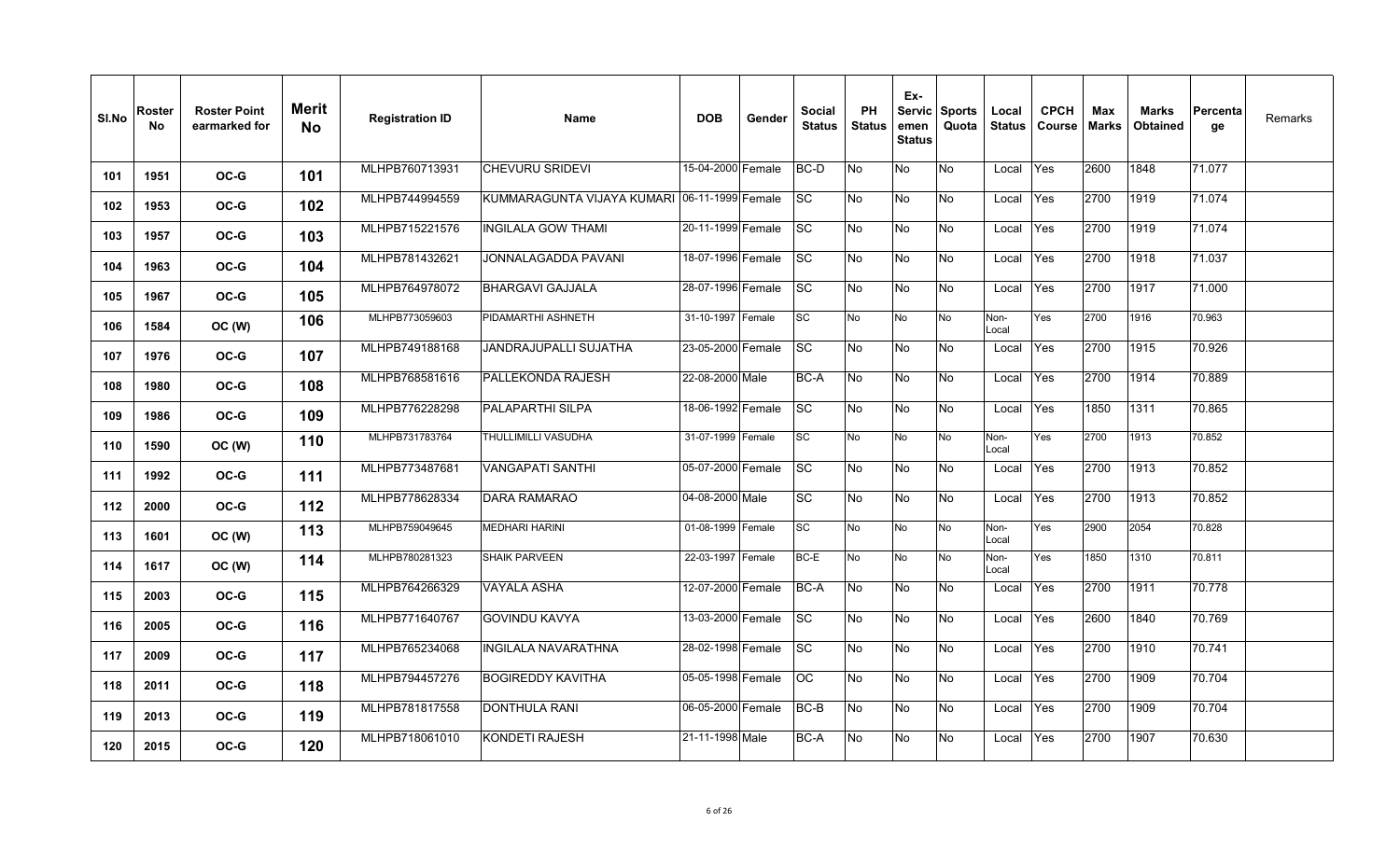| SI.No | Roster<br>No. | <b>Roster Point</b><br>earmarked for | Merit<br><b>No</b> | <b>Registration ID</b> | <b>Name</b>                           | <b>DOB</b>        | Gender | <b>Social</b><br><b>Status</b> | <b>PH</b><br><b>Status</b> | Ex-<br><b>Servic</b><br>emen<br><b>Status</b> | <b>Sports</b><br>Quota | Local<br><b>Status</b> | <b>CPCH</b><br><b>Course</b> | Max<br><b>Marks</b> | <b>Marks</b><br><b>Obtained</b> | <b>Percenta</b><br>ge | Remarks |
|-------|---------------|--------------------------------------|--------------------|------------------------|---------------------------------------|-------------------|--------|--------------------------------|----------------------------|-----------------------------------------------|------------------------|------------------------|------------------------------|---------------------|---------------------------------|-----------------------|---------|
| 121   | 2026          | OC-G                                 | 121                | MLHPB774466454         | <b>EVURI SIVANAGAMANI</b>             | 18-07-1999 Female |        | BC-B                           | No                         | No                                            | No                     | Local                  | Yes                          | 2700                | 1907                            | 70.630                |         |
| 122   | 2028          | OC-G                                 | 122                | MLHPB757012991         | <b>BUSI BHAGYA RANI</b>               | 30-07-1999 Female |        | <b>SC</b>                      | No                         | No                                            | No                     | Local                  | Yes                          | 2700                | 1907                            | 70.630                |         |
| 123   | 2036          | OC-G                                 | 123                | MLHPB759431507         | <b>CHITTEM LAVANYA</b>                | 15-06-2000 Female |        | $ \mathrm{SC} $                | No                         | No                                            | No                     | Local                  | Yes                          | 2700                | 1907                            | 70.630                |         |
| 124   | 2037          | OC-G                                 | 124                | MLHPB738723099         | KUMMARI SUREKHA                       | 06-07-1988 Female |        | BC-C                           | No                         | No                                            | No                     | Local                  | Yes                          | 2600                | 1835                            | 70.577                |         |
| 125   | 2040          | OC-G                                 | 125                | MLHPB744511236         | PALLE SAGAR BABU                      | 04-05-1999 Male   |        | SC                             | No                         | No                                            | No                     | Local                  | Yes                          | 2700                | 1905                            | 70.556                |         |
| 126   | 2046          | OC-G                                 | 126                | MLHPB737538224         | <b>MANDA SUPRIYA</b>                  | 17-02-2000 Female |        | <b>SC</b>                      | No                         | No                                            | No                     | Local                  | Yes                          | 2700                | 1905                            | 70.556                |         |
| 127   | 2051          | OC-G                                 | 127                | MLHPB795076445         | <b>VAKA LAKSHMIDURGA</b>              | 27-03-2000 Female |        | BC-B                           | No                         | No                                            | No                     | Local                  | Yes                          | 2700                | 1905                            | 70.556                |         |
| 128   | 2053          | OC-G                                 | 128                | MLHPB773889553         | <b>DEPANGI SAIDULU</b>                | 03-01-1999 Male   |        | $ \mathrm{SC} $                | No                         | No                                            | No                     | Local                  | Yes                          | 2700                | 1903                            | 70.481                |         |
| 129   | 2057          | OC-G                                 | 129                | MLHPB748462128         | <b>KALIVALE MASTAN</b><br><b>BABU</b> | 12-07-1998 Male   |        | <b>SC</b>                      | No                         | No                                            | No                     | Local                  | Yes                          | 2700                | 1900                            | 70.370                |         |
| 130   | 2063          | $OC-G$                               | 130                | MLHPB714929344         | MUDDA PADMAVATHI                      | 31-03-2000 Female |        | BC-B                           | No                         | No                                            | No                     | Local                  | Yes                          | 2700                | 1900                            | 70.370                |         |
| 131   | 2067          | OC-G                                 | 131                | MLHPB711291677         | PRATHURU MADHURI                      | 17-07-1999 Female |        | <b>SC</b>                      | No                         | No                                            | No                     | Local                  | Yes                          | 2700                | 1897                            | 70.259                |         |
| 132   | 2076          | OC-G                                 | 132                | MLHPB785981286         | ARAVA VIJAYALAKSHMI                   | 09-06-1985 Female |        | <b>ISC</b>                     | No                         | <b>No</b>                                     | No                     | Local                  | Yes                          | 1850                | 1299                            | 70.216                |         |
| 133   | 2080          | $OC-G$                               | 133                | MLHPB773931912         | <b>BATTULA PRASHANTHI</b>             | 10-06-1999 Female |        | <b>SC</b>                      | No                         | No                                            | No                     | Local                  | Yes                          | 2700                | 1894                            | 70.148                |         |
| 134   | 2086          | OC-G                                 | 134                | MLHPB722083010         | DONEPARTHI LAVANYA                    | 04-02-2000 Female |        | <b>SC</b>                      | No                         | No                                            | No                     | Local                  | Yes                          | 2700                | 1894                            | 70.148                |         |
| 135   | 2092          | OC-G                                 | 135                | MLHPB729399334         | JANGA<br><b>RATNAPRAMEELA</b>         | 01-05-1996 Female |        | <b>SC</b>                      | No                         | No                                            | No                     | Local                  | Yes                          | 1850                | 1297                            | 70.108                |         |
| 136   | 2100          | OC-G                                 | 136                | MLHPB775874370         | PEDDINTI GOPI RAJU                    | 17-08-1999 Male   |        | <b>SC</b>                      | No                         | No                                            | No                     | Local                  | Yes                          | 2700                | 1892                            | 70.074                |         |
| 137   | 2103          | OC-G                                 | 137                | MLHPB772724252         | NAGARAM NIROSHA                       | 10-02-1991 Female |        | <b>SC</b>                      | No                         | No                                            | Yes                    | Local                  | Yes                          | 1850                | 1296                            | 70.054                |         |
| 138   | 2105          | $OC-G$                               | 138                | MLHPB786771453         | <b>BATHINA</b><br><b>KANAKADURGA</b>  | 27-11-1999 Female |        | <b>EWS</b>                     | No                         | No                                            | No                     | Local                  | Yes                          | 2700                | 1891                            | 70.037                |         |
| 139   | 2109          | OC-G                                 | 139                | MLHPB779653961         | <b>KOLATI INDIRA</b><br>PRIYADARSHINI | 30-06-2000 Female |        | SC                             | No                         | No                                            | No                     | Local                  | Yes                          | 2700                | 1891                            | 70.037                |         |
| 140   | 2111          | OC-G                                 | 140                | MLHPB759744515         | SONAGIRI SW ARNA<br><b>KUMARI</b>     | 23-12-1998 Female |        | ISC.                           | No                         | No                                            | No                     | Local                  | Yes                          | 2700                | 1890                            | 70.000                |         |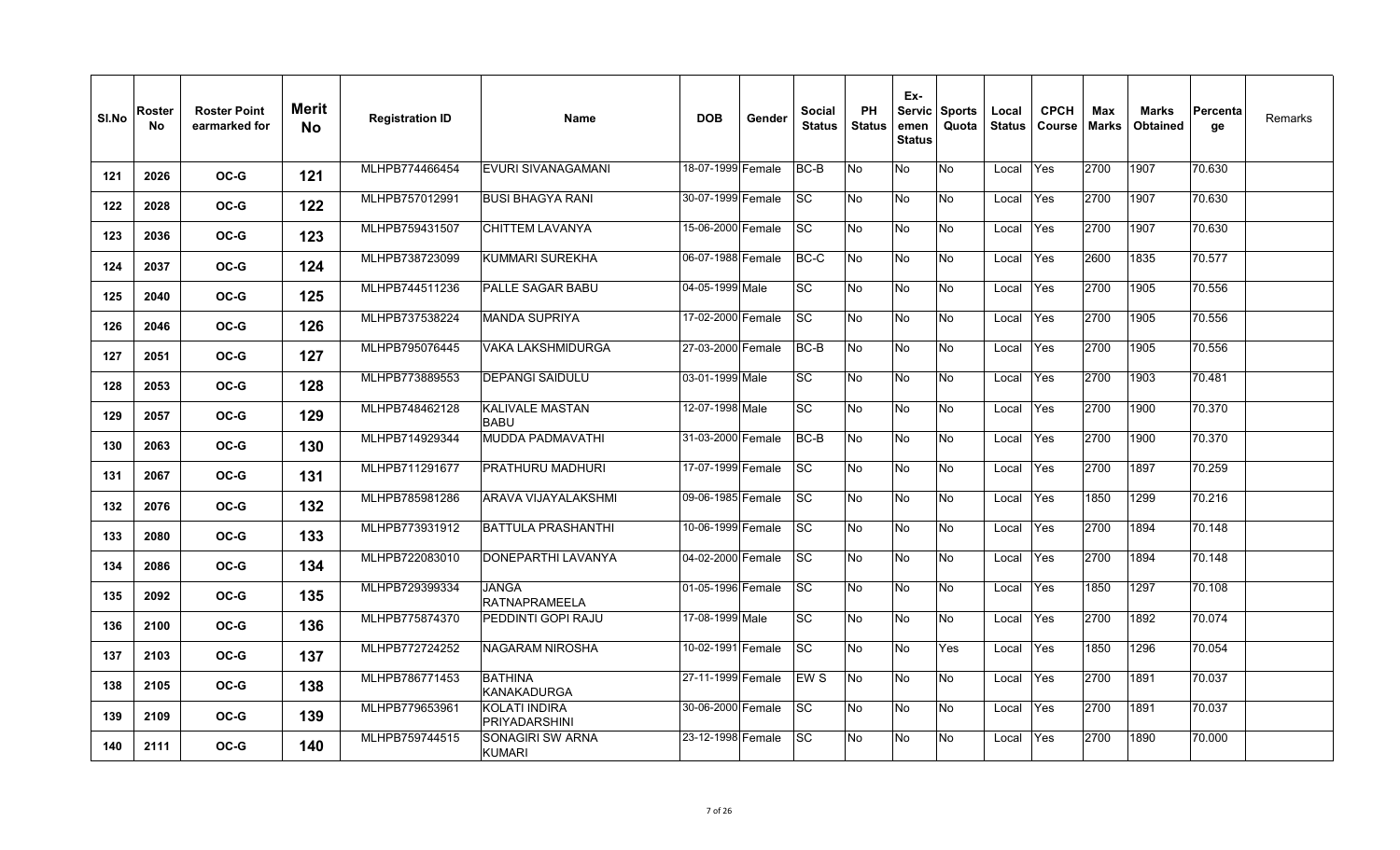| SI.No | Roster<br><b>No</b> | <b>Roster Point</b><br>earmarked for | <b>Merit</b><br><b>No</b> | <b>Registration ID</b> | <b>Name</b>              | <b>DOB</b>        | Gender | <b>Social</b><br><b>Status</b> | <b>PH</b><br><b>Status</b> | Ex-<br>Servic<br>emen<br><b>Status</b> | <b>Sports</b><br>Quota | Local<br><b>Status</b> | <b>CPCH</b><br><b>Course</b> | Max<br><b>Marks</b> | Marks<br><b>Obtained</b> | Percenta<br>ge | Remarks                                                           |
|-------|---------------------|--------------------------------------|---------------------------|------------------------|--------------------------|-------------------|--------|--------------------------------|----------------------------|----------------------------------------|------------------------|------------------------|------------------------------|---------------------|--------------------------|----------------|-------------------------------------------------------------------|
| 141   | 1623                | OC (W)                               | 141                       | MLHPB730886585         | <b>JAYAMPU MEGHANA</b>   | 16-07-1999 Female |        | <b>ST</b>                      | No                         | No                                     | No                     | Non-<br>Local          | Yes                          | 2700                | 1890                     | 70.000         |                                                                   |
| 142   | 1630                | OC (W)                               | 142                       | MLHPB739423804         | BILUGUDI SW ARNA LATHA   | 28-07-1989 Female |        | <b>SC</b>                      | No                         | No                                     | No                     | Non-<br>Local          | Yes                          | 1850                | 1294                     | 69.946         |                                                                   |
| 143   | 2113                | OC-G                                 | 143                       | MLHPB719902492         | <b>VALAPA SIREESHA</b>   | 06-08-2000 Female |        | <b>ST</b>                      | No                         | No                                     | No                     | Local                  | Yes                          | 2700                | 1888                     | 69.926         |                                                                   |
| 144   | 2115                | OC-G                                 | 144                       | MLHPB720978232         | ALETI MARIYAMMA          | 04-08-1999 Female |        | $\overline{\text{sc}}$         | No                         | No                                     | No                     | Local                  | Yes                          | 2700                | 1887                     | 69.889         |                                                                   |
| 145   | 2126                | OC-G                                 | 145                       | MLHPB746778825         | PANTRANGAM MOUNIKA       | 23-04-2000 Female |        | <b>SC</b>                      | <b>No</b>                  | No                                     | No                     | Local                  | Yes                          | 2700                | 1887                     | 69.889         |                                                                   |
| 146   | 2128                | OC-G                                 | 146                       | MLHPB775255442         | <b>PARE SHINY</b>        | 26-12-1997 Female |        | <b>SC</b>                      | No                         | Ю                                      | No                     | Local                  | Yes                          | 2700                | 1886                     | 69.852         |                                                                   |
| 147   | 2136                | OC-G                                 | 147                       | MLHPB737229516         | DABBUGUNTA KAVITHA       | 27-09-1999 Female |        | $BC-D$                         | No                         | No                                     | No                     | Local                  | Yes                          | 2700                | 1884                     | 69.778         |                                                                   |
| 148   | 2137                | OC-G                                 | 148                       | MLHPB767866978         | ETHADI SW ATHI SUPRAJA   | 15-08-2000 Female |        | <b>SC</b>                      | No                         | Ю                                      | No                     | Local                  | Yes                          | 2700                | 1884                     | 69.778         |                                                                   |
| 149   | 1634                | OC (W)                               | 149                       | MLHPB795400110         | MOHAMATAM SIVA KRISHNA   | 22-01-1998 Male   |        | EW <sub>S</sub>                | No                         | No                                     | No                     | Non-<br>Local          | Yes                          | 2700                | 1883                     | 69.741         | 3.33 % Women Reservation Quota<br>filled. Hence treated as Genera |
| 150   | 2140                | OC-G                                 | 150                       | MLHPB767424596         | <b>DARLA DEEPTHI</b>     | 16-01-1998 Female |        | <b>SC</b>                      | <b>No</b>                  | No                                     | No                     | Local                  | Yes                          | 2700                | 1882                     | 69.704         |                                                                   |
| 151   | 2146                | OC-G                                 | 151                       | MLHPB784473342         | <b>MALLAVARAPU RAJA</b>  | 10-07-2000 Male   |        | <b>SC</b>                      | No                         | <b>No</b>                              | No                     | Local                  | Yes                          | 2700                | 1882                     | 69.704         |                                                                   |
| 152   | 1638                | OC (W)                               | 152                       | MLHPB728655973         | VEERA GUNASRI MADHUPAMA  | 15-08-2000 Female |        | BC-B                           | No                         | No                                     | <b>No</b>              | Non-<br>Local          | Yes                          | 2700                | 1882                     | 69.704         |                                                                   |
| 153   | 1655                | OC (W)                               | 153                       | MLHPB759706521         | <b>MATTA HAVEELA</b>     | 21-07-1999 Female |        | <b>SC</b>                      | No                         | No                                     | No                     | Non-<br>Local          | Yes                          | 2700                | 1880                     | 69.630         |                                                                   |
| 154   | 2151                | OC-G                                 | 154                       | MLHPB794452728         | CHEBROLU MARTHAMMA       | 19-06-1996 Female |        | <b>SC</b>                      | No                         | No                                     | No                     | Local                  | Yes                          | 1850                | 1288                     | 69.622         |                                                                   |
| 155   | 2153                | OC-G                                 | 155                       | MLHPB775634505         | NAVAKOTI KEERTHI         | 29-04-1999 Female |        | BC-C                           | <b>No</b>                  | No                                     | No                     | Local                  | Yes                          | 2700                | 1879                     | 69.593         |                                                                   |
| 156   | 2157                | OC-G                                 | 156                       | MLHPB716564499         | TAMMISETTY ESTHERU RANI  | 06-05-1999 Female |        | <b>BC-A</b>                    | No                         | Ю                                      | No                     | Local                  | Yes                          | 2700                | 1878                     | 69.556         |                                                                   |
| 157   | 2163                | OC-G                                 | 157                       | MLHPB793038678         | MEDIKONDA SAI TEJASW INI | 25-07-1999 Female |        | <b>SC</b>                      | No                         | No                                     | No                     | Local                  | Yes                          | 2700                | 1878                     | 69.556         |                                                                   |
| 158   | 2167                | OC-G                                 | 158                       | MLHPB731782858         | KASUKURTHI KEERTHANA     | 06-05-1999 Female |        | <b>SC</b>                      | No                         | Ю                                      | No                     | Local                  | Yes                          | 2700                | 1877                     | 69.519         |                                                                   |
| 159   | 2176                | OC-G                                 | 159                       | MLHPB746758090         | <b>BANDLAMUDI VANI</b>   | 06-01-2000 Female |        | <b>SC</b>                      | No                         | No                                     | No                     | Local                  | Yes                          | 2700                | 1877                     | 69.519         |                                                                   |
| 160   | 2180                | OC-G                                 | 160                       | MLHPB718696392         | DUVVURI PRIYANKA         | 18-07-1999 Female |        | <b>SC</b>                      | No                         | No                                     | No                     | Local                  | Yes                          | 2700                | 1874                     | 69.407         |                                                                   |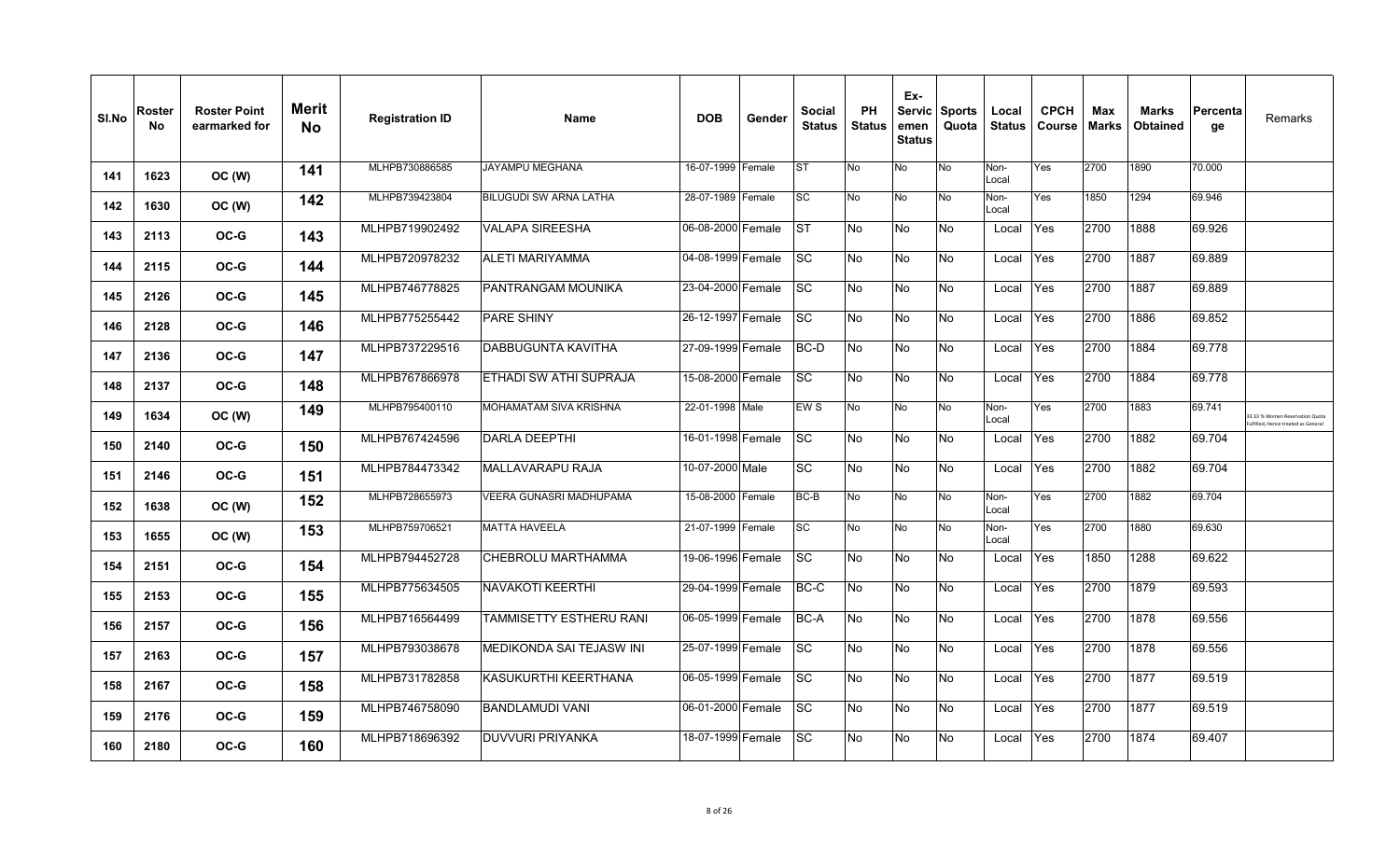| SI.No | Roster<br>No. | <b>Roster Point</b><br>earmarked for | Merit<br><b>No</b> | <b>Registration ID</b> | Name                                    | <b>DOB</b>        | Gender | <b>Social</b><br><b>Status</b> | <b>PH</b><br><b>Status</b> | Ex-<br><b>Servic</b><br>emen<br><b>Status</b> | <b>Sports</b><br>Quota | Local<br><b>Status</b> | <b>CPCH</b><br>Course | Max<br>Marks | Marks<br><b>Obtained</b> | Percenta<br>ge | Remarks                                                              |
|-------|---------------|--------------------------------------|--------------------|------------------------|-----------------------------------------|-------------------|--------|--------------------------------|----------------------------|-----------------------------------------------|------------------------|------------------------|-----------------------|--------------|--------------------------|----------------|----------------------------------------------------------------------|
| 161   | 2186          | OC-G                                 | 161                | MLHPB765048260         | <b>KODURY SASI</b>                      | 01-05-2000 Female |        | BC-A                           | No                         | No                                            | No                     | Local                  | <b>Yes</b>            | 2700         | 1874                     | 69.407         |                                                                      |
| 162   | 2192          | OC-G                                 | 162                | MLHPB740245063         | RAMAVATHU DURGABAI                      | 14-07-2000 Female |        | <b>IST</b>                     | No                         | No                                            | No                     | Local                  | Yes                   | 2700         | 1874                     | 69.407         |                                                                      |
| 163   | 2200          | OC-G                                 | 163                | MLHPB790928026         | <b>GALI SUSMITHA GRACE</b>              | 29-04-2000 Female |        | BC-C                           | No                         | No                                            | No                     | Local                  | Yes                   | 2700         | 1873                     | 69.370         |                                                                      |
| 164   | 2203          | OC-G                                 | 164                | MLHPB732700838         | KONDRU AMEESHA JESSI                    | 23-08-2000 Female |        | <b>SC</b>                      | No                         | No                                            | No                     | Local                  | Yes                   | 2700         | 1873                     | 69.370         |                                                                      |
| 165   | 2205          | OC-G                                 | 165                | MLHPB720596633         | CHILKA RAMYA SREE                       | 10-08-1998 Female |        | SC                             | No                         | No                                            | No                     | Local                  | Yes                   | 2700         | 1872                     | 69.333         |                                                                      |
| 166   | 1659          | OC (W)                               | 166                | MLHPB720833104         | CHILUVURU SIREESHA                      | 08-07-2000 Female |        | SC                             | No                         | No                                            | No                     | Non-<br>Local          | Yes                   | 2700         | 1872                     | 69.333         |                                                                      |
| 167   | 1665          | OC (W)                               | 167                | MLHPB790146724         | NIMMALA BHAGYALAKSHMI                   | 19-07-1996 Female |        | <b>SC</b>                      | No                         | No                                            | No                     | Local                  | Yes                   | 1850         | 1282                     | 69.297         |                                                                      |
| 168   | 1671          | OC (W)                               | 168                | MLHPB725660891         | <b>KANNA SRILATHA</b>                   | 02-05-1998 Female |        | OC                             | No                         | No                                            | No                     | Local                  | Yes                   | 2700         | 1868                     | 69.185         |                                                                      |
| 169   | 1678          | OC (W)                               | 169                | MLHPB765406295         | <b>SRUNGARAPATI</b><br><b>NAGENDRAM</b> | 29-05-2000 Female |        | <b>SC</b>                      | No                         | No                                            | No                     | Local                  | Yes                   | 2700         | 1867                     | 69.148         |                                                                      |
| 170   | 1684          | OC (W)                               | 170                | MLHPB746012950         | AVALA JYOTHSNA                          | 22-07-2000 Female |        | <b>BC-A</b>                    | No                         | No                                            | No                     | Local                  | Yes                   | 2700         | 1867                     | 69.148         |                                                                      |
| 171   | 1690          | OC (W)                               | 171                | MLHPB790094131         | NEELAM JAYA LAKSHMI                     | 15-07-1989 Female |        | BC-A                           | No                         | No                                            | No                     | Local                  | Yes                   | 1850         | 1279                     | 69.135         |                                                                      |
| 172   | 1701          | OC (W)                               | 172                | MLHPB786875838         | <b>VANIPENTA JYOTHI</b>                 | 10-06-1992 Female |        | EW S                           | No                         | No                                            | No                     | Local                  | Yes                   | 1850         | 1278                     | 69.081         |                                                                      |
| 173   | 1717          | OC (W)                               | 173                | MLHPB757027308         | <b>DASARI JASMIN</b>                    | 28-03-1995 Female |        | SC                             | No                         | No                                            | No                     | Local                  | Yes                   | 1850         | 1278                     | 69.081         |                                                                      |
| 174   | 1723          | OC (W)                               | 174                | MLHPB760588352         | PULLAGURA JAYA                          | 21-07-1995 Female |        | <b>SC</b>                      | No                         | No                                            | No                     | Local                  | Yes                   | 1850         | 1278                     | 69.081         |                                                                      |
| 175   | 1730          | OC (W)                               | 175                | MLHPB725958687         | <b>SYED GOUSE BAJI</b>                  | 12-08-1999 Male   |        | EW <sub>S</sub>                | No                         | No                                            | No                     | Local                  | Yes                   | 2700         | 1864                     | 69.037         | 3.33 % Women Reservation Quota<br>ulfilled, Hence treated as General |
| 176   | 1734          | OC (W)                               | 176                | MLHPB740260023         | <b>GANDHAM VANI</b>                     | 21-04-1999 Female |        | <b>SC</b>                      | No                         | No                                            | No                     | Local                  | Yes                   | 2700         | 1863                     | 69.000         |                                                                      |
| 177   | 1738          | OC (W)                               | 177                | MLHPB752088634         | MEDARA SARANYA                          | 28-08-2000 Female |        | SC                             | No                         | No                                            | No                     | Local                  | Yes                   | 2700         | 1863                     | 69.000         |                                                                      |
| 178   | 1755          | OC (W)                               | 178                | MLHPB719296315         | RAJESW ARI ALLAM                        | 12-06-1983 Female |        | <b>SC</b>                      | <b>No</b>                  | <b>No</b>                                     | No                     | Local                  | Yes                   | 1850         | 1276                     | 68.973         |                                                                      |
| 179   | 1759          | OC (W)                               | 179                | MLHPB783884329         | SHAIK MASTAN VALI                       | 02-07-2000 Male   |        | BC-E                           | No                         | No                                            | Yes                    | Local                  | Yes                   | 2700         | 1862                     | 68.963         | 33.33 % Women Reservation Quota<br>Ifilled. Hence treated as General |
| 180   | 1765          | OC (W)                               | 180                | MLHPB753653931         | <b>GOVADA DHARANI</b>                   | 27-03-2000 Female |        | <b>SC</b>                      | No                         | No                                            | No                     | Local                  | Yes                   | 2700         | 1861                     | 68.926         |                                                                      |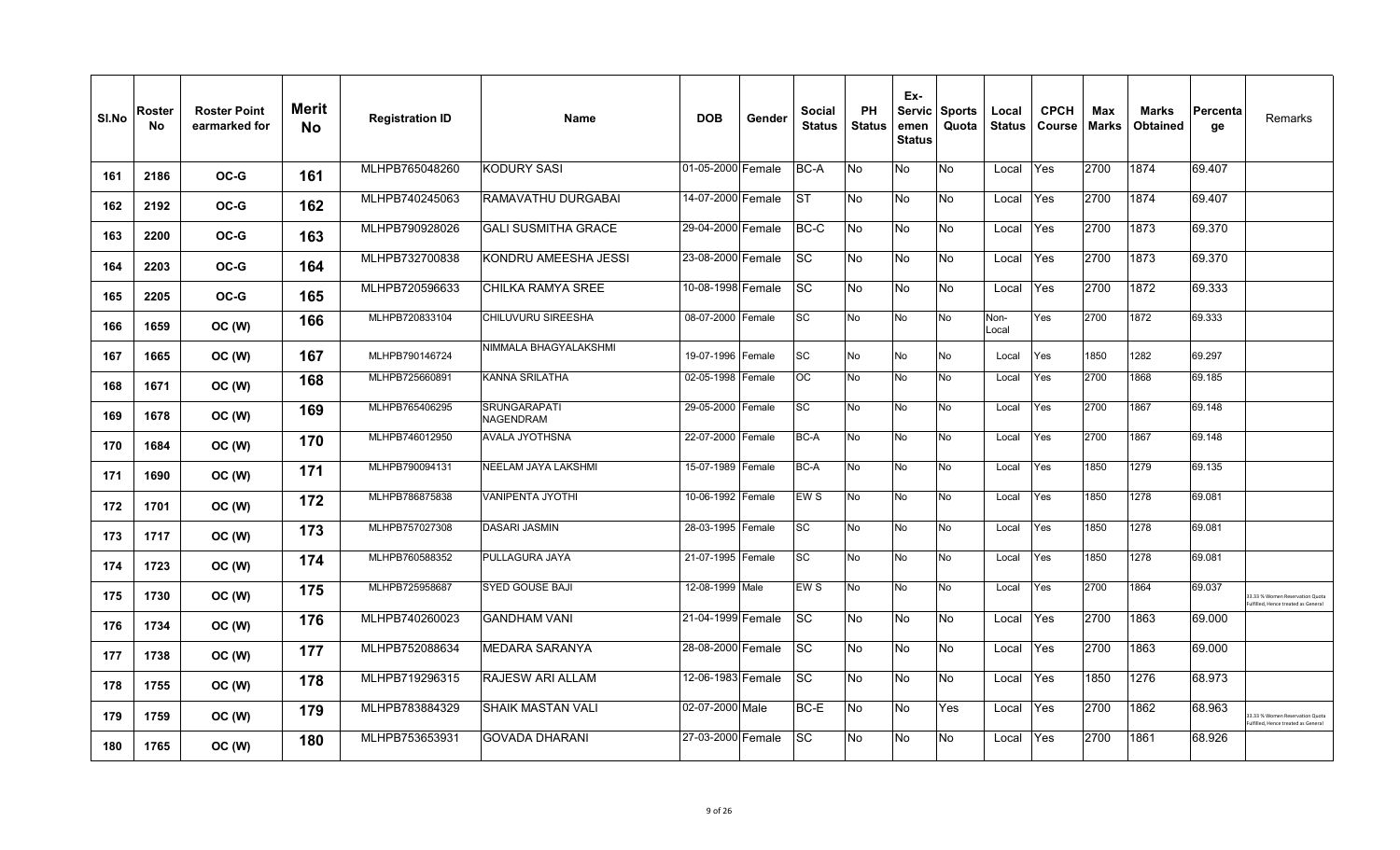| SI.No | <b>Roster</b><br><b>No</b> | <b>Roster Point</b><br>earmarked for | <b>Merit</b><br>No | <b>Registration ID</b> | <b>Name</b>                | <b>DOB</b>        | Gender | <b>Social</b><br><b>Status</b> | PH<br><b>Status</b> | Ex-<br><b>Servic</b><br>emen<br><b>Status</b> | <b>Sports</b><br>Quota | Local<br><b>Status</b> | <b>CPCH</b><br><b>Course</b> | Max<br><b>Marks</b> | <b>Marks</b><br><b>Obtained</b> | Percenta<br>ge | Remarks                                                            |
|-------|----------------------------|--------------------------------------|--------------------|------------------------|----------------------------|-------------------|--------|--------------------------------|---------------------|-----------------------------------------------|------------------------|------------------------|------------------------------|---------------------|---------------------------------|----------------|--------------------------------------------------------------------|
| 181   | 1554                       | <b>BC-AG</b>                         | 181                | MLHPB793853403         | NUNNA SIVA JYOTHI          | 04-05-1997 Female |        | BC-A                           | No                  | No                                            | No                     | Non-<br>Local          | Yes                          | 1850                | 1275                            | 68.919         |                                                                    |
| 182   | 1771                       | OC (W)                               | 182                | MLHPB735959593         | <b>GADIKOYYA ANUSHA</b>    | 01-07-1999 Female |        | <b>SC</b>                      | No                  | No                                            | No                     | Local                  | Yes                          | 2700                | 1859                            | 68.852         |                                                                    |
| 183   | 1778                       | OC(W)                                | 183                | MLHPB733257164         | KUMPATI DEEPIKA            | 10-03-2000 Female |        | <b>SC</b>                      | No                  | No                                            | No                     | Local                  | Yes                          | 2700                | 1859                            | 68.852         |                                                                    |
| 184   | 1784                       | OC (W)                               | 184                | MLHPB793107674         | <b>KARANAM PRAMEELA</b>    | 09-06-2000 Female |        | BC-D                           | No                  | No                                            | Yes                    | Local                  | Yes                          | 2700                | 1859                            | 68.852         |                                                                    |
| 185   | 1790                       | OC (W)                               | 185                | MLHPB786722330         | JALADI DIVYA               | 24-05-1998 Female |        | <b>SC</b>                      | No                  | No                                            | No                     | Local                  | Yes                          | 2700                | 1858                            | 68.815         |                                                                    |
| 186   | 1801                       | OC (W)                               | 186                | MLHPB767170761         | <b>GURAJALA PRASANNA</b>   | 19-03-2000 Female |        | <b>SC</b>                      | No                  | No                                            | No                     | Local                  | Yes                          | 2700                | 1858                            | 68.815         |                                                                    |
| 187   | 1817                       | OC (W)                               | 187                | MLHPB770920625         | KADIYAM KEERTHI            | 24-03-2000 Female |        | <b>SC</b>                      | No                  | No                                            | No                     | Local                  | Yes                          | 2700                | 1858                            | 68.815         |                                                                    |
| 188   | 1823                       | OC (W)                               | 188                | MLHPB772843855         | SELVARAJU UMA MAHESW ARI   | 24-01-1999 Female |        | <b>SC</b>                      | No                  | No                                            | No                     | Local                  | Yes                          | 2700                | 1857                            | 68.778         |                                                                    |
| 189   | 1830                       | OC (W)                               | 189                | MLHPB794628675         | <b>KAYALA SHALINI</b>      | 08-07-1993 Female |        | <b>SC</b>                      | No                  | No                                            | No                     | Local                  | Yes                          | 1850                | 1272                            | 68.757         |                                                                    |
| 190   | 1834                       | OC (W)                               | 190                | MLHPB797733970         | <b>SHAIK RUKSANA</b>       | 16-05-1999 Female |        | BC-E                           | No                  | No                                            | No                     | Local                  | Yes                          | 2700                | 1856                            | 68.741         |                                                                    |
| 191   | 1838                       | OC(W)                                | 191                | MLHPB749050221         | <b>BALE SW ATHI</b>        | 01-11-1999 Female |        | <b>SC</b>                      | ΟN                  | No                                            | No                     | Local                  | Yes                          | 2700                | 1854                            | 68.667         |                                                                    |
| 192   | 1855                       | OC (W)                               | 192                | MLHPB711807855         | <b>SHAIK JENEFA</b>        | 05-06-2000 Female |        | BC-B                           | No                  | No                                            | No                     | Local                  | Yes                          | 2700                | 1854                            | 68.667         |                                                                    |
| 193   | 1859                       | OC (W)                               | 193                | MLHPB741725017         | KOMMI BHUMIKA              | 10-03-1998 Female |        | <b>SC</b>                      | No                  | No                                            | Yes                    | Local                  | Yes                          | 1850                | 1270                            | 68.649         |                                                                    |
| 194   | 1865                       | OC (W)                               | 194                | MLHPB742677254         | <b>MARRI GOPI</b>          | 05-01-1999 Male   |        | BC-D                           | No                  | No                                            | No                     | Local                  | Yes                          | 2700                | 1852                            | 68.593         | 3.33 % Women Reservation Quota<br>filled. Hence treated as Genera  |
| 195   | 1541                       | SC <sub>G</sub>                      | 195                | MLHPB782793962         | <b>BOBBILI SUPRIYA</b>     | 29-08-1999 Female |        | <b>ISC</b>                     | <b>No</b>           | No.                                           | <b>No</b>              | Non-<br>.ocal          | Yes                          | 2700                | 1851                            | 68.556         |                                                                    |
| 196   | 1871                       | OC (W)                               | 196                | MLHPB770271605         | YADAVALLI HEPSIBA          | 26-02-2000 Female |        | <b>SC</b>                      | ΟN                  | No                                            | No                     | Local                  | Yes                          | 2700                | 1851                            | 68.556         |                                                                    |
| 197   | 1878                       | OC (W)                               | 197                | MLHPB782294724         |                            |                   |        | <b>SC</b>                      | No                  | No                                            | No                     | Local                  | Yes                          | 2700                | 1851                            | 68.556         | 3.33 % Women Reservation Quota<br>filled, Hence treated as General |
| 198   | 1884                       | OC (W)                               | 198                | MLHPB755016936         | <b>GOLLA PALLAVI</b>       | 18-06-1999 Female |        | <b>SC</b>                      | No                  | No                                            | No                     | Local                  | Yes                          | 2700                | 1849                            | 68.481         |                                                                    |
| 199   | 1890                       | OC (W)                               | 199                | MLHPB736153062         | CHUKKA JESSY ROSE PAL      | 23-12-1999 Female |        | BC-C                           | No                  | No                                            | No                     | Local                  | Yes                          | 2700                | 1849                            | 68.481         |                                                                    |
| 200   | 1901                       | OC (W)                               | 200                | MLHPB719401171         | KOLASANAKOTA UDAYA SRAVANI | 30-08-1997 Female |        | <b>ISC</b>                     | No                  | No                                            | No                     | Local                  | Yes                          | 2700                | 1848                            | 68.444         |                                                                    |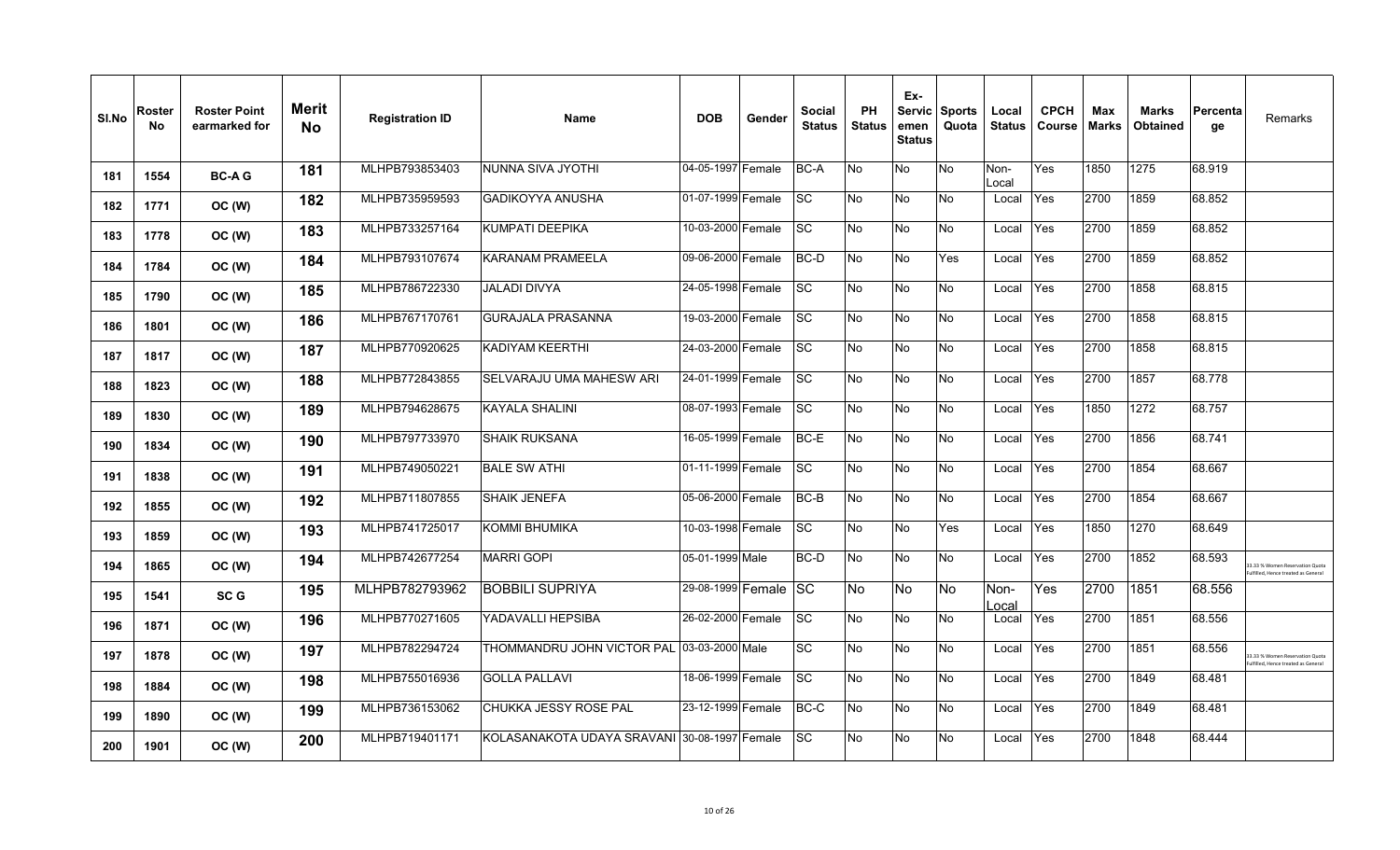| SI.No | Roster<br>No | <b>Roster Point</b><br>earmarked for | Merit<br><b>No</b> | <b>Registration ID</b> | <b>Name</b>                       | <b>DOB</b>           | Gender | <b>Social</b><br><b>Status</b> | PH<br><b>Status</b> | Ex-<br>emen<br><b>Status</b> | Servic Sports<br>Quota | Local<br><b>Status</b> | <b>CPCH</b><br>Course | Max<br><b>Marks</b> | <b>Marks</b><br><b>Obtained</b> | Percenta<br>ge | Remarks                                                              |
|-------|--------------|--------------------------------------|--------------------|------------------------|-----------------------------------|----------------------|--------|--------------------------------|---------------------|------------------------------|------------------------|------------------------|-----------------------|---------------------|---------------------------------|----------------|----------------------------------------------------------------------|
| 201   | 1917         | OC (W)                               | 201                | MLHPB797818974         | <b>GUNDALA PRABHAVATHI</b>        | 10-06-2000 Female    |        | SC.                            | No                  | No                           | <b>No</b>              | Local                  | Yes                   | 2700                | 1848                            | 68.444         |                                                                      |
| 202   | 1923         | OC (W)                               | 202                | MLHPB794905926         | RAVINUTHALA LAVANYA               | 05-08-1994 Female    |        | <b>SC</b>                      | No                  | No                           | <b>No</b>              | Local                  | Yes                   | 1850                | 1266                            | 68.432         |                                                                      |
| 203   | 1930         | OC (W)                               | 203                | MLHPB710552745         | TUPAKULA KALPANA                  | 10-03-2000 Female    |        | <b>ST</b>                      | No                  | No                           | No                     | Local                  | Yes                   | 2600                | 1779                            | 68.423         |                                                                      |
| 204   | 1535         | <b>BC-BG</b>                         | 204                | MLHPB772943178         | <b>B SADHIKA</b>                  | 20-04-1991 Female    |        | BC-B                           | No.                 | No                           | <b>No</b>              | Non-<br>Local          | Yes                   | 1850                | 1265                            | 68.378         |                                                                      |
| 205   | 1934         | OC (W)                               | 205                | MLHPB710602346         | <b>GADDAM SUNANDA</b>             | 06-05-1999 Female    |        | <b>ST</b>                      | No.                 | No                           | Yes                    | Local                  | Yes                   | 2700                | 1846                            | 68.370         |                                                                      |
| 206   | 1938         | OC (W)                               | 206                | MLHPB770864399         | <b>GOLLAPALLI PREMA</b><br>KUMARI | 16-05-1999 Female    |        | SC.                            | No                  | No                           | No                     | Local                  | Yes                   | 2700                | 1846                            | 68.370         |                                                                      |
| 207   | 1955         | OC (W)                               | 207                | MLHPB788354211         | <b>MASTHANAMMA REPUDI</b>         | 04-06-1983 Female    |        | <b>SC</b>                      | <b>No</b>           | No                           | <b>No</b>              | Local                  | Yes                   | 1700                | 1162                            | 68.353         |                                                                      |
| 208   | 1959         | OC (W)                               | 208                | MLHPB754223130         | SARIMELLA LAKSHMI                 | 15-04-1995 Female    |        | <b>SC</b>                      | No                  | No                           | <b>No</b>              | Local                  | Yes                   | 1850                | 1264                            | 68.324         |                                                                      |
| 209   | 1965         | OC (W)                               | 209                | MLHPB742118223         | KUMPATI ANUSHA                    | 18-01-2000 Female    |        | SC.                            | No                  | No                           | No                     | Local                  | Yes                   | 2700                | 1844                            | 68.296         |                                                                      |
| 210   | 1971         | OC (W)                               | 210                | MLHPB788331608         | <b>BADUGU SW ETHA</b>             | 26-04-1998 Female    |        | <b>SC</b>                      | No.                 | No                           | <b>No</b>              | Local                  | Yes                   | 2700                | 1843                            | 68.259         |                                                                      |
| 211   | 1978         | OC (W)                               | 211                | MLHPB755533412         | PULI DEEPTHI                      | 12-06-1999 Female    |        | <b>SC</b>                      | No                  | No                           | No                     | Local                  | Yes                   | 2700                | 1843                            | 68.259         |                                                                      |
| 212   | 1984         | OC (W)                               | 212                | MLHPB753694532         | <b>VARADA SAIKIRAN</b>            | 09-06-1999 Male      |        | BC-D                           | <b>No</b>           | No                           | <b>No</b>              | Local                  | Yes                   | 2700                | 1842                            | 68.222         | 3.33 % Women Reservation Quota<br>filled, Hence treated as General   |
| 213   | 1990         | OC (W)                               | 213                | MLHPB759169184         | CHERUKUPALLI<br><b>SW APNA</b>    | 04-04-2000 Female    |        | <b>SC</b>                      | No.                 | No                           | No                     | Local                  | Yes                   | 2700                | 1842                            | 68.222         |                                                                      |
| 214   | 2001         | OC (W)                               | 214                | MLHPB782178379         | <b>VIPPARLA ANUSHA</b>            | 27-09-1996 Female    |        | <b>SC</b>                      | No                  | No                           | <b>No</b>              | Local                  | Yes                   | 2700                | 1841                            | 68.185         |                                                                      |
| 215   | 2017         | OC (W)                               | 215                | MLHPB742768455         | POLE HARSHINI<br><b>BHUMIKA</b>   | 07-06-1999 Female    |        | <b>SC</b>                      | <b>No</b>           | No                           | <b>No</b>              | Local                  | Yes                   | 2700                | 1841                            | 68.185         |                                                                      |
| 216   | 2023         | OC (W)                               | 216                | MLHPB789101883         | ELLATURI SAMYUKTHA                | 23-04-2000 Female    |        | <b>SC</b>                      | <b>No</b>           | No                           | <b>No</b>              | Local                  | Yes                   | 2700                | 1841                            | 68.185         |                                                                      |
| 217   | 2030         | OC (W)                               | 217                | MLHPB762826806         | <b>MYLERI DEVAMADHURI</b>         | 22-09-2000 Female    |        | SC.                            | No                  | No                           | No.                    | Local                  | Yes                   | 2700                | 1841                            | 68.185         |                                                                      |
| 218   | 2034         | OC (W)                               | 218                | MLHPB778028601         | THOGURU DHARANI                   | 17-08-1999 Female    |        | <b>SC</b>                      | No.                 | No                           | <b>No</b>              | Local                  | Yes                   | 2700                | 1840                            | 68.148         |                                                                      |
| 219   | 1552         | SC <sub>G</sub>                      | 219                | MLHPB793378288         | POCHANNAGARI SHIRISHA             | 30-11-1990 Female SC |        |                                | No.                 | No                           | <b>No</b>              | Non-<br>_ocal          | Yes                   | 1850                | 1260                            | 68.108         |                                                                      |
| 220   | 2038         | OC (W)                               | 220                | MLHPB742572629         | ALURU KISHORE BABU                | 29-05-1999 Male      |        | <b>SC</b>                      | No                  | No                           | Yes                    | Local                  | Yes                   | 2700                | 1838                            | 68.074         | 3.33 % Women Reservation Quota<br>ulfilled, Hence treated as General |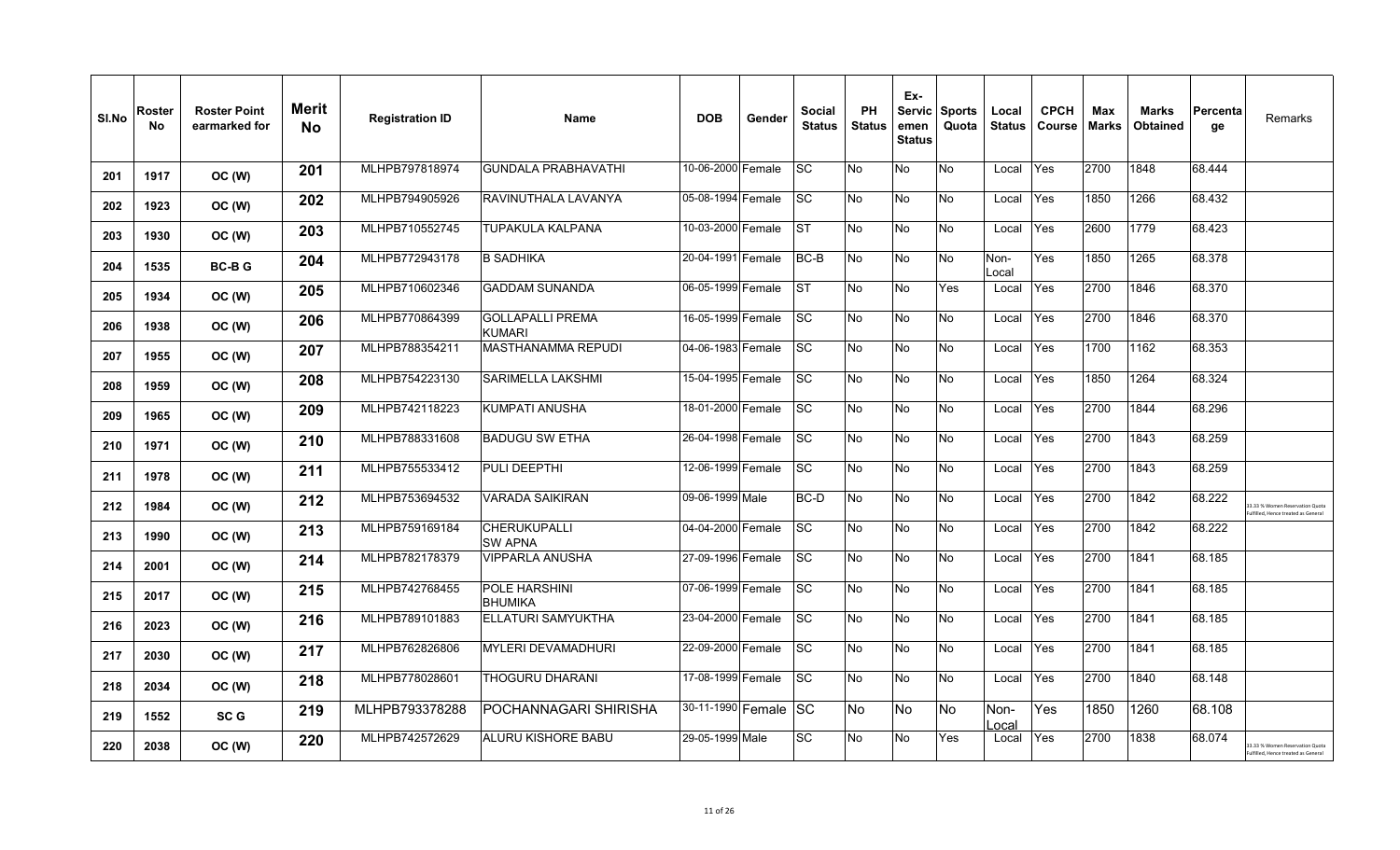| SI.No | Roster<br><b>No</b> | <b>Roster Point</b><br>earmarked for | <b>Merit</b><br><b>No</b> | <b>Registration ID</b> | <b>Name</b>                     | <b>DOB</b>        | Gender | Social<br><b>Status</b> | <b>PH</b><br><b>Status</b> | Ex-<br>emen<br><b>Status</b> | Servic Sports<br>Quota | Local<br><b>Status</b> | <b>CPCH</b><br><b>Course</b> | Max<br><b>Marks</b> | Marks<br><b>Obtained</b> | Percenta<br>qe | Remarks                                                             |
|-------|---------------------|--------------------------------------|---------------------------|------------------------|---------------------------------|-------------------|--------|-------------------------|----------------------------|------------------------------|------------------------|------------------------|------------------------------|---------------------|--------------------------|----------------|---------------------------------------------------------------------|
| 221   | 2055                | OC (W)                               | 221                       | MLHPB783118801         | <b>BHUDURI ANUSHA</b>           | 28-08-1999 Female |        | <b>ST</b>               | <b>No</b>                  | No                           | <b>No</b>              | Local                  | Yes                          | 2700                | 1838                     | 68.074         |                                                                     |
| 222   | 2059                | OC (W)                               | 222                       | MLHPB715735453         | <b>GUNTUPALLI ROHINI</b>        | 24-02-2000 Female |        | BC-A                    | No                         | No                           | <b>No</b>              | Local                  | Yes                          | 2700                | 1838                     | 68.074         |                                                                     |
| 223   | 2065                | OC (W)                               | 223                       | MLHPB755983639         | <b>MAKAM ROYALMEKAN</b>         | 21-06-2000 Male   |        | <b>SC</b>               | No                         | No                           | No.                    | Local                  | Yes                          | 2700                | 1838                     | 68.074         | 3.33 % Women Reservation Quota<br>Ifilled, Hence treated as General |
| 224   | 2071                | OC (W)                               | 224                       | MLHPB743492889         | AMARTHALURI RANI                | 12-07-2000 Female |        | <b>SC</b>               | No                         | No                           | <b>No</b>              | Local                  | Yes                          | 2700                | 1838                     | 68.074         |                                                                     |
| 225   | 2078                | OC (W)                               | 225                       | MLHPB777300982         | YEPURI JHANSIRANI               | 10-01-1994 Female |        | SC.                     | No                         | No                           | No                     | Local                  | Yes                          | 1850                | 1259                     | 68.054         |                                                                     |
| 226   | 2084                | OC (W)                               | 227                       | MLHPB720557276         | <b>GURRAM ALEKYA</b>            | 16-06-2000 Female |        | BC-D                    | No                         | No                           | <b>No</b>              | Local                  | Yes                          | 2700                | 1837                     | 68.037         |                                                                     |
| 227   | 2090                | OC (W)                               | 228                       | MLHPB716481257         | KASUKURTHI ALEKHYA              | 29-08-2000 Female |        | <b>SC</b>               | No                         | No                           | No                     | Local                  | Yes                          | 2700                | 1836                     | 68.000         |                                                                     |
| 228   | 2101                | OC (W)                               | 229                       | MLHPB748966954         | <b>GOPISETTY JAYASURYA</b>      | 07-08-1998 Male   |        | EW <sub>S</sub>         | No                         | No                           | <b>No</b>              | Local                  | Yes                          | 2700                | 1835                     | 67.963         | 33.33 % Women Reservation Quota<br>filled, Hence treated as General |
| 229   | 2117                | OC (W)                               | 230                       | MLHPB736891194         | <b>GADDE MANOHARA</b>           | 28-06-1999 Female |        | <b>SC</b>               | No                         | No                           | <b>No</b>              | Local                  | Yes                          | 2700                | 1834                     | 67.926         |                                                                     |
| 230   | 2123                | OC (W)                               | 231                       | MLHPB716960192         | MAILARI VENNELA                 | 23-03-2000 Female |        | SC                      | No                         | No                           | No                     | Local                  | Yes                          | 2700                | 1834                     | 67.926         |                                                                     |
| 231   | 2130                | OC (W)                               | 232                       | MLHPB766266112         | CHELLI ASHA LATHA               | 24-01-1995 Female |        | <b>SC</b>               | No                         | No                           | <b>No</b>              | Local                  | Yes                          | 1850                | 1256                     | 67.892         |                                                                     |
| 232   | 2134                | OC (W)                               | 233                       | MLHPB736689898         | PALICHERLA VANDANA              | 26-05-1999 Female |        | BC-C                    | No                         | No                           | <b>No</b>              | Local                  | Yes                          | 2700                | 1833                     | 67.889         |                                                                     |
| 233   | 2138                | OC (W)                               | 234                       | MLHPB764807859         | <b>BATTA SAMYUKTHA</b>          | 17-12-1999 Female |        | BC-D                    | No                         | No                           | <b>No</b>              | Local                  | Yes                          | 2700                | 1833                     | 67.889         |                                                                     |
| 234   | 1614                | <b>BC-CG</b>                         | 235                       | MLHPB779915072         | VEDANGI SHINY<br><b>OLIVERS</b> | 18-06-1995 Female |        | BC-C                    | No                         | No                           | No                     | Non-<br>_ocal          | Yes                          | 2700                | 1832                     | 67.852         |                                                                     |
| 235   | 2155                | OC (W)                               | 236                       | MLHPB798380612         | <b>MANIKE RATNA SAGARI</b>      | 01-10-1998 Female |        | <b>SC</b>               | No.                        | No                           | No                     | Local                  | Yes                          | 2700                | 1832                     | 67.852         |                                                                     |
| 236   | 2159                | OC (W)                               | 237                       | MLHPB744116169         | <b>ALURI ANUSHA</b>             | 16-08-1999 Female |        | <b>SC</b>               | No                         | No                           | <b>No</b>              | Local                  | Yes                          | 2700                | 1832                     | 67.852         |                                                                     |
| 237   | 2165                | OC (W)                               | 238                       | MLHPB763396536         | MUNAGOTI BALAJYOTHI             | 04-11-1999 Female |        | BC-A                    | No                         | No                           | No                     | Local                  | Yes                          | 2700                | 1831                     | 67.815         |                                                                     |
| 238   | 2171                | OC (W)                               | 239                       | MLHPB786844803         | VANJA KARTHIK                   | 30-11-1999 Male   |        | SC                      | No.                        | No                           | Yes                    | Local                  | Yes                          | 2700                | 1831                     | 67.815         | 3.33 % Women Reservation Quota<br>filled, Hence treated as General  |
| 239   | 2178                | OC (W)                               | 240                       | MLHPB750009990         | <b>MALLIKA NUTHAKKI</b>         | 20-06-1988 Female |        | <b>SC</b>               | No                         | No                           | No                     | Local                  | Yes                          | 1850                | 1254                     | 67.784         |                                                                     |
| 240   | 1539                | <b>BC-DG</b>                         | 241                       | MLHPB789312565         | CHEVURU PRAVALLIKA              | 18-10-1998 Female |        | BC-D                    | No.                        | No                           | No                     | Non-<br>Local          | Yes                          | 2700                | 1830                     | 67.778         |                                                                     |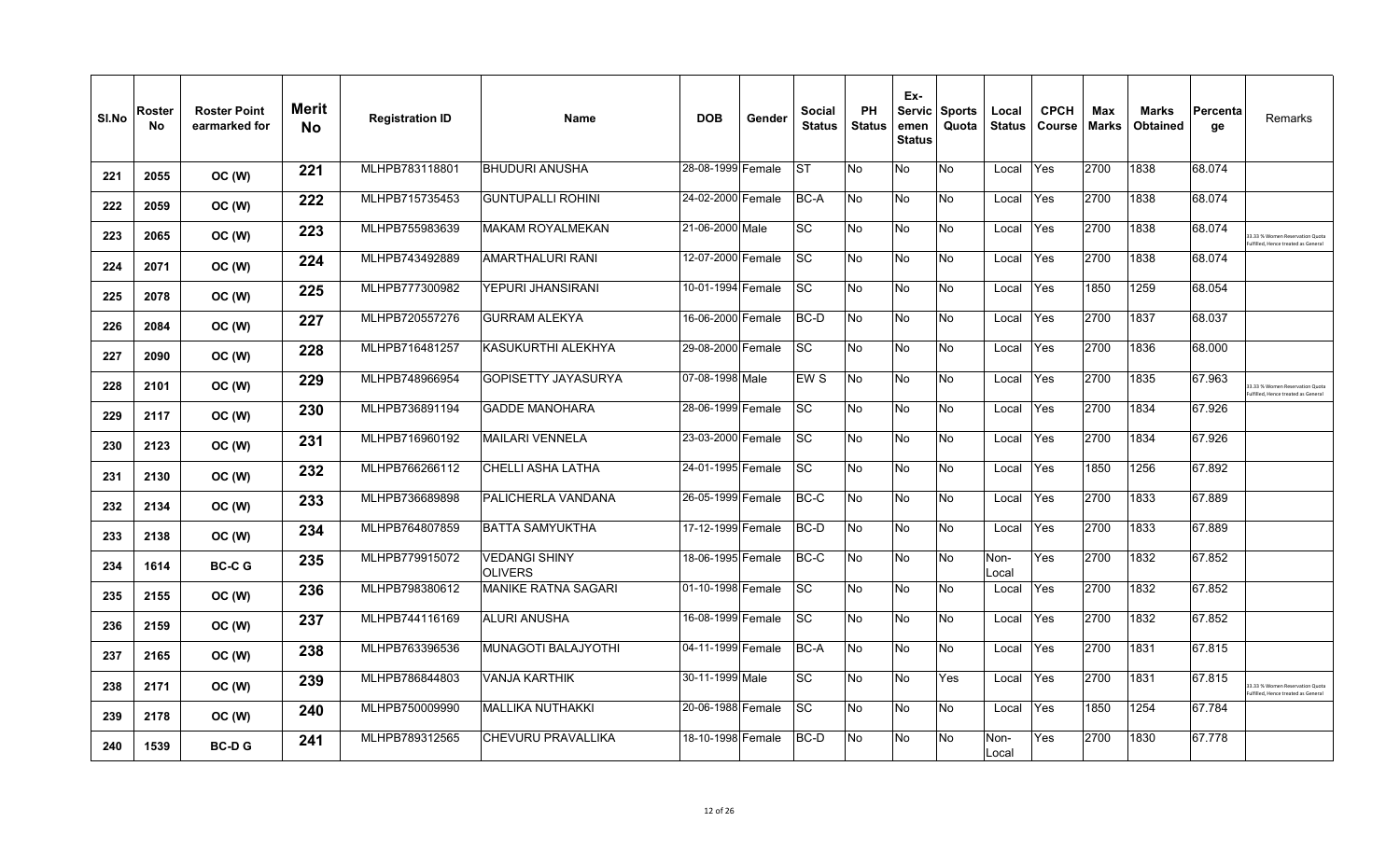| SI.No | Roster<br>No | <b>Roster Point</b><br>earmarked for | Merit<br><b>No</b> | <b>Registration ID</b> | <b>Name</b>                           | <b>DOB</b>           | Gender | <b>Social</b><br><b>Status</b> | PH<br><b>Status</b> | Ex-<br>emen<br><b>Status</b> | Servic Sports<br>Quota | Local<br><b>Status</b> | <b>CPCH</b><br>Course | Max<br><b>Marks</b> | <b>Marks</b><br><b>Obtained</b> | Percenta<br>ge  | Remarks |
|-------|--------------|--------------------------------------|--------------------|------------------------|---------------------------------------|----------------------|--------|--------------------------------|---------------------|------------------------------|------------------------|------------------------|-----------------------|---------------------|---------------------------------|-----------------|---------|
| 241   | 2184         | OC (W)                               | 242                | MLHPB728676874         | <b>EPUR U SRAVANI</b>                 | 11-08-2000 Female    |        | SC.                            | No                  | No                           | <b>No</b>              | Local                  | Yes                   | 2700                | 1830                            | 67.778          |         |
| 242   | 2190         | OC (W)                               | 243                | MLHPB716176870         | <b>CHIKATI SIREESHA</b>               | 19-04-1998 Female    |        | <b>SC</b>                      | <b>No</b>           | No                           | No                     | Local                  | Yes                   | 2700                | 1829                            | 67.741          |         |
| 243   | 2201         | OC (W)                               | 244                | MLHPB742342664         | PARVATHURU<br><b>SRAVANTHI</b>        | 02-07-1998 Female    |        | <b>SC</b>                      | No                  | No                           | No                     | Local                  | Yes                   | 2700                | 1829                            | 67.741          |         |
| 244   | 1562         | SC <sub>G</sub>                      | 245                | MLHPB755624393         | MADDUMALA SRAVANI                     | 06-05-2000 Female SC |        |                                | No                  | No.                          | No                     | Local                  | Yes                   | 2700                | 1829                            | 67.741          |         |
| 245   | 1572         | SC <sub>G</sub>                      | 246                | MLHPB776073986         | CHILLAKURU RAJESW ARI                 | 13-12-1991 Female SC |        |                                | No.                 | No                           | No.                    | Local                  | Yes                   | 1850                | 1253                            | 67.730          |         |
| 246   | 1560         | <b>BC-BG</b>                         | 247                | MLHPB758067975         | YERRABOINA SW ATHI<br><b>NIHARIKA</b> | 28-06-1995 Female    |        | BC-B                           | No                  | No                           | No                     | Local                  | Yes                   | 1850                | 1253                            | 67.730          |         |
| 247   | 1577         | SC G                                 | 248                | MLHPB785320940         | <b>VYKUNTA MOUNIKA</b>                | 29-05-1996 Female SC |        |                                | <b>No</b>           | <b>No</b>                    | No                     | Local                  | <b>Yes</b>            | 1850                | 1253                            | 67.730          |         |
| 248   | 1591         | SC <sub>G</sub>                      | 249                | MLHPB784435640         | MULPURU SUBHASHINI                    | 27-07-1999 Female SC |        |                                | No.                 | No                           | No.                    | Local                  | Yes                   | 2700                | 1828                            | 67.704          |         |
| 249   | 1597         | SC G                                 | 250                | MLHPB714640647         | NIPPATLAPALLI BHARATHI                | 05-03-2000 Female SC |        |                                | No                  | No                           | No                     | Local                  | Yes                   | 2700                | 1828                            | 67.704          |         |
| 250   | 1607         | SC G                                 | 251                | MLHPB745690055         | SIDDI JYOTHI                          | 29-10-1999 Female SC |        |                                | No.                 | No                           | No                     | Local                  | Yes                   | 2700                | 1826                            | 67.630          |         |
| 251   | 1574         | <b>BC-BG</b>                         | 252                | MLHPB760675245         | DAGGUPATI RANGA SW AMY                | 10-06-1998 Male      |        | BC-B                           | No                  | No                           | No                     | Local                  | Yes                   | 2700                | 1825                            | 67.593          |         |
| 252   | 1616         | SC <sub>G</sub>                      | 253                | MLHPB725445299         | <b>PATURI PALLAVI</b>                 | 02-05-1999 Female SC |        |                                | No.                 | No.                          | No.                    | Local                  | <b>Yes</b>            | 2600                | 1756                            | 67.538          |         |
| 253   | 1543         | <b>BC-DG</b>                         | 254                | MLHPB729093343         | KHAGGA RAGHAVASRI                     | 30-08-2000 Female    |        | BC-D                           | No                  | No                           | No                     | Local                  | Yes                   | 2700                | 1823                            | 67.519          |         |
| 254   | 1627         | SC G                                 | 255                | MLHPB754355128         | <b>CHEMURU SUPRAJA</b>                | 15-04-1998 Female SC |        |                                | No                  | No                           | No                     | Local                  | Yes                   | 1850                | 1249                            | $\sqrt{67.514}$ |         |
| 255   | 1641         | SC G                                 | 256                | MLHPB728029685         | <b>SUNKARA RATNA</b><br>KUMARI        | 05-09-1998 Female SC |        |                                | No.                 | No.                          | <b>No</b>              | Local                  | Yes                   | 2700                | 1822                            | 67.481          |         |
| 256   | 1652         | SC <sub>G</sub>                      | 257                | MLHPB767403633         | <b>GADDA NAGENDRABABU</b>             | 11-04-2000 Male      |        | <b>SC</b>                      | No.                 | No.                          | <b>No</b>              | Local                  | Yes                   | 2700                | 1822                            | 67.481          |         |
| 257   | 1662         | SC G                                 | 258                | MLHPB712721884         | KASUKURTHI<br>BHAGYALAKSHMI           | 05-06-2000 Female SC |        |                                | No                  | No.                          | No                     | Local                  | Yes                   | 2700                | 1822                            | 67.481          |         |
| 258   | 1672         | SC G                                 | 259                | MLHPB724013228         | MADDIRALA HAVILA                      | 25-04-1998 Female SC |        |                                | <b>No</b>           | No.                          | <b>No</b>              | Local                  | Yes                   | 2700                | 1821                            | 67.444          |         |
| 259   | 1514         | <b>BC-CG</b>                         | 260                | MLHPB757402108         | OPPATHATI GLORYNEELIMA                | 17-09-1999 Female    |        | BC-C                           | No                  | No                           | No                     | Local                  | Yes                   | 2700                | 1821                            | 67.444          |         |
| 260   | 1677         | SC G                                 | 261                | MLHPB760233057         | <b>BILLA RATNA KUMARI</b>             | 20-04-1999 Female SC |        |                                | No                  | No                           | No                     | Local Yes              |                       | 2700                | 1820                            | 67.407          |         |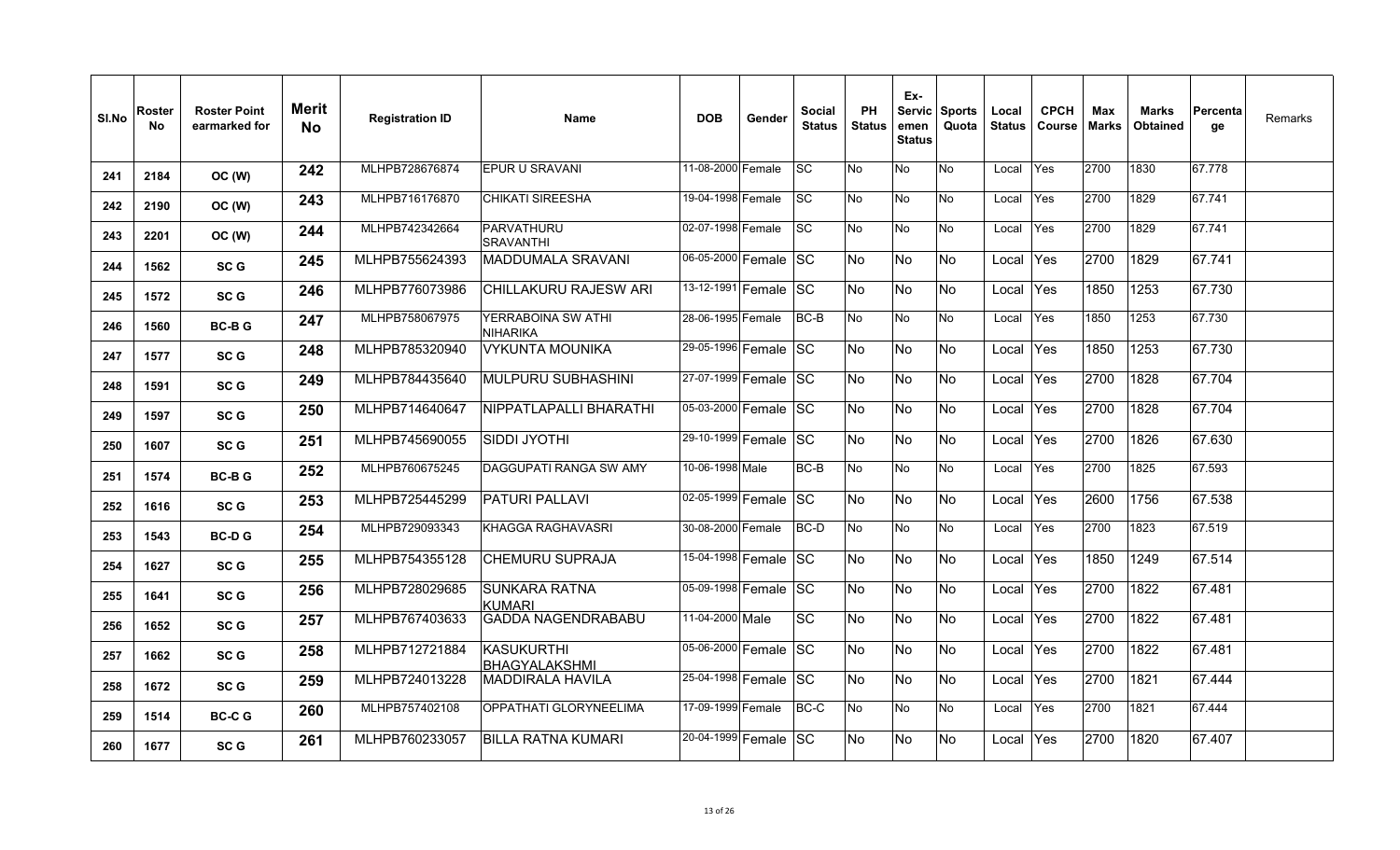| SI.No | Roster<br>No. | <b>Roster Point</b><br>earmarked for | Merit<br>No. | <b>Registration ID</b> | Name                            | <b>DOB</b>           | Gender | Social<br><b>Status</b> | <b>PH</b><br><b>Status</b> | Ex-<br><b>Servic</b><br>emen<br><b>Status</b> | <b>Sports</b><br>Quota | Local<br><b>Status</b> | <b>CPCH</b><br>Course | Max<br>Marks | Marks<br><b>Obtained</b> | Percenta<br>ge | Remarks |
|-------|---------------|--------------------------------------|--------------|------------------------|---------------------------------|----------------------|--------|-------------------------|----------------------------|-----------------------------------------------|------------------------|------------------------|-----------------------|--------------|--------------------------|----------------|---------|
| 261   | 1568          | <b>BC-DG</b>                         | 262          | MLHPB795698518         | POTHURAJU SRIJA                 | 07-01-2000 Female    |        | BC-D                    | No                         | <b>No</b>                                     | No                     | Local                  | <b>Yes</b>            | 2700         | 1820                     | 67.407         |         |
| 262   | 1691          | SC G                                 | 263          | MLHPB764408929         | <b>MATTUPALLI</b><br>SATYAVATHI | 12-03-1992 Female SC |        |                         | No                         | No                                            | No                     | Local                  | Yes                   | 1850         | 1247                     | 67.405         |         |
| 263   | 1697          | SC G                                 | 264          | MLHPB718078327         | IKUKKAMUDI BABY                 | 16-07-1993 Female SC |        |                         | No                         | No.                                           | No                     | Local                  | <b>Yes</b>            | 1850         | 1247                     | 67.405         |         |
| 264   | 1707          | SC G                                 | 265          | MLHPB724811295         | <b>KAAMALA MOUNIKA</b>          | 12-08-1993 Female SC |        |                         | No                         | <b>No</b>                                     | <b>No</b>              | Local                  | <b>Yes</b>            | 1850         | 1247                     | 67.405         |         |
| 265   | 1716          | SC G                                 | 266          | MLHPB793395082         | KODIREKKALA MAHIMA              | 19-06-1996 Female SC |        |                         | No                         | No                                            | No                     | Local                  | <b>Yes</b>            | 1850         | 1247                     | 67.405         |         |
| 266   | 1533          | ST G                                 | 267          | MLHPB736208915         | RAMAVATH DEENA BAI              | 03-03-1997 Female    |        | <b>IST</b>              | No                         | No                                            | No                     | Local                  | Yes                   | 1850         | 1246                     | 67.351         |         |
| 267   | 1727          | SC <sub>G</sub>                      | 268          | MLHPB746904283         | PERUMALAPALLI DIVYA             | 27-07-1998 Female SC |        |                         | No                         | lNo.                                          | No                     | Local                  | Yes                   | 2700         | 1818                     | 67.333         |         |
| 268   | 1741          | SC G                                 | 269          | MLHPB768747477         | MERUGUMALA JYOTHIRMAYI          | 23-07-1999 Female    |        | <b>SC</b>               | No                         | <b>No</b>                                     | No                     | Local                  | Yes                   | 2700         | 1818                     | 67.333         |         |
| 269   | 1752          | SC <sub>G</sub>                      | 270          | MLHPB763978322         | KODAVATI PRAMODINI DEEPTHI      | 29-08-1999 Female    |        | SC                      | No                         | No                                            | No                     | Local                  | Yes                   | 2700         | 1818                     | 67.333         |         |
| 270   | 1575          | ST G                                 | 271          | MLHPB719500549         | PALAPARTHI SW ARUPA RANI        | 20-08-2000 Female    |        | <b>IST</b>              | <b>No</b>                  | <b>No</b>                                     | No                     | Local                  | Yes                   | 2700         | 1818                     | 67.333         |         |
| 271   | 1762          | SC G                                 | 272          | MLHPB741375813         | <b>MENTULA SUSMITHA</b>         | 06-06-2000 Female    |        | <b>SC</b>               | No                         | No                                            | No                     | Local                  | Yes                   | 2700         | 1817                     | 67.296         |         |
| 272   | 1772          | SC <sub>G</sub>                      | 273          | MLHPB772946910         | <b>PACHA SRAVANTHI</b>          | 20-07-2000 Female    |        | <b>SC</b>               | No                         | No                                            | No                     | Local                  | Yes                   | 2700         | 1817                     | 67.296         |         |
| 273   | 1777          | SC G                                 | 274          | MLHPB753014523         | PENABAKA RAJYALAKSHMI           | 14-08-2000 Female    |        | <b>SC</b>               | <b>No</b>                  | <b>No</b>                                     | No                     | Local                  | Yes                   | 2700         | 1817                     | 67.296         |         |
| 274   | 1791          | SC <sub>G</sub>                      | 275          | MLHPB767860845         | KOMMALA MEGHANA                 | 15-06-2000 Female    |        | SC                      | No                         | No                                            | No                     | Local                  | Yes                   | 2700         | 1816                     | 67.259         |         |
| 275   | 1797          | SC G                                 | 276          | MLHPB748026309         | DHARA PUSHPALATHA               | 04-08-2000 Female    |        | <b>SC</b>               | No                         | <b>No</b>                                     | No                     | Local                  | Yes                   | 2700         | 1816                     | 67.259         |         |
| 276   | 2048          | Sports/OC-G                          | 277          | MLHPB730418058         | <b>PATAN THASNEEM</b>           | 06-04-2000 Female    |        | <b>OC</b>               | No                         | <b>No</b>                                     | No                     | Local                  | Yes                   | 2700         | 1815                     | 67.222         |         |
| 277   | 1807          | SC G                                 | 278          | MLHPB741819033         | S SANDHYAKARLAPUDI              | 20-06-1987 Female    |        | SC.                     | No                         | No                                            | No                     | Local                  | Yes                   | 1850         | 1243                     | 67.189         |         |
| 278   | 1816          | SC G                                 | 279          | MLHPB710491065         | UMMADI ANITHA                   | 25-05-1999 Female    |        | <b>SC</b>               | <b>No</b>                  | <b>No</b>                                     | No                     | Local                  | Yes                   | 2700         | 1814                     | 67.185         |         |
| 279   | 1827          | SC <sub>G</sub>                      | 280          | MLHPB719594089         | NANDIGAM ESTHERURANI            | 16-08-2000 Female    |        | <b>SC</b>               | No                         | No                                            | No                     | Local                  | Yes                   | 2700         | 1814                     | 67.185         |         |
| 280   | 1841          | SC G                                 | 281          | MLHPB768691402         | KAKI KAVYADEEPIKA               | 01-06-2000 Female    |        | <b>SC</b>               | No                         | No                                            | No                     | Local                  | Yes                   | 2700         | 1813                     | 67.148         |         |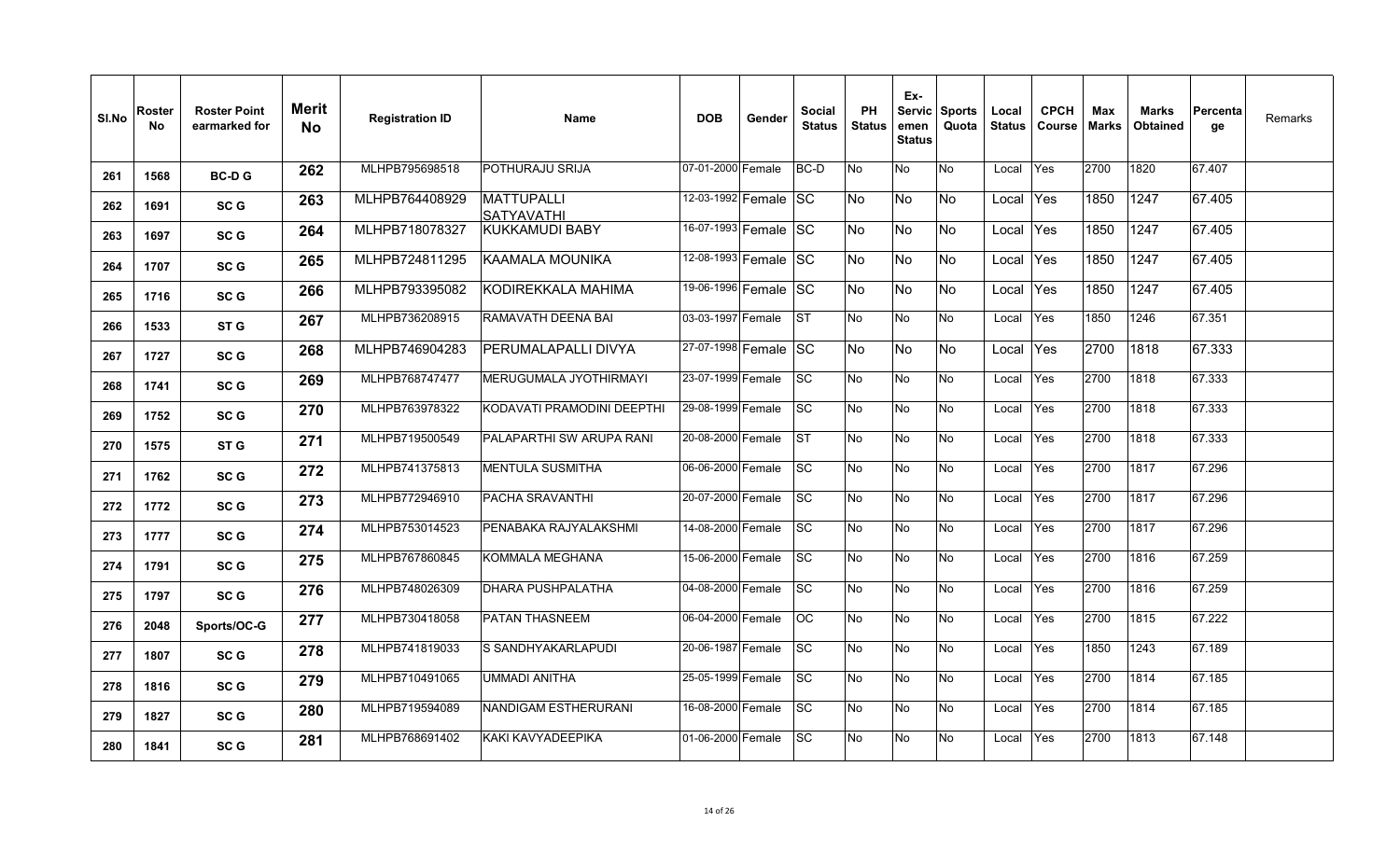| SI.No | Roster<br>No | <b>Roster Point</b><br>earmarked for | <b>Merit</b><br><b>No</b> | <b>Registration ID</b> | <b>Name</b>                     | <b>DOB</b>        | Gender | Social<br><b>Status</b> | <b>PH</b><br><b>Status</b> | Ex-<br>emen<br><b>Status</b> | Servic Sports<br>Quota | Local<br><b>Status</b> | <b>CPCH</b><br>Course | Max<br>Marks | Marks<br><b>Obtained</b> | Percenta<br>qe | Remarks |
|-------|--------------|--------------------------------------|---------------------------|------------------------|---------------------------------|-------------------|--------|-------------------------|----------------------------|------------------------------|------------------------|------------------------|-----------------------|--------------|--------------------------|----------------|---------|
| 281   | 1852         | SC <sub>G</sub>                      | 282                       | MLHPB799284437         | KANTEPALLI SUHASINI             | 22-06-1999 Female |        | lsc                     | No                         | No                           | No                     | Local                  | Yes                   | 2700         | 1812                     | 67.111         |         |
| 282   | 1862         | SC G                                 | 283                       | MLHPB737637419         | <b>KOPPOLU ANUSHA</b>           | 29-02-2000 Female |        | <b>SC</b>               | No                         | No                           | No                     | Local                  | Yes                   | 2700         | 1812                     | 67.111         |         |
| 283   | 1589         | <b>BC-DG</b>                         | 284                       | MLHPB745090544         | MADDULURI KAVERI                | 15-07-2000 Female |        | <b>BC-D</b>             | No                         | No                           | No                     | Local                  | Yes                   | 2700         | 1812                     | 67.111         |         |
| 284   | 1583         | ST <sub>G</sub>                      | 285                       | MLHPB730779957         | <b>GUNNAM PARAMESW ARI</b>      | 06-07-1995 Female |        | <b>ST</b>               | No                         | No                           | No                     | Local                  | Yes                   | 1850         | 1241                     | 67.081         |         |
| 285   | 1872         | SC G                                 | 286                       | MLHPB746831332         | PUNURI RATHNA KUMARI            | 15-12-1999 Female |        | <b>SC</b>               | No                         | No                           | No                     | Local                  | Yes                   | 2700         | 1811                     | 67.074         |         |
| 286   | 1877         | SC <sub>G</sub>                      | 287                       | MLHPB730842117         | <b>INULETI LALITHA</b>          | 15-07-2000 Female |        | SC                      | No                         | No                           | No                     | Local                  | Yes                   | 2700         | 1811                     | 67.074         |         |
| 287   | 1625         | ST <sub>G</sub>                      | 288                       | MLHPB782268991         | <b>MERAJYOTHU BHARGAVI BAI</b>  | 06-07-1998 Female |        | <b>ST</b>               | No                         | No                           | No.                    | Local                  | Yes                   | 2700         | 1810                     | 67.037         |         |
| 288   | 1891         | SC G                                 | 289                       | MLHPB777016848         | <b>GADDAM GAYATHRI</b>          | 13-01-2000 Female |        | <b>SC</b>               | No                         | No                           | No                     | Local                  | <b>Yes</b>            | 2700         | 1810                     | 67.037         |         |
| 289   | 1897         | SC <sub>G</sub>                      | 290                       | MLHPB728551954         | ALLAMUDI RAJA KUMARI            | 29-08-2000 Female |        | SC                      | No                         | No                           | No                     | Local                  | Yes                   | 2700         | 1810                     | 67.037         |         |
| 290   | 1907         | SC <sub>G</sub>                      | 291                       | MLHPB738042559         | <b>VUNNAM KRISHNAVENI</b>       | 02-01-1998 Female |        | <b>SC</b>               | No                         | No                           | No                     | Local                  | Yes                   | 1850         | 1240                     | 67.027         |         |
| 291   | 1916         | SC <sub>G</sub>                      | 292                       | MLHPB772193673         | NANDURI VIJAY                   | 25-06-1996 Male   |        | <b>SC</b>               | No                         | No                           | No                     | Local                  | Yes                   | 2700         | 1809                     | 67.000         |         |
| 292   | 1044         | <b>BC-EG</b>                         | 293                       | MLHPB773749705         | <b>SHAIK AFROZE</b>             | 17-06-2000 Female |        | BC-E                    | No                         | No                           | No                     | Local                  | Yes                   | 2700         | 1809                     | 67.000         |         |
| 293   | 1927         | SC <sub>G</sub>                      | 294                       | MLHPB726948355         | THULLIBILLI LIKHITHA            | 08-07-2000 Female |        | <b>SC</b>               | No                         | No                           | No                     | Local                  | Yes                   | 2700         | 1809                     | 67.000         |         |
| 294   | 1547         | SC (W)                               | 295                       | MLHPB792088010         | ISANKURI ANOOSHA                | 14-03-1990 Female |        | lsc                     | No                         | No                           | No                     | Non-<br>Local          | Yes                   | 1850         | 1239                     | 66.973         |         |
| 295   | 1570         | <b>BC-AG</b>                         | 296                       | MLHPB719073298         | THALLAPALEM MADHURI             | 23-04-1999 Female |        | BC-A                    | No                         | No                           | No                     | Local                  | Yes                   | 2700         | 1808                     | 66.963         |         |
| 296   | 1593         | <b>BC-DG</b>                         | 297                       | MLHPB776874603         | <b>GUNDALA ANUSHA</b>           | 10-06-1999 Female |        | BC-D                    | No                         | No                           | No.                    | Local                  | Yes                   | 2700         | 1808                     | 66.963         |         |
| 297   | 1941         | SC G                                 | 298                       | MLHPB766911524         | <b>KAGITALA LAKSHMI</b>         | 30-08-1999 Female |        | <b>SC</b>               | No                         | No                           | Yes                    | Local                  | Yes                   | 2700         | 1808                     | 66.963         |         |
| 298   | 1633         | ST G                                 | 299                       | MLHPB720796381         | <b>AJIMERA TRIVENI BAI</b>      | 04-05-2000 Female |        | <b>ST</b>               | No                         | $\overline{\mathsf{No}}$     | No                     | Local                  | Yes                   | 2700         | 1808                     | 66.963         |         |
| 299   | 1952         | SC G                                 | 300                       | MLHPB790334105         | <b>KATTINA</b><br>VENKATESW ARI | 04-06-2000 Female |        | <b>SC</b>               | No                         | No                           | No                     | Local                  | Yes                   | 2700         | 1807                     | 66.926         |         |
| 300   | 861          | <b>EWS-G</b>                         | 301                       | MLHPB777257828         | PARITALA AMBIKA                 | 10-06-2000 Female |        | EW <sub>S</sub>         | No                         | No                           | No                     | Local                  | Yes                   | 2700         | 1807                     | 66.926         |         |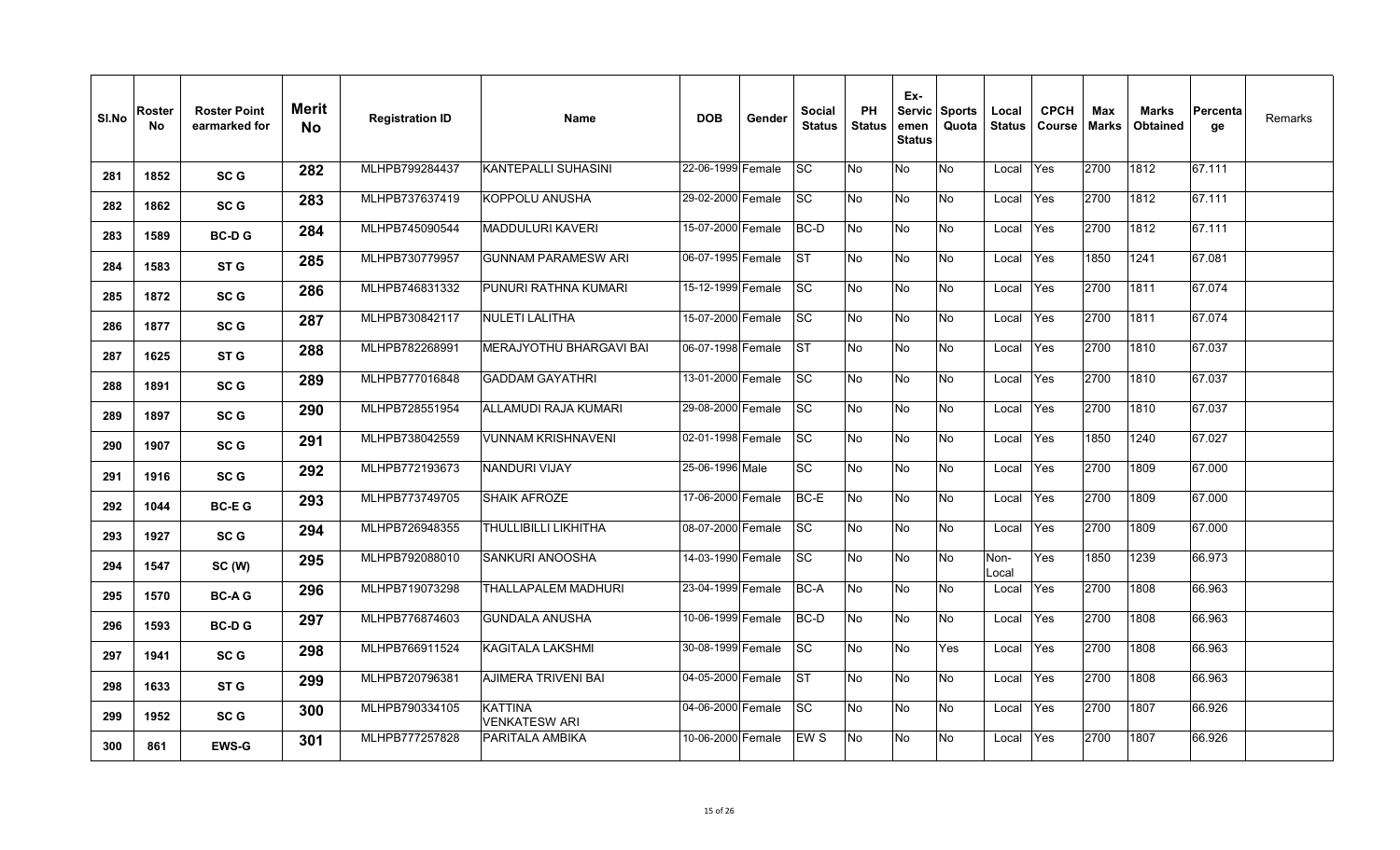| SI.No | Roster<br>No | <b>Roster Point</b><br>earmarked for | <b>Merit</b><br><b>No</b> | <b>Registration ID</b> | <b>Name</b>                                   | <b>DOB</b>        | Gender | <b>Social</b><br><b>Status</b> | <b>PH</b><br><b>Status</b> | Ex-<br>emen<br><b>Status</b> | Servic Sports<br>Quota | Local<br><b>Status</b> | <b>CPCH</b><br>Course | Max<br><b>Marks</b> | <b>Marks</b><br><b>Obtained</b> | Percenta<br>ge | Remarks                                                                    |
|-------|--------------|--------------------------------------|---------------------------|------------------------|-----------------------------------------------|-------------------|--------|--------------------------------|----------------------------|------------------------------|------------------------|------------------------|-----------------------|---------------------|---------------------------------|----------------|----------------------------------------------------------------------------|
| 301   | 1675         | ST G                                 | 302                       | MLHPB771554149         | <b>DEVASSOTTU SIVI BAI</b>                    | 05-05-1989 Female |        | <b>ST</b>                      | No                         | No                           | <b>No</b>              | Local                  | <b>Yes</b>            | 1850                | 1238                            | 66.919         |                                                                            |
| 302   | 1566         | SC (W)                               | 303                       | MLHPB774493834         | <b>SEELAM ANIL</b>                            | 14-06-1995 Male   |        | <b>SC</b>                      | No                         | No                           | <b>No</b>              | Non-<br>Local          | Yes                   | 1850                | 1237                            | 66.865         | 1.33 % Women Reservation Quota<br><b>Ifilled. Hence treated as General</b> |
| 303   | 1814         | <b>BC-CG</b>                         | 304                       | MLHPB771200611         | CHUKKA MERCY PUJA<br><b>CHANDRIKA</b>         | 15-06-1997 Female |        | BC-C                           | No                         | No                           | <b>No</b>              | Local                  | Yes                   | 2700                | 1805                            | 66.852         |                                                                            |
| 304   | 1962         | <b>SCG</b>                           | 305                       | MLHPB722178415         | <b>NANNAM SHARMILA RAJ</b>                    | 17-07-1998 Female |        | <b>SC</b>                      | No                         | No                           | <b>No</b>              | Local                  | Yes                   | 2700                | 1805                            | 66.852         |                                                                            |
| 305   | 1972         | <b>SCG</b>                           | 306                       | MLHPB786141019         | <b>JADA PRAVALLIKA</b>                        | 07-08-1998 Female |        | <b>SC</b>                      | No                         | No                           | <b>No</b>              | Local                  | Yes                   | 2700                | 1805                            | 66.852         |                                                                            |
| 306   | 1977         | SC G                                 | 307                       | MLHPB785182296         | TELLA HEPSIBA                                 | 15-08-1999 Female |        | <b>SC</b>                      | No                         | No                           | <b>No</b>              | Local                  | Yes                   | 2700                | 1804                            | 66.815         |                                                                            |
| 307   | 1991         | SC <sub>G</sub>                      | 308                       | MLHPB749933535         | KAVALI MYTHILI                                | 02-01-2000 Female |        | <b>SC</b>                      | No                         | No                           | <b>No</b>              | Local                  | Yes                   | 2700                | 1804                            | 66.815         |                                                                            |
| 308   | 1997         | SC G                                 | 309                       | MLHPB718539825         | <b>MADHURI DASARI</b>                         | 28-08-1988 Female |        | <b>SC</b>                      | No                         | No                           | <b>No</b>              | Local                  | Yes                   | 1850                | 1236                            | 66.811         |                                                                            |
| 309   | 1587         | SC (W)                               | 310                       | MLHPB739446970         | <b>MANDAPATI SRAVANTHI</b>                    | 12-04-1996 Female |        | <b>SC</b>                      | No                         | No                           | <b>No</b>              | Non-<br>Local          | Yes                   | 1850                | 1236                            | 66.811         |                                                                            |
| 310   | 2007         | SC G                                 | 311                       | MLHPB713532924         | <b>GUNTUR PRAVALLIKA</b>                      | 28-10-1998 Female |        | <b>SC</b>                      | No                         | No                           | <b>No</b>              | Local                  | <b>Yes</b>            | 2700                | 1803                            | 66.778         |                                                                            |
| 311   | 2016         | SC <sub>G</sub>                      | 312                       | MLHPB779076691         | <b>GUJJARLAMUDI</b><br><b>SW ARNA DEEPTHI</b> | 15-08-2000 Female |        | <b>SC</b>                      | No                         | No                           | <b>No</b>              | Local                  | Yes                   | 2700                | 1803                            | 66.778         |                                                                            |
| 312   | 2098         | Sports/OC-G                          | 313                       | MLHPB778229007         | <b>GORANTLA NAGA</b><br>SIREESHA              | 20-08-2000 Female |        | OС                             | No                         | No                           | <b>No</b>              | Local                  | <b>Yes</b>            | 2700                | 1803                            | 66.778         |                                                                            |
| 313   | 1585         | <b>BC-BG</b>                         | 314                       | MLHPB754668710         | POSINA THANUJA                                | 03-04-2000 Female |        | BC-B                           | No                         | No                           | <b>No</b>              | Local                  | Yes                   | 2700                | 1801                            | 66.704         |                                                                            |
| 314   | 2027         | SC G                                 | 315                       | MLHPB738005430         | CHILUVURU PRASANTHI                           | 17-12-1994 Female |        | <b>SC</b>                      | No                         | No                           | <b>No</b>              | Local                  | Yes                   | 1850                | 1234                            | 66.703         |                                                                            |
| 315   | 1579         | <b>BC-AG</b>                         | 316                       | MLHPB796944031         | <b>KRANTHI CHAITANYA</b><br>TAMMISETTY        | 04-12-1985 Female |        | BC-A                           | No                         | No                           | <b>No</b>              | Local                  | Yes                   | 1850                | 1233                            | 66.649         |                                                                            |
| 316   | 2148         | Sports/OC-G                          | 317                       | MLHPB790974443         | CHUKKAPALLI APARNA                            | 15-08-1990 Female |        | OC.                            | No                         | No                           | No                     | Local                  | Yes                   | 1850                | 1233                            | 66.649         |                                                                            |
| 317   | 1595         | <b>BC-BG</b>                         | 318                       | MLHPB750912921         | SONTI LAVANYA                                 | 13-05-1995 Female |        | BC-B                           | No                         | No                           | <b>No</b>              | Non-<br>Local          | Yes                   | 1850                | 1233                            | 66.649         |                                                                            |
| 318   | 1683         | ST G                                 | 319                       | MLHPB771265496         | TIRUMALASETTY SUPRIYA                         | 09-07-1998 Female |        | <b>ST</b>                      | No                         | No                           | <b>No</b>              | Local                  | Yes                   | 2700                | 1799                            | 66.630         |                                                                            |
| 319   | 1725         | ST G                                 | 320                       | MLHPB777305524         | DASARI SILPA                                  | 22-08-1999 Female |        | ST                             | No.                        | No                           | <b>No</b>              | Local                  | Yes                   | 2700                | 1799                            | 66.630         |                                                                            |
| 320   | 2041         | SC <sub>G</sub>                      | 321                       | MLHPB767737054         | NOSINA LAKSHMI                                | 16-02-2000 Female |        | SC                             | No                         | No                           | No                     | Local                  | Yes                   | 2700                | 1799                            | 66.630         |                                                                            |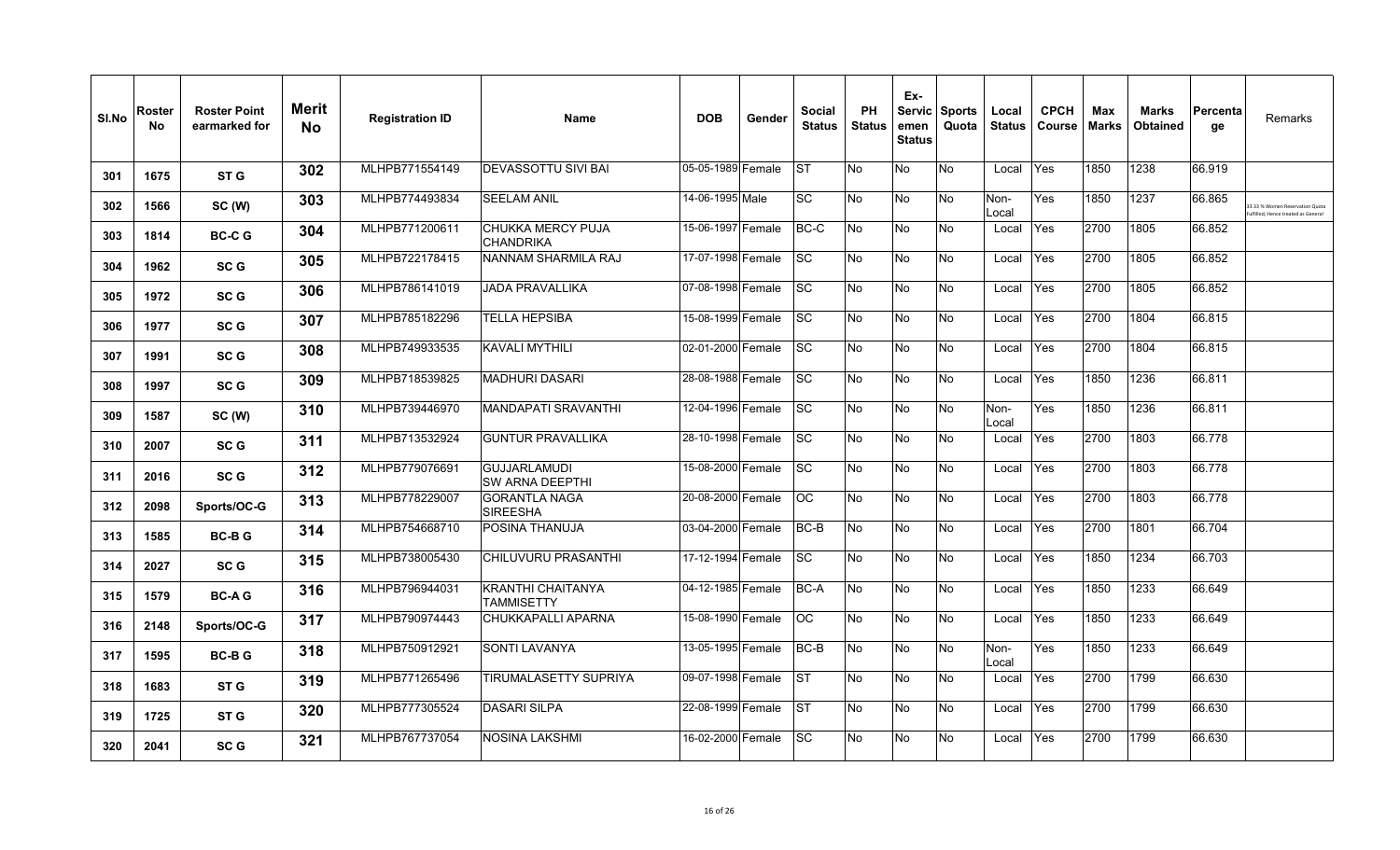| SI.No | Roster<br><b>No</b> | <b>Roster Point</b><br>earmarked for | <b>Merit</b><br>No | <b>Registration ID</b> | <b>Name</b>                | <b>DOB</b>        | Gender | Social<br><b>Status</b> | PH<br><b>Status</b> | Ex-<br>emen<br><b>Status</b> | Servic Sports<br>Quota | Local<br><b>Status</b> | <b>CPCH</b><br><b>Course</b> | Max<br><b>Marks</b> | <b>Marks</b><br><b>Obtained</b> | Percenta<br>ge | Remarks |
|-------|---------------------|--------------------------------------|--------------------|------------------------|----------------------------|-------------------|--------|-------------------------|---------------------|------------------------------|------------------------|------------------------|------------------------------|---------------------|---------------------------------|----------------|---------|
| 321   | 1914                | <b>BC-CG</b>                         | 322                | MLHPB729997552         | KALLURU SUDEEPTHI PRIYANKA | 06-05-2000 Female |        | BC-C                    | No                  | No                           | <b>No</b>              | Local                  | Yes                          | 2700                | 1799                            | 66.630         |         |
| 322   | 2198                | Sports/OC-G                          | 323                | MLHPB737980669         | NIMMALA MOHAN KRISHNA      | 09-04-1998 Male   |        | $\overline{OC}$         | <b>No</b>           | No                           | No                     | Local                  | Yes                          | 2700                | 1798                            | 66.593         |         |
| 323   | 1620                | <b>BC-AG</b>                         | 324                | MLHPB724582006         | PEDASINGU JHANSI           | 20-12-1997 Female |        | BC-A                    | No                  | No                           | No                     | Local                  | Yes                          | 2700                | 1797                            | 66.556         |         |
| 324   | 2052                | SC <sub>G</sub>                      | 325                | MLHPB761578481         | POLUKURI MOUNIKA           | 12-01-1999 Female |        | <b>SC</b>               | <b>No</b>           | No                           | <b>No</b>              | Local                  | Yes                          | 2700                | 1797                            | 66.556         |         |
| 325   | 1629                | <b>BC-AG</b>                         | 326                | MLHPB799507761         | THANJAVURU GNANESW ARI     | 15-02-2000 Female |        | BC-A                    | No                  | No                           | No                     | Local                  | Yes                          | 2700                | 1797                            | 66.556         |         |
| 326   | 1654                | <b>BC-AG</b>                         | 327                | MLHPB778469412         | <b>DALARAJU NAVEENA</b>    | 04-09-2000 Female |        | BC-A                    | No                  | No                           | No                     | Local                  | Yes                          | 2700                | 1797                            | 66.556         |         |
| 327   | 1670                | <b>BC-AG</b>                         | 328                | MLHPB749361602         | <b>THAMMISETTY MARY</b>    | 15-07-1996 Female |        | BC-A                    | No                  | No                           | No                     | Local                  | Yes                          | 1850                | 1231                            | 66.541         |         |
| 328   | 2062                | SC <sub>G</sub>                      | 329                | MLHPB728377183         | KAITHEPALLI MOUNIKA        | 17-06-2000 Female |        | <b>SC</b>               | No                  | No                           | No                     | Local                  | Yes                          | 2700                | 1796                            | 66.519         |         |
| 329   | 2072                | SC <sub>G</sub>                      | 330                | MLHPB788627726         | <b>SW AROOPA BATTULA</b>   | 03-08-1985 Female |        | <b>SC</b>               | No                  | No                           | <b>No</b>              | Local                  | Yes                          | 1850                | 1230                            | 66.486         |         |
| 330   | 1679                | <b>BC-AG</b>                         | 331                | MLHPB788477875         | ÀPPADI YAMINI              | 20-02-1999 Female |        | BC-A                    | <b>No</b>           | No                           | <b>No</b>              | Local                  | Yes                          | 2700                | 1795                            | 66.481         |         |
| 331   | 1602                | SC (W)                               | 332                | MLHPB762227926         | BUDDHAVARAPU RAMYA         | 17-05-1997 Female |        | <b>SC</b>               | ΟN                  | No                           | No                     | Non-<br>Local          | Yes                          | 2700                | 1794                            | 66.444         |         |
| 332   | 1639                | <b>BC-DG</b>                         | 333                | MLHPB719517468         | KONANGI MALLIKARJUNA       | 12-05-2000 Male   |        | BC-D                    | <b>No</b>           | No                           | <b>No</b>              | Local                  | Yes                          | 2700                | 1794                            | 66.444         |         |
| 333   | 2077                | SC G                                 | 334                | MLHPB758355442         | <b>DUDDU ROSHINI</b>       | 13-07-2000 Female |        | <b>SC</b>               | No                  | No                           | No                     | Local                  | Yes                          | 2700                | 1794                            | 66.444         |         |
| 334   | 2091                | SC <sub>G</sub>                      | 335                | MLHPB794951727         | <b>ULLADI SRAVANI</b>      | 07-08-2000 Female |        | SC                      | <b>No</b>           | No                           | <b>No</b>              | Local                  | Yes                          | 2700                | 1794                            | 66.444         |         |
| 335   | 2097                | SC G                                 | 336                | MLHPB729074661         | PULI MADHURI LATHA         | 26-06-1989 Female |        | <b>SC</b>               | <b>No</b>           | No                           | <b>No</b>              | Local                  | Yes                          | 1850                | 1229                            | 66.432         |         |
| 336   | 2107                | SC G                                 | 337                | MLHPB790383258         | THOTTEMPUDI RANI           | 27-12-1995 Female |        | <b>SC</b>               | No                  | No                           | <b>No</b>              | Local                  | Yes                          | 1850                | 1229                            | 66.432         |         |
| 337   | 1622                | SC (W)                               | 338                | MLHPB763553852         | <b>KARLA ANUSHA</b>        | 24-09-1997 Female |        | <b>SC</b>               | No                  | No                           | <b>No</b>              | Non-<br>_ocal          | Yes                          | 2700                | 1792                            | 66.370         |         |
| 338   | 2116                | SC G                                 | 339                | MLHPB742346748         | <b>BADUGU SASI REKHA</b>   | 12-11-1998 Female |        | SC                      | No                  | No                           | No                     | Local                  | Yes                          | 2700                | 1792                            | 66.370         |         |
| 339   | 2127                | SC G                                 | 340                | MLHPB789057179         | <b>FRUTHPRISCILLA</b>      | 07-07-1999 Female |        | <b>SC</b>               | No                  | No                           | Yes                    | Local                  | Yes                          | 2700                | 1792                            | 66.370         |         |
| 340   | 2141                | SC G                                 | 341                | MLHPB712940094         | DODDI SW ETHA              | 22-07-2000 Female |        | <b>SC</b>               | No                  | No                           | <b>No</b>              | Local                  | Yes                          | 2700                | 1792                            | 66.370         |         |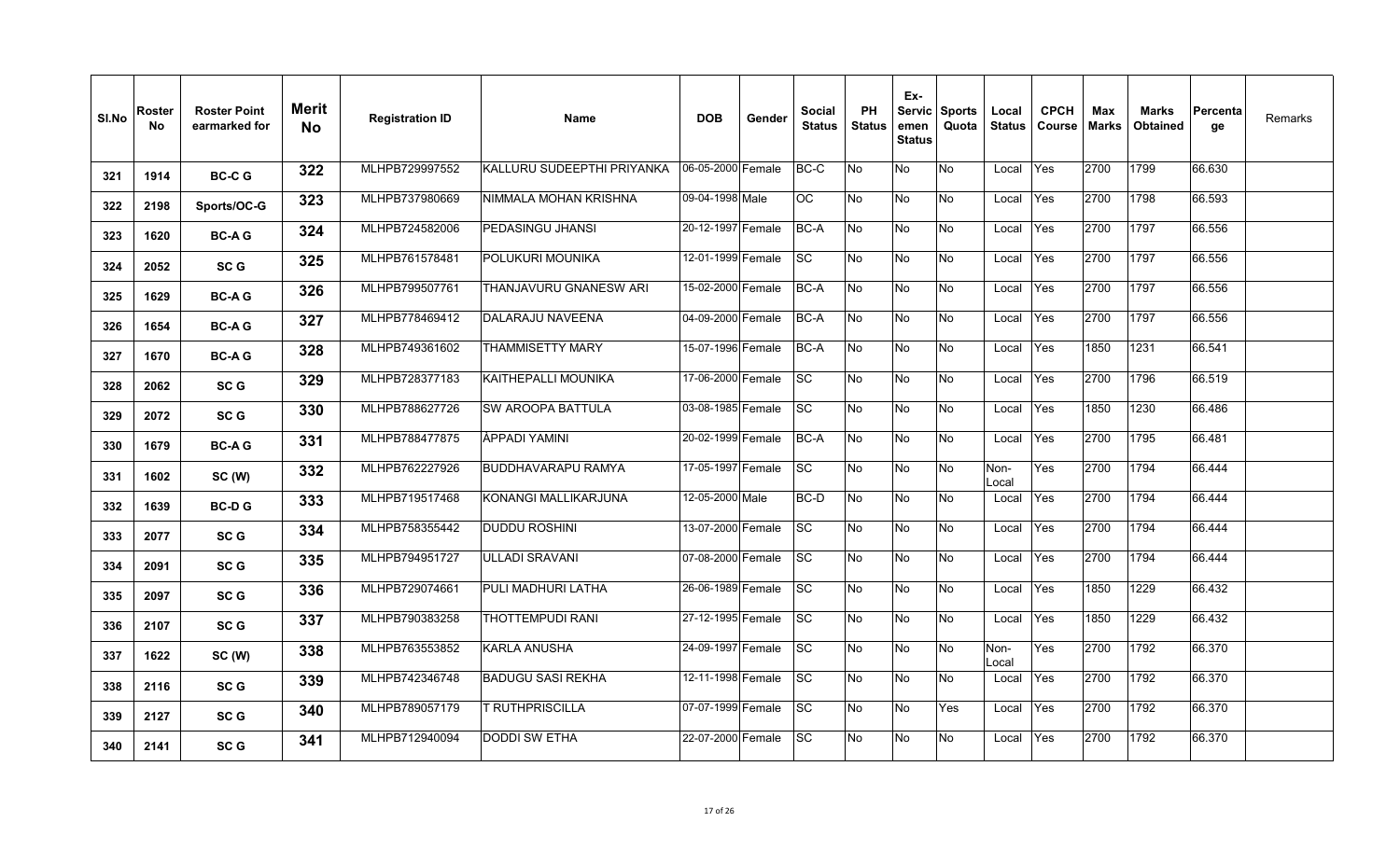| SI.No | Roster<br>No | <b>Roster Point</b><br>earmarked for | <b>Merit</b><br><b>No</b> | <b>Registration ID</b> | <b>Name</b>                    | <b>DOB</b>        | Gender | Social<br><b>Status</b> | <b>PH</b><br><b>Status</b> | Ex-<br>emen<br><b>Status</b> | Servic Sports<br>Quota | Local<br><b>Status</b> | <b>CPCH</b><br>Course | Max<br>Marks | <b>Marks</b><br><b>Obtained</b> | Percenta<br>qe | Remarks |
|-------|--------------|--------------------------------------|---------------------------|------------------------|--------------------------------|-------------------|--------|-------------------------|----------------------------|------------------------------|------------------------|------------------------|-----------------------|--------------|---------------------------------|----------------|---------|
| 341   | 2152         | SC <sub>G</sub>                      | 342                       | MLHPB770200842         | PASALA SHARON NIREEKSHANA      | 06-12-1999 Female |        | lsc                     | No                         | No                           | Yes                    | Local                  | Yes                   | 2700         | 1791                            | 66.333         |         |
| 342   | 2162         | SC <sub>G</sub>                      | 343                       | MLHPB725684832         | KOTHAPALLI PRATHIMA            | 16-08-2000 Female |        | SC                      | No                         | No                           | No.                    | Local                  | Yes                   | 2700         | 1791                            | 66.333         |         |
| 343   | 1647         | SC (W)                               | 344                       | MLHPB717473573         | <b>DATTAM ASHA LATHA</b>       | 08-06-1993 Female |        | <b>SC</b>               | No                         | No                           | <b>No</b>              | Non-<br>Local          | Yes                   | 1850         | 1227                            | 66.324         |         |
| 344   | 2172         | SC <sub>G</sub>                      | 345                       | MLHPB742903521         | <b>KOTHA PAVANI</b>            | 05-04-1999 Female |        | lsc                     | No                         | No                           | No                     | Local                  | Yes                   | 2700         | 1790                            | 66.296         |         |
| 345   | 2177         | SC <sub>G</sub>                      | 346                       | MLHPB741761185         | <b>GUDURI ISAAC</b>            | 12-05-1996 Male   |        | <b>SC</b>               | No                         | No                           | No                     | Local                  | Yes                   | 1700         | 1127                            | 66.294         |         |
| 346   | 2191         | SC <sub>G</sub>                      | 347                       | MLHPB735443211         | <b>DARA ANANTHA LAKSHMI</b>    | 05-06-2000 Female |        | <b>SC</b>               | No                         | No                           | No                     | Local                  | Yes                   | 2700         | 1789                            | 66.259         |         |
| 347   | 2197         | SC <sub>G</sub>                      | 348                       | MLHPB762136700         | YARAMALA ILAVATHI              | 10-06-1998 Female |        | SC                      | No                         | No                           | No.                    | Local                  | Yes                   | 2700         | 1788                            | 66.222         |         |
| 348   | 1643         | <b>BC-DG</b>                         | 349                       | MLHPB718905916         | <b>REDDY SAI HARSHITHA</b>     | 19-08-2000 Female |        | <b>BC-D</b>             | No                         | No                           | No                     | Local                  | Yes                   | 2700         | 1788                            | 66.222         |         |
| 349   | 2207         | SC <sub>G</sub>                      | 350                       | MLHPB790113253         | <b>DASARI VALLI PADMA</b>      | 20-06-1997 Female |        | SC                      | No                         | No                           | No                     | Local                  | Yes                   | 1850         | 1225                            | 66.216         |         |
| 350   | 1666         | SC (W)                               | 351                       | MLHPB790805688         | CHILLAKURU ANITHA              | 21-09-1998 Female |        | <b>SC</b>               | No                         | No                           | No                     | Local                  | Yes                   | 2700         | 1787                            | 66.185         |         |
| 351   | 1687         | SC (W)                               | 352                       | MLHPB716187203         | <b>VAKKAPETI SUNITHA</b>       | 07-08-1991 Female |        | <b>SC</b>               | No                         | No                           | No                     | Local                  | Yes                   | 1850         | 1224                            | 66.162         |         |
| 352   | 1702         | SC (W)                               | 353                       | MLHPB722732774         | <b>KONDURU MANI</b>            | 14-12-1998 Female |        | lsc                     | No                         | No                           | No                     | Local                  | Yes                   | 2700         | 1786                            | 66.148         |         |
| 353   | 1722         | SC (W)                               | 354                       | MLHPB786069689         | <b>KUMBALA SRUTHI</b>          | 28-04-2000 Female |        | <b>SC</b>               | No                         | No                           | No                     | Local                  | Yes                   | 2700         | 1785                            | 66.111         |         |
| 354   | 1487         | SC (W)                               | 355                       | MLHPB730733612         | KASUKURTHI RAMYA MANASA        | 13-11-2000 Female |        | lsc                     | No                         | No                           | No                     | Local                  | Yes                   | 2700         | 1785                            | 66.111         |         |
| 355   | 1502         | SC (W)                               | 356                       | MLHPB792634531         | <b>PAGIDIPALLI VIJAYA</b>      | 15-05-1984 Female |        | SC                      | No                         | No                           | No                     | Local                  | Yes                   | 1850         | 1223                            | 66.108         |         |
| 356   | 1522         | SC (W)                               | 357                       | MLHPB771508259         | KARASALA ROJARANI              | 11-06-1995 Female |        | <b>SC</b>               | No                         | No                           | No.                    | Local                  | Yes                   | 1850         | 1223                            | 66.108         |         |
| 357   | 873          | <b>EWS-G</b>                         | 358                       | MLHPB727655908         | <b>RANGALA</b><br>INAGENDRAMMA | 01-06-1998 Female |        | EWS                     | No                         | No                           | No                     | Local                  | Yes                   | 2700         | 1784                            | 66.074         |         |
| 358   | 1747         | SC (W)                               | 359                       | MLHPB764622588         | <b>GUDIPUDI SRAVANI</b>        | 08-05-1999 Female |        | <b>SC</b>               | No                         | $\overline{\mathsf{No}}$     | δ                      | Local                  | Yes                   | 2700         | 1784                            | 66.074         |         |
| 359   | 1766         | SC (W)                               | 360                       | MLHPB749211534         | <b>RAYAPU USHA</b>             | 01-12-1999 Female |        | <b>SC</b>               | No                         | No                           | No                     | Local                  | Yes                   | 2700         | 1784                            | 66.074         |         |
| 360   | 1720         | <b>BC-AG</b>                         | 361                       | MLHPB796124959         | TURAKA ANUSHA                  | 06-07-1997 Female |        | <b>BC-A</b>             | No                         | No                           | No                     | Local                  | Yes                   | 2700         | 1783                            | 66.037         |         |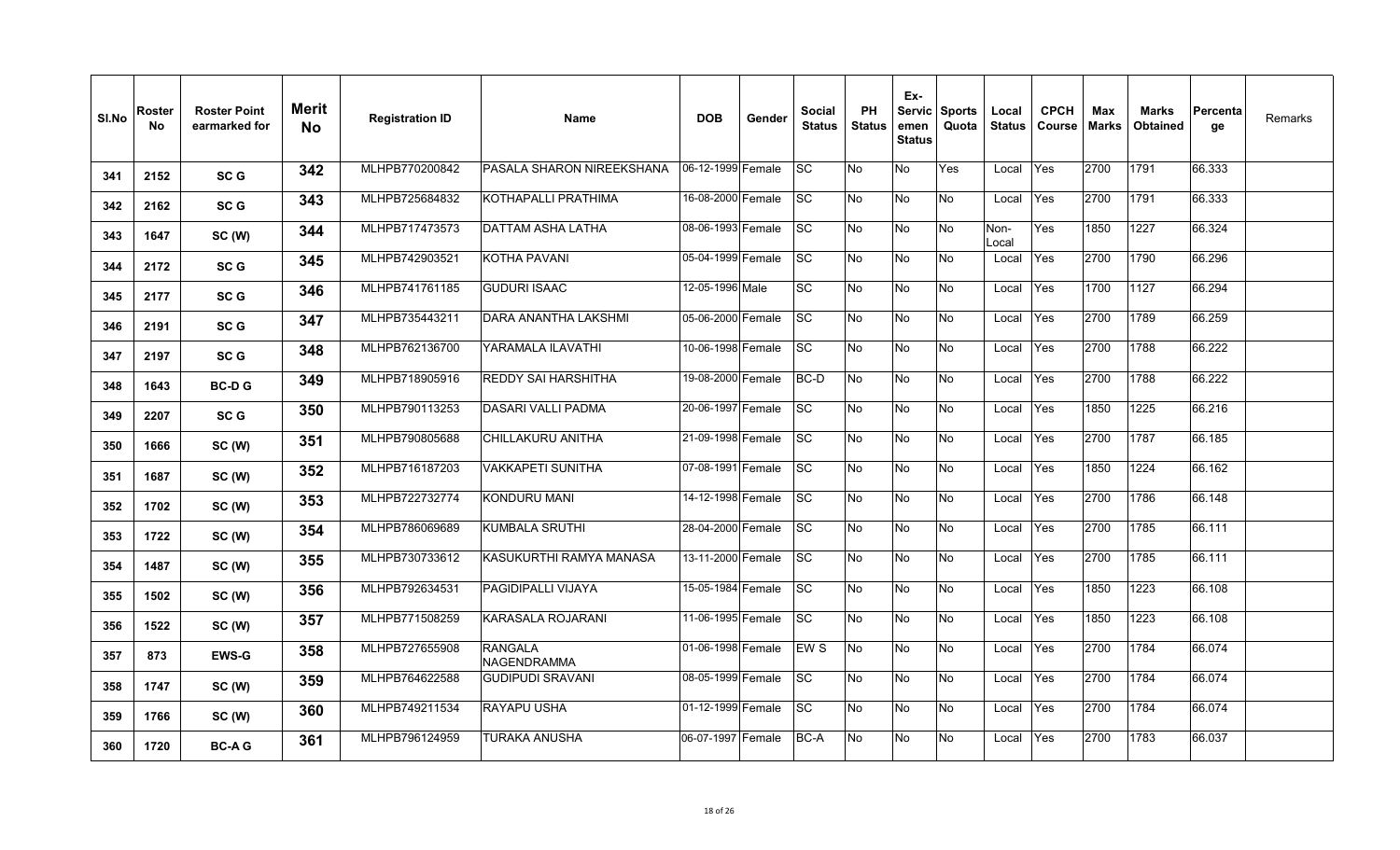| SI.No | Roster<br>No | <b>Roster Point</b><br>earmarked for | <b>Merit</b><br><b>No</b> | <b>Registration ID</b> | <b>Name</b>                             | <b>DOB</b>        | Gender | <b>Social</b><br><b>Status</b> | <b>PH</b><br><b>Status</b> | Ex-<br>emen<br><b>Status</b> | Servic   Sports<br>Quota | Local<br><b>Status</b> | <b>CPCH</b><br>Course | Max<br><b>Marks</b> | <b>Marks</b><br>Obtained | Percenta<br>ge | Remarks                                                             |
|-------|--------------|--------------------------------------|---------------------------|------------------------|-----------------------------------------|-------------------|--------|--------------------------------|----------------------------|------------------------------|--------------------------|------------------------|-----------------------|---------------------|--------------------------|----------------|---------------------------------------------------------------------|
| 361   | 1548         | Sports/OC-G                          | 363                       | MLHPB726029228         | <b>PANDI SREE RAMYA</b>                 | 07-03-1999 Female |        | <b>OC</b>                      | No                         | <b>No</b>                    | <b>Yes</b>               | Local                  | <b>Yes</b>            | 2700                | 1783                     | 66.037         |                                                                     |
| 362   | 1787         | SC(W)                                | 364                       | MLHPB713270915         | KAKANI PREM CHAND                       | 23-05-1999 Male   |        | <b>SC</b>                      | No                         | No                           | <b>No</b>                | Local                  | Yes                   | 2700                | 1783                     | 66.037         | 3.33 % Women Reservation Quota<br>Ifilled. Hence treated as General |
| 363   | 1802         | SC (W)                               | 367                       | MLHPB787830993         | VIPPARLA SOW JANYA                      | 18-05-1996 Female |        | <b>SC</b>                      | No                         | No                           | <b>No</b>                | Local                  | Yes                   | 1850                | 1221                     | 66.000         |                                                                     |
| 364   | 1729         | <b>BC-AG</b>                         | 368                       | MLHPB771925472         | <b>MALLE SIVA NAGAMANI</b>              | 14-06-1998 Female |        | BC-A                           | No                         | No                           | <b>No</b>                | Local                  | Yes                   | 2700                | 1782                     | 66.000         |                                                                     |
| 365   | 1822         | SC(W)                                | 369                       | MLHPB749020941         | <b>AKKELAGUNTA WINSLET</b>              | 23-05-1999 Female |        | <b>SC</b>                      | No                         | No                           | <b>No</b>                | Local                  | Yes                   | 2700                | 1781                     | 65.963         |                                                                     |
| 366   | 1668         | <b>BC-DG</b>                         | 371                       | MLHPB748036173         | POTHANABOINA MANASA                     | 05-06-1998 Female |        | BC-D                           | <b>No</b>                  | No                           | <b>No</b>                | Non-<br>Local          | Yes                   | 2700                | 1780                     | 65.926         |                                                                     |
| 367   | 1847         | SC (W)                               | 373                       | MLHPB783286887         | <b>BURRI DWARAKA</b>                    | 11-04-1998 Female |        | <b>SC</b>                      | No                         | No                           | No                       | Local                  | Yes                   | 2700                | 1778                     | 65.852         |                                                                     |
| 368   | 1866         | SC (W)                               | 375                       | MLHPB781750814         | <b>BUDALA SMYLEE PERSIS</b>             | 03-07-2000 Female |        | <b>SC</b>                      | No                         | No                           | <b>No</b>                | Local                  | Yes                   | 2700                | 1778                     | 65.852         |                                                                     |
| 369   | 1689         | <b>BC-DG</b>                         | 376                       | MLHPB754103385         | <b>GANDIKOTA DIVYA VANI</b>             | 18-11-1999 Female |        | BC-D                           | <b>No</b>                  | No                           | <b>No</b>                | Local                  | Yes                   | 2700                | 1777                     | 65.815         |                                                                     |
| 370   | 1887         | SC(W)                                | 377                       | MLHPB712704816         | <b>DASARI PRASANTHI</b>                 | 03-02-2000 Female |        | <b>SC</b>                      | No                         | No                           | <b>No</b>                | Local                  | Yes                   | 2700                | 1777                     | 65.815         |                                                                     |
| 371   | 1902         | SC (W)                               | 378                       | MLHPB767664087         | <b>NELLORE HEMAMALINI</b>               | 25-05-2000 Female |        | <b>SC</b>                      | No                         | No                           | <b>No</b>                | Local                  | Yes                   | 2700                | 1777                     | 65.815         |                                                                     |
| 372   | 1922         | SC(W)                                | 379                       | MLHPB752649826         | <b>KONDAPURAM DEVIKA</b>                | 25-06-1996 Female |        | <b>SC</b>                      | No                         | No                           | No                       | Local                  | Yes                   | 1850                | 1217                     | 65.784         |                                                                     |
| 373   | 1624         | <b>BC-BG</b>                         | 380                       | MLHPB768107576         | <b>GANGAVARAPU</b><br>LAKSHMI           | 24-05-1998 Female |        | BC-B                           | No                         | No                           | <b>No</b>                | Local                  | Yes                   | 2700                | 1776                     | 65.778         |                                                                     |
| 374   | 804          | $BC-A (W)$                           | 381                       | MLHPB778019162         | VEMULA SAI DURGA                        | 05-04-1998 Female |        | BC-A                           | No                         | No                           | <b>No</b>                | Non-<br>Local          | Yes                   | 2700                | 1775                     | 65.741         |                                                                     |
| 375   | 1947         | SC (W)                               | 382                       | MLHPB734906804         | KONDEPOGU SUMA                          | 19-06-1999 Female |        | <b>SC</b>                      | No                         | No                           | <b>No</b>                | Local                  | Yes                   | 2700                | 1775                     | 65.741         |                                                                     |
| 376   | 1966         | SC (W)                               | 383                       | MLHPB796113115         | <b>GUDIPATI SARALA</b>                  | 31-08-1996 Female |        | <b>SC</b>                      | No                         | No                           | <b>No</b>                | Local                  | Yes                   | 1850                | 1216                     | 65.730         |                                                                     |
| 377   | 882          | <b>EWS-G</b>                         | 384                       | MLHPB751710867         | <b>THOTA ASHA</b>                       | 07-08-1999 Female |        | EW <sub>S</sub>                | No                         | No                           | <b>No</b>                | Non-<br>Local          | Yes                   | 2700                | 1774                     | 65.704         |                                                                     |
| 378   | 1693         | <b>BC-DG</b>                         | 385                       | MLHPB777276444         | <b>VALLAMALA VENKATA</b><br><b>RAJU</b> | 23-12-1999 Male   |        | BC-D                           | <b>No</b>                  | No                           | <b>No</b>                | Local                  | Yes                   | 2700                | 1772                     | 65.630         |                                                                     |
| 379   | 1987         | SC(W)                                | 386                       | MLHPB754983150         | <b>CHELLI ANAND KUMAR</b>               | 25-08-1999 Male   |        | SC                             | No                         | No                           | <b>No</b>                | Local                  | <b>Yes</b>            | 2700                | 1771                     | 65.593         | 3.33 % Women Reservation Quota<br>filled. Hence treated as General  |
| 380   | 2002         | SC (W)                               | 387                       | MLHPB780415316         | TALATHOTI MADHURI                       | 08-08-2000 Female |        | <b>SC</b>                      | No                         | No                           | No                       | Local                  | Yes                   | 2700                | 1771                     | 65.593         |                                                                     |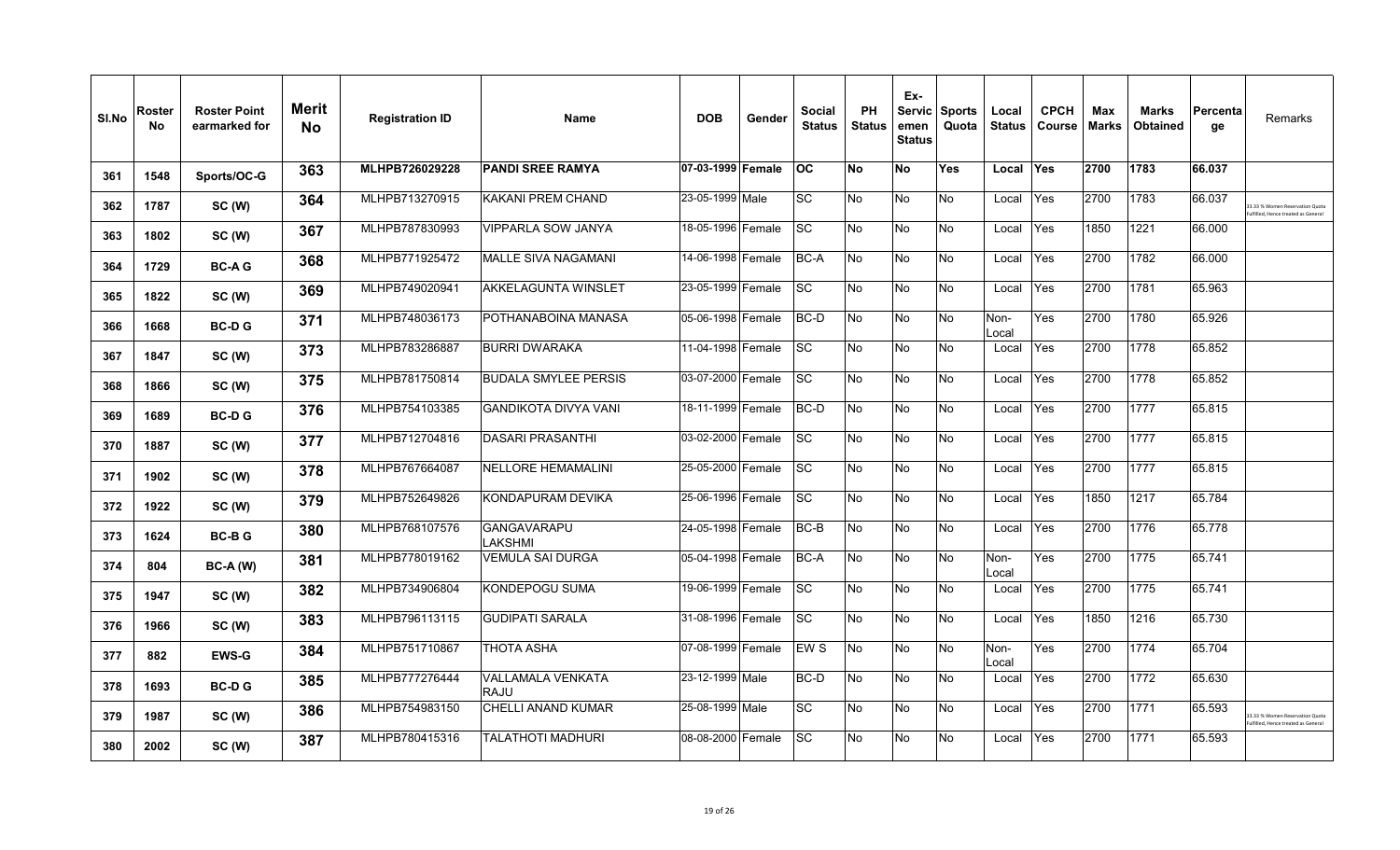| SI.No | Roster<br>No | <b>Roster Point</b><br>earmarked for | <b>Merit</b><br>No | <b>Registration ID</b> | <b>Name</b>                                   | <b>DOB</b>        | Gender | Social<br><b>Status</b> | <b>PH</b><br><b>Status</b> | Ex-<br>emen<br><b>Status</b> | Servic Sports<br>Quota | Local<br><b>Status</b> | <b>CPCH</b><br>Course | Max<br>Marks | <b>Marks</b><br><b>Obtained</b> | ∣Percenta<br>qe | Remarks                                                               |
|-------|--------------|--------------------------------------|--------------------|------------------------|-----------------------------------------------|-------------------|--------|-------------------------|----------------------------|------------------------------|------------------------|------------------------|-----------------------|--------------|---------------------------------|-----------------|-----------------------------------------------------------------------|
| 381   | 2022         | SC (W)                               | 388                | MLHPB746084168         | <b>BATHULA AMRUTHAVARSHINI</b>                | 19-06-2000 Female |        | lsc                     | No                         | No                           | No                     | Local                  | Yes                   | 2700         | 1770                            | 65.556          |                                                                       |
| 382   | 2047         | SC (W)                               | 389                | MLHPB722527604         | <b>DARSI SANTHI</b>                           | 20-06-1999 Female |        | <b>SC</b>               | No                         | No                           | No                     | Local                  | Yes                   | 2700         | 1769                            | 65.519          |                                                                       |
| 383   | 1339         | <b>BC-DG</b>                         | 390                | MLHPB771751804         | <b>GORIPARTHI NAVEEN</b>                      | 01-12-1999 Male   |        | BC-D                    | No                         | No                           | No                     | Local                  | Yes                   | 2700         | 1769                            | 65.519          |                                                                       |
| 384   | 2066         | SC (W)                               | 391                | MLHPB790617384         | IBULLA HARITHA                                | 20-02-2000 Female |        | <b>SC</b>               | No                         | No                           | No                     | Local                  | Yes                   | 2700         | 1769                            | 65.519          |                                                                       |
| 385   | 814          | BC-C (W)                             | 392                | MLHPB728678340         | <b>BUSI ROSLIN</b>                            | 17-06-1995 Female |        | BC-C                    | No                         | No                           | No                     | Non-<br>Local          | Yes                   | 1850         | 1212                            | 65.514          |                                                                       |
| 386   | 2087         | SC (W)                               | 393                | MLHPB750595980         | <b>BANDAPALLI SREEDEVI</b>                    | 06-06-1999 Female |        | SC                      | No                         | No                           | No                     | Local                  | Yes                   | 2700         | 1768                            | 65.481          |                                                                       |
| 387   | 2102         | SC (W)                               | 394                | MLHPB722492522         | <b>VEPURI SRICHARAN</b>                       | 01-01-1999 Male   |        | <b>SC</b>               | No                         | No                           | No.                    | Local                  | Yes                   | 2700         | 1767                            | 65.444          | 33.33 % Women Reservation Quota<br>ulfilled. Hence treated as General |
| 388   | 2122         | SC (W)                               | 395                | MLHPB719457168         | MANDRU VIJAYA<br>LAKSHMI                      | 01-01-1999 Female |        | <b>SC</b>               | No                         | No                           | No                     | Local                  | Yes                   | 2700         | 1767                            | 65.444          |                                                                       |
| 389   | 2147         | SC (W)                               | 396                | MLHPB765729721         | <b>VALERU SW ATHI</b>                         | 20-05-2000 Female |        | SC                      | No                         | No                           | No                     | Local                  | Yes                   | 2700         | 1767                            | 65.444          |                                                                       |
| 390   | 1229         | <b>BC-AG</b>                         | 397                | MLHPB750660265         | RACHAKONDA SW APNA<br>SRI                     | 15-11-1998 Female |        | <b>BC-A</b>             | No                         | No                           | No                     | Local                  | Yes                   | 2700         | 1765                            | 65.370          |                                                                       |
| 391   | 2166         | SC (W)                               | 398                | MLHPB762535593         | İKARUMURI MOUNIKA                             | 18-04-1999 Female |        | <b>SC</b>               | No                         | No                           | No.                    | Local                  | Yes                   | 2700         | 1765                            | 65.370          |                                                                       |
| 392   | 2187         | SC(W)                                | 399                | MLHPB736392577         | <b>JOGI KRANTHI REKHA</b>                     | 17-06-1991        | Female | lsc                     | No                         | No                           | No                     | Local                  | Yes                   | 1850         | 1208                            | 65.297          |                                                                       |
| 393   | 1343         | <b>BC-DG</b>                         | 400                | MLHPB757153192         | <b>KOTTARI MOUNIKA</b>                        | 19-09-1998 Female |        | BC-D                    | No                         | No                           | No                     | Local                  | Yes                   | 2700         | 1762                            | 65.259          |                                                                       |
| 394   | 2202         | SC (W)                               | 402                | MLHPB772429681         | <b>PAMBA SW ATHI</b>                          | 10-08-2000 Female |        | <b>SC</b>               | No                         | No                           | No                     | Local                  | Yes                   | 2700         | 1762                            | 65.259          |                                                                       |
| 395   | 1368         | <b>BC-DG</b>                         | 403                | MLHPB723201723         | KOMMANABOYINA YAMINI                          | 20-08-2000 Female |        | BC-D                    | No                         | No                           | No                     | Local                  | Yes                   | 2700         | 1762                            | 65.259          |                                                                       |
| 396   | 1389         | <b>BC-DG</b>                         | 404                | MLHPB779019645         | KONETI LEELA ALEKHYA                          | 03-06-1997 Female |        | BC-D                    | No                         | No                           | No.                    | Local                  | Yes                   | 1850         | 1207                            | 65.243          |                                                                       |
| 397   | 1254         | <b>BC-AG</b>                         | 407                | MLHPB780279981         | <b>BAPANAPALLI MANI</b><br><b>CHANDANA</b>    | 07-05-2000        | Female | BC-A                    | No                         | No                           | No                     | Local                  | Yes                   | 2700         | 1761                            | 65.222          |                                                                       |
| 398   | 1635         | <b>BC-BG</b>                         | 414                | MLHPB778270259         | POLANKI SHOW RI<br><b>CHINNAMMA</b>           | 21-04-1989 Female |        | BC-B                    | No                         | ΟN                           | No                     | Local                  | Yes                   | 1850         | 1203                            | 65.027          |                                                                       |
| 399   | 818          | <b>BC-D (W)</b>                      | 416                | MLHPB772178288         | <b>BATTURATNAKUMARI</b>                       | 04-06-1992        | Female | BC-D                    | No                         | No                           | No                     | Non-<br>Local          | Yes                   | 1850         | 1203                            | 65.027          |                                                                       |
| 400   | 1544         | <b>BC-EG</b>                         | 419                | MLHPB732429690         | <b>SHAIK KARALAPATI</b><br><b>NAGUR BASHA</b> | 15-06-2000 Male   |        | BC-E                    | No                         | No                           | No                     | Local                  | Yes                   | 2700         | 1755                            | 65.000          |                                                                       |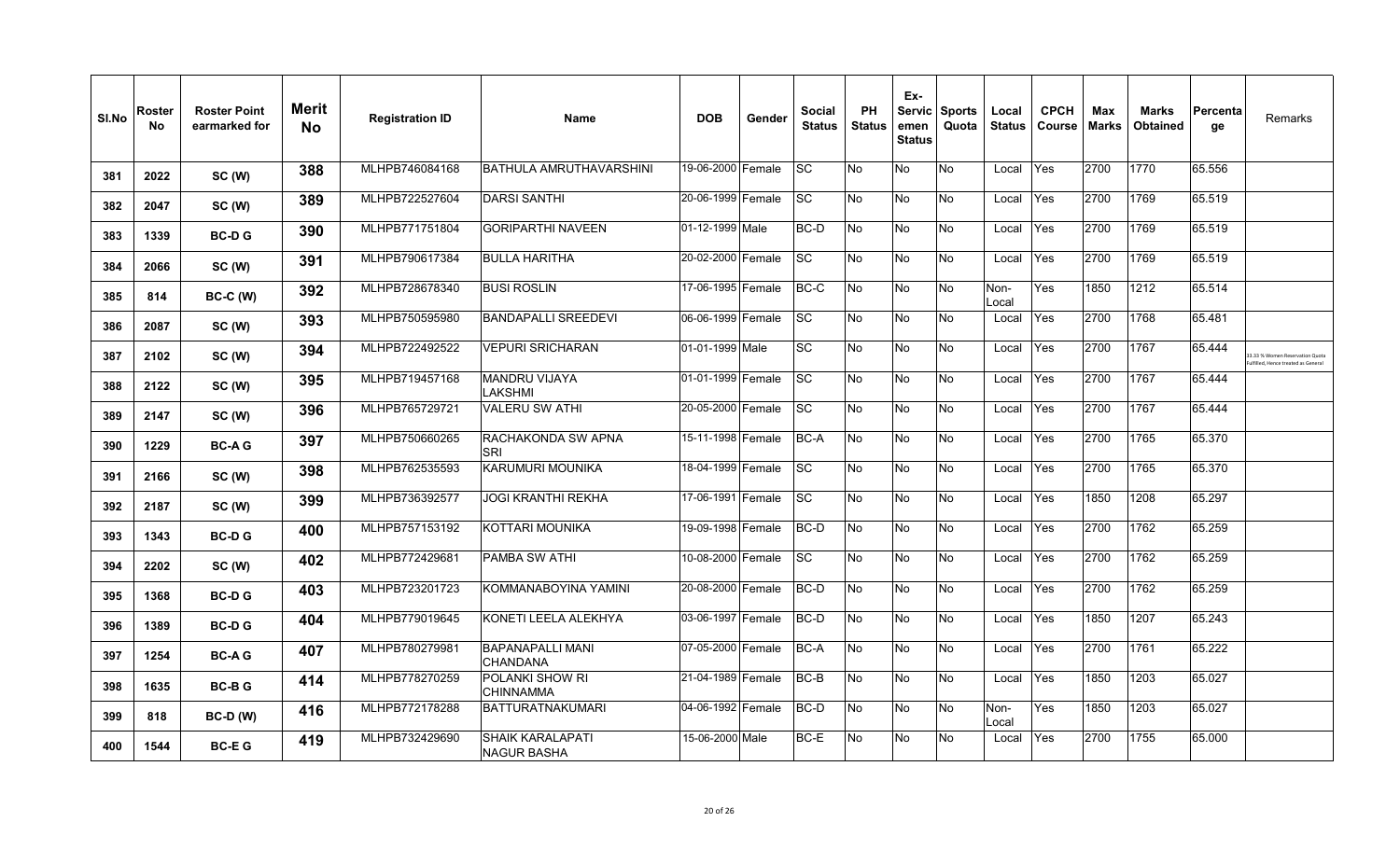| SI.No | Roster<br><b>No</b> | <b>Roster Point</b><br>earmarked for | <b>Merit</b><br>No. | <b>Registration ID</b> | <b>Name</b>                                 | <b>DOB</b>        | Gender | Social<br><b>Status</b> | PH<br><b>Status</b> | Ex-<br>Servic  <br>emen<br><b>Status</b> | <b>Sports</b><br>Quota | Local<br><b>Status</b> | <b>CPCH</b><br>Course | Max<br>Marks | Marks<br><b>Obtained</b> | Percenta<br>ge | Remarks |
|-------|---------------------|--------------------------------------|---------------------|------------------------|---------------------------------------------|-------------------|--------|-------------------------|---------------------|------------------------------------------|------------------------|------------------------|-----------------------|--------------|--------------------------|----------------|---------|
| 401   | 1598                | Sports/OC-G                          | 422                 | MLHPB722599369         | <b>BANDARU SATISH BABU</b>                  | 28-11-1999 Male   |        | lSC.                    | No                  | <b>No</b>                                | Yes                    | Local                  | <b>Yes</b>            | 2700         | 1754                     | 64.963         |         |
| 402   | 2114                | <b>BC-CG</b>                         | 423                 | MLHPB724304083         | YANNAM SASIKALA                             | 21-02-1998 Female |        | BC-C                    | No                  | <b>No</b>                                | No                     | Local                  | Yes                   | 2700         | 1753                     | 64.926         |         |
| 403   | 1569                | <b>BC-EG</b>                         | 424                 | MLHPB716173345         | <b>SHAIK SHAHEEN</b>                        | 15-02-1999 Female |        | BC-E                    | No                  | No                                       | No                     | Local                  | Yes                   | 2700         | 1753                     | 64.926         |         |
| 404   | 845                 | <b>BC-A (W)</b>                      | 431                 | MLHPB766406567         | UPPALURI NAGA CHANDRIKA                     | 15-09-1999 Female |        | BC-A                    | No                  | <b>No</b>                                | No                     | Non-<br>Local          | Yes                   | 2700         | 1749                     | 64.778         |         |
| 405   | 1660                | <b>BC-BG</b>                         | 432                 | MLHPB764960191         | AKURATHI DIVYA                              | 28-03-2000 Female |        | BC-B                    | No                  | No                                       | No                     | Local                  | Yes                   | 2700         | 1749                     | 64.778         |         |
| 406   | 1674                | <b>BC-BG</b>                         | 433                 | MLHPB733717059         | THUNGA KOTESW ARA RAO                       | 14-06-2000 Male   |        | BC-B                    | No                  | No                                       | No                     | Local                  | Yes                   | 2700         | 1749                     | 64.778         |         |
| 407   | 1083                | ST G                                 | 435                 | MLHPB711668612         | INAMBURI HARITHA                            | 05-08-1998 Female |        | lst.                    | No                  | No                                       | No                     | Local                  | Yes                   | 2700         | 1747                     | 64.704         |         |
| 408   | 888                 | <b>EWS-G</b>                         | 440                 | MLHPB743509115         | AMMISETTI LYDIA                             | 02-02-1999 Female |        | EW S                    | No                  | No                                       | No                     | Local                  | Yes                   | 2700         | 1742                     | 64.519         |         |
| 409   | 1685                | <b>BC-BG</b>                         | 443                 | MLHPB715626027         | <b>GAYATRI TULLURU</b>                      | 05-10-2000 Female |        | BC-B                    | No                  | <b>No</b>                                | No.                    | Local                  | Yes                   | 2700         | 1742                     | 64.519         |         |
| 410   | 1270                | <b>BC-AG</b>                         | 447                 | MLHPB723639495         | TALLURI PAVITHRA                            | 17-05-1998 Female |        | <b>BC-A</b>             | No                  | No                                       | No                     | Local                  | Yes                   | 2700         | 1741                     | 64.481         |         |
| 411   | 1594                | <b>BC-EG</b>                         | 451                 | MLHPB738445263         | SHAIK MEERA VALI                            | 03-07-1997 Male   |        | BC-E                    | No                  | No                                       | No                     | Local                  | Yes                   | 2700         | 1739                     | 64.407         |         |
| 412   | 1714                | $BC-C (W)$                           | 453                 | MLHPB793037504         | <b>ISAREKUKKA PARAM</b><br><b>JYOTHI</b>    | 06-05-1998 Female |        | BC-C                    | <b>No</b>           | <b>No</b>                                | No                     | Local                  | <b>Yes</b>            | 2700         | 1738                     | 64.370         |         |
| 413   | 1695                | <b>BC-BG</b>                         | 456                 | MLHPB750206878         | SHAIK RAJIYA                                | 10-06-2000 Female |        | BC-B                    | No                  | <b>No</b>                                | No                     | Local                  | Yes                   | 2700         | 1737                     | 64.333         |         |
| 414   | 1125                | ST G                                 | 458                 | MLHPB776838840         | <b>PATRA KOTESW ARI</b>                     | 27-10-1999 Female |        | <b>IST</b>              | No                  | <b>No</b>                                | No                     | Local                  | Yes                   | 2700         | 1736                     | 64.296         |         |
| 415   | 1648                | Sports/OC-G                          | 461                 | MLHPB740705671         | <b>IMEKA VEERA KUMARI</b>                   | 12-08-1998 Female |        | <b>SC</b>               | No                  | <b>No</b>                                | Yes                    | Local                  | <b>IYes</b>           | 2700         | 1735                     | 64.259         |         |
| 416   | 1724                | <b>BC-BG</b>                         | 462                 | MLHPB770258166         | ORUGONDA YASASW INI                         | 27-02-1999 Female |        | BC-B                    | No                  | No                                       | No                     | Non-<br>Local          | Yes                   | 2700         | 1735                     | 64.259         |         |
| 417   | 1133                | ST G                                 | 463                 | MLHPB776011372         | IRAMAVATH LAKSHMI<br><b>TIRUPATAMMA BAI</b> | 23-06-2000 Female |        | <b>ST</b>               | No                  | <b>No</b>                                | No.                    | Local                  | Yes                   | 2700         | 1735                     | 64.259         |         |
| 418   | 1698                | Sports/OC-G                          | 464                 | MLHPB780818771         | IMOTAMARRI RAMA KRISHNA                     | 10-09-1998 Male   |        | <b>ISC</b>              | No                  | No                                       | Yes                    | Local                  | <b>Yes</b>            | 2700         | 1734                     | 64.222         |         |
| 419   | 1175                | ST G                                 | 466                 | MLHPB721995707         | İKELAVATH VENNELA BAI                       | 09-12-1999 Female |        | IST                     | No                  | No                                       | No                     | Local                  | Yes                   | 2700         | 1733                     | 64.185         |         |
| 420   | 1279                | <b>BC-AG</b>                         | 471                 | MLHPB794192928         | INANDIKATLA VENKATA<br>NAGA LAKSHMI NAVYA   | 08-08-2000 Female |        | <b>BC-A</b>             | No                  | <b>No</b>                                | No.                    | Local                  | Yes                   | 2700         | 1732                     | 64.148         |         |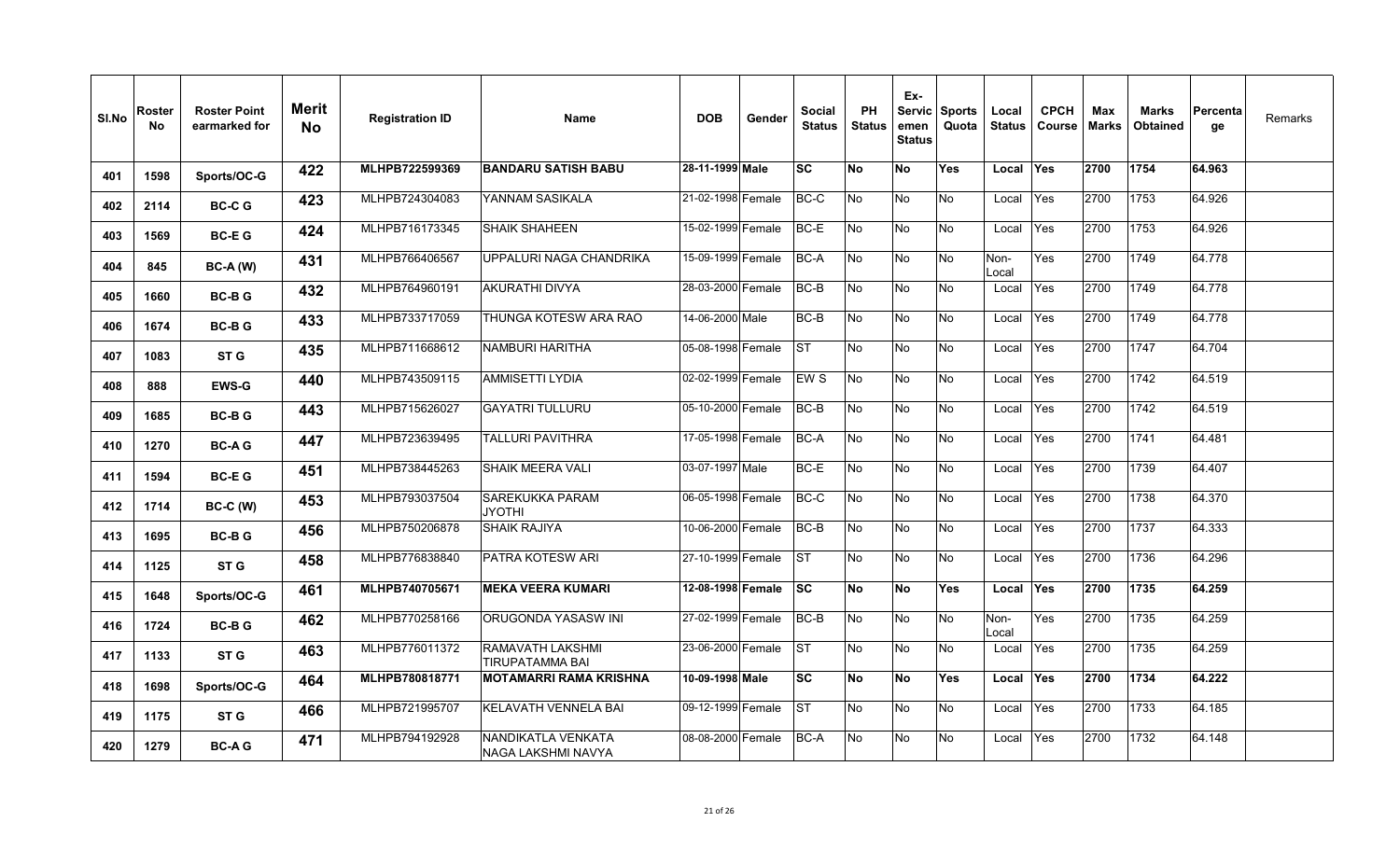| SI.No | Roster<br>No | <b>Roster Point</b><br>earmarked for | <b>Merit</b><br>No | <b>Registration ID</b> | <b>Name</b>                                 | <b>DOB</b>               | Gender | <b>Social</b><br><b>Status</b> | PH<br><b>Status</b> | Ex-<br>emen<br><b>Status</b> | Servic Sports<br>Quota | Local<br><b>Status</b> | <b>CPCH</b><br><b>Course</b> | Max<br><b>Marks</b> | <b>Marks</b><br><b>Obtained</b> | Percenta<br>ge | Remarks |
|-------|--------------|--------------------------------------|--------------------|------------------------|---------------------------------------------|--------------------------|--------|--------------------------------|---------------------|------------------------------|------------------------|------------------------|------------------------------|---------------------|---------------------------------|----------------|---------|
| 421   | 1320         | <b>BC-AG</b>                         | 473                | MLHPB740568556         | IBATHULA NAGENDRA BABU                      | 12-06-1998 Male          |        | BC-A                           | No                  | No                           | No.                    | Local                  | <b>Yes</b>                   | 2700                | 1731                            | 64.111         |         |
| 422   | 1393         | <b>BC-DG</b>                         | 484                | MLHPB780869234         | <b>GOGULA SOW JANYA</b>                     | 14-06-1999 Female        |        | BC-D                           | No                  | No                           | No                     | Local                  | Yes                          | 2700                | 1723                            | 63.815         |         |
| 423   | 1114         | <b>BC-C (W)</b>                      | 485                | MLHPB746190296         | <b>KONDA AMRUTHA</b><br><b>KUMARI</b>       | 01-05-1986 Female        |        | BC-C                           | No                  | No                           | No                     | Local                  | Yes                          | 1850                | 1180                            | 63.784         |         |
| 424   | 1748         | Sports/OC-G                          | 486                | MLHPB748027177         | <b>MAGULURI SRIKANTH</b>                    | 08-03-1997 Male          |        | <b>SC</b>                      | No                  | <b>No</b>                    | Yes                    | Local                  | <b>Yes</b>                   | 2700                | 1722                            | 63.778         |         |
| 425   | 904          | $BC-A (W)$                           | 488                | MLHPB790125696         | <b>VADIGALA SUPRIYA</b>                     | 02-01-1999 Female        |        | <b>BC-A</b>                    | No                  | No                           | No                     | Non-<br>Local          | Yes                          | 2700                | 1722                            | 63.778         |         |
| 426   | 1798         | Sports/OC-G                          | 490                | MLHPB719834218         | <b>RUNJALA ANGEL</b>                        | 03-08-2000 <b>Female</b> |        | lsc                            | No                  | No                           | Yes                    | Local                  | <b>Yes</b>                   | 2700                | 1722                            | 63.778         |         |
| 427   | 1329         | <b>BC-AG</b>                         | 494                | MLHPB797046101         | ICHERUKUPALLI<br><b>LAKSHMI</b>             | 20-04-1994 Female        |        | <b>BC-A</b>                    | No                  | No                           | No                     | Local                  | Yes                          | 1850                | 1179                            | 63.730         |         |
| 428   | 945          | <b>BC-A (W)</b>                      | 495                | MLHPB750207907         | CHITIKELA TEJO DEEPIKA                      | 05-06-1996 Female        |        | BC-A                           | No                  | No                           | No                     | Non-<br>Local          | Yes                          | 2700                | 1720                            | 63.704         |         |
| 429   | 1354         | <b>BC-AG</b>                         | 499                | MLHPB796060360         | SURTHANI MUNI SARVANI                       | 11-08-1998 Female        |        | BC-A                           | No                  | No                           | No                     | Local                  | Yes                          | 2700                | 1718                            | 63.630         |         |
| 430   | 1074         | <b>BC-BG</b>                         | 501                | MLHPB781393379         | <b>SHAIK NAGOOR SHAREEFA</b>                | 04-05-1987 Female        |        | BC-B                           | No                  | <b>No</b>                    | No                     | Local                  | Yes                          | 1850                | 1177                            | 63.622         |         |
| 431   | 921          | <b>EWS-G</b>                         | 502                | MLHPB760800221         | <b>GUDIMELLA SAINADH</b>                    | 14-04-1999 Male          |        | EW S                           | No                  | No                           | No                     | Local                  | Yes                          | 2700                | 1717                            | 63.593         |         |
| 432   | 1370         | <b>BC-AG</b>                         | 503                | MLHPB787093642         | ALAKUNTA KALPANA                            | 20-04-1999 Female        |        | BC-A                           | No                  | No                           | No                     | Local                  | Yes                          | 2700                | 1717                            | 63.593         |         |
| 433   | 799          | $BC-B (W)$                           | 504                | MLHPB766854912         | <b>KARANKI SW APNA</b>                      | 21-07-1994 Female        |        | BC-B                           | No                  | No                           | No                     | Non-<br>Local          | Yes                          | 1850                | 1176                            | 63.568         |         |
| 434   | 1439         | <b>BC-DG</b>                         | 507                | MLHPB733885974         | THOKALA VEERA NARAYANA                      | 06-07-1999 Male          |        | <b>BC-D</b>                    | No                  | No                           | No                     | Local                  | <b>Yes</b>                   | 2700                | 1715                            | 63.519         |         |
| 435   | 1085         | <b>BC-BG</b>                         | 509                | MLHPB757113499         | <b>SHAIK MADHUSHA</b>                       | 16-04-1999 Female        |        | BC-B                           | No                  | No                           | No                     | Local                  | Yes                          | 2700                | 1714                            | 63.481         |         |
| 436   | 1183         | ST <sub>G</sub>                      | 515                | MLHPB756443245         | POTLURI VENKATA<br><b>SUREKHA</b>           | 10-07-1998 Female        |        | <b>ST</b>                      | No                  | No                           | No                     | Local                  | Yes                          | 2700                | 1710                            | 63.333         |         |
| 437   | 1379         | <b>BC-AG</b>                         | 516                | MLHPB727079851         | <b>BANDARU SUPRAJA RANI</b>                 | 04-07-1995 Female        |        | BC-A                           | No                  | No                           | No                     | Local                  | Yes                          | 1850                | 1171                            | 63.297         |         |
| 438   | 1420         | <b>BC-AG</b>                         | 517                | MLHPB725011822         | KOTTE MARYSPANDANA                          | 16-05-1998 Female        |        | <b>BC-A</b>                    | No                  | ΟN                           | No                     | Local                  | Yes                          | 2700                | 1709                            | 63.296         |         |
| 439   | 1848         | Sports/OC-G                          | 524                | MLHPB750534184         | <b>YADDANAPUDI</b><br><b>ANUDEEP KUMAR</b>  | 05-07-2000 Male          |        | <b>SC</b>                      | No                  | <b>No</b>                    | Yes                    | Local                  | <b>Yes</b>                   | 2700                | 1705                            | 63.148         |         |
| 440   | 1644         | <b>BC-EG</b>                         | 525                | MLHPB725007413         | <b>MOHAMMED KHIZER</b><br><b>AYUB AHMED</b> | 22-09-2000 Male          |        | BC-E                           | No                  | No                           | No                     | Local                  | Yes                          | 2700                | 1705                            | 63.148         |         |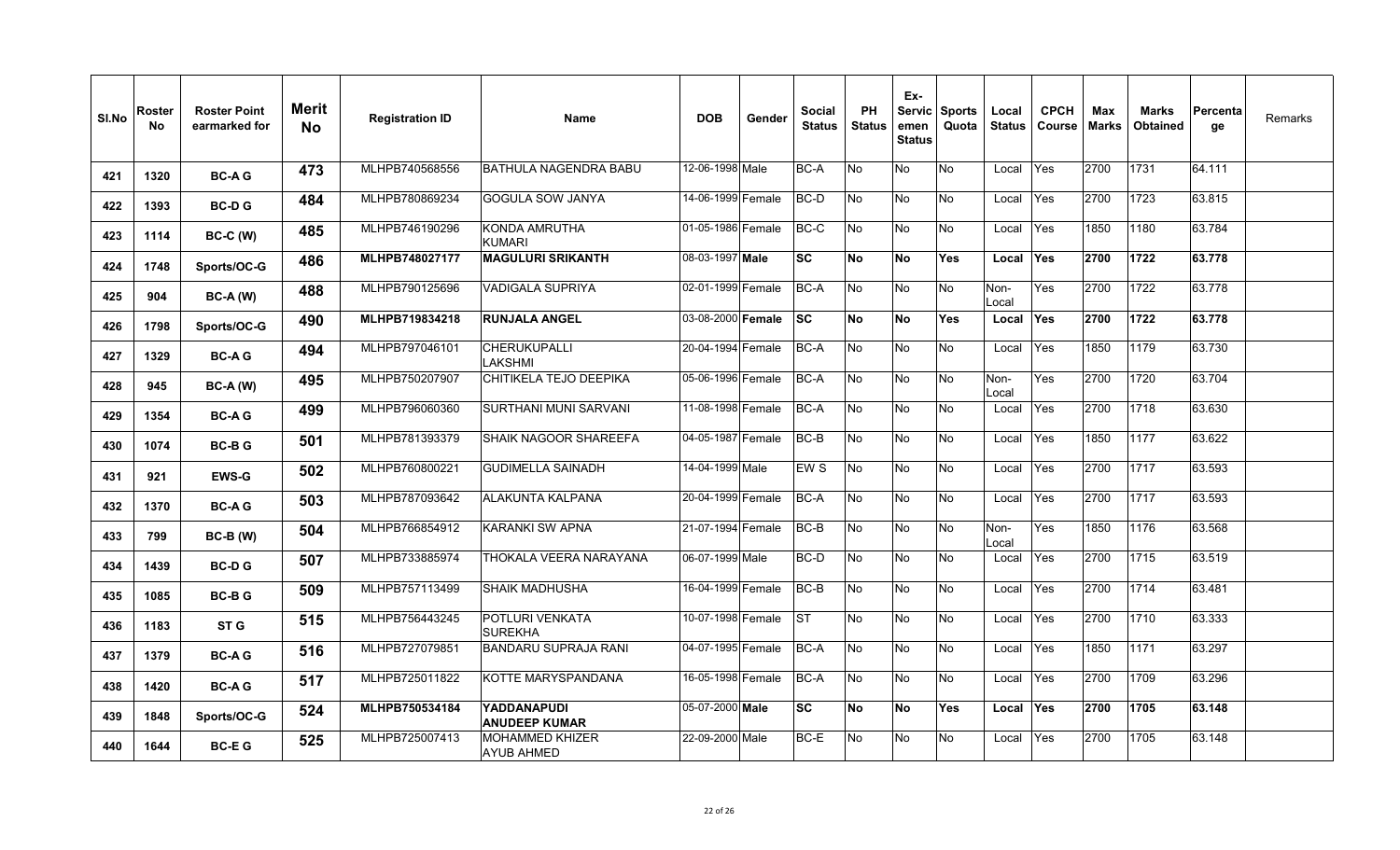| SI.No | Roster<br>No | <b>Roster Point</b><br>earmarked for | <b>Merit</b><br><b>No</b> | <b>Registration ID</b> | <b>Name</b>                                          | <b>DOB</b>        | Gender | Social<br><b>Status</b> | PH<br><b>Status</b> | Ex-<br>emen<br><b>Status</b> | Servic Sports<br>Quota | Local<br><b>Status</b> | <b>CPCH</b><br><b>Course</b> | Max<br><b>Marks</b> | <b>Marks</b><br><b>Obtained</b> | ∣Percenta<br>qe | Remarks                                                            |
|-------|--------------|--------------------------------------|---------------------------|------------------------|------------------------------------------------------|-------------------|--------|-------------------------|---------------------|------------------------------|------------------------|------------------------|------------------------------|---------------------|---------------------------------|-----------------|--------------------------------------------------------------------|
| 441   | 932          | <b>EWS-G</b>                         | 528                       | MLHPB727507924         | PUBBAGIRI ANUSHA REDDY                               | 01-01-1999 Female |        | EW S                    | No                  | No                           | <b>No</b>              | Local                  | Yes                          | 2700                | 1703                            | 63.074          |                                                                    |
| 442   | 1429         | <b>BC-AG</b>                         | 530                       | MLHPB715605466         | <b>UPPU ARUN BABU</b>                                | 14-08-2000 Male   |        | <b>BC-A</b>             | No                  | No                           | No.                    | Local                  | Yes                          | 2700                | 1700                            | 62.963          |                                                                    |
| 443   | 942          | <b>EWS-G</b>                         | 531                       | MLHPB775735234         | <b>MULLAMURI PAVANI</b>                              | 20-06-1999 Female |        | <b>EWS</b>              | <b>No</b>           | No                           | No                     | Local                  | Yes                          | 2700                | 1699                            | 62.926          |                                                                    |
| 444   | 808          | ST (W)                               | 533                       | MLHPB766057014         | NENAVATHU PREMAKUMARI BAI                            | 03-05-1999 Female |        | <b>ST</b>               | No                  | No                           | No.                    | Non-<br>Local          | Yes                          | 2700                | 1698                            | 62.889          |                                                                    |
| 445   | 961          | <b>EWS-G</b>                         | 534                       | MLHPB792328396         | YARRAM.VENKATREDDY                                   | 14-11-1997 Male   |        | EW S                    | No                  | No                           | No                     | Local                  | Yes                          | 2700                | 1697                            | 62.852          |                                                                    |
| 446   | 1454         | <b>BC-AG</b>                         | 535                       | MLHPB778039750         | <b>NEMALIPURI OLIVA</b>                              | 16-12-1999 Female |        | BC-A                    | No                  | No                           | No                     | Local                  | Yes                          | 2700                | 1696                            | 62.815          |                                                                    |
| 447   | 973          | <b>EWS-G</b>                         | 537                       | MLHPB790446067         | <b>ALLAM SREEDIVYA</b>                               | 15-06-1989 Female |        | EW S                    | No                  | No                           | <b>No</b>              | Local                  | Yes                          | 2700                | 1695                            | 62.778          |                                                                    |
| 448   | 1095         | <b>BC-BG</b>                         | 542                       | MLHPB730008116         | <b>BALAJI PAVANI</b>                                 | 25-01-2000 Female |        | BC-B                    | No                  | No                           | No                     | Local                  | Yes                          | 2700                | 1694                            | 62.741          |                                                                    |
| 449   | 1443         | <b>BC-DG</b>                         | 544                       | MLHPB744516702         | <b>MURRIBOINA RAJESW ARI</b>                         | 27-03-1998 Female |        | <b>BC-D</b>             | No                  | No                           | No.                    | Local                  | Yes                          | 2700                | 1692                            | 62.667          |                                                                    |
| 450   | 1669         | <b>BC-EG</b>                         | 545                       | MLHPB743623627         | <b>SHAIK KHADARVALI</b>                              | 22-04-1999 Male   |        | BC-E                    | No                  | No                           | No                     | Local                  | Yes                          | 2700                | 1692                            | 62.667          |                                                                    |
| 451   | 1414         | <b>BC-C (W)</b>                      | 548                       | MLHPB731151279         | <b>PALATHOTI SW ATHI</b>                             | 21-06-1998 Female |        | BC-C                    | <b>No</b>           | No                           | <b>No</b>              | Local                  | Yes                          | 2700                | 1691                            | 62.630          |                                                                    |
| 452   | 1004         | $BC-A (W)$                           | 549                       | MLHPB771295120         | C THARAKARAM                                         | 10-12-1998 Male   |        | <b>BC-A</b>             | No                  | No                           | No                     | Non-<br>Local          | Yes                          | 2700                | 1690                            | 62.593          | 3.33 % Women Reservation Quot<br>Ifilled. Hence treated as General |
| 453   | 1694         | <b>BC-EG</b>                         | 554                       | MLHPB780217629         | <b>SHAIK SHAMEEM</b>                                 | 17-05-1996 Female |        | BC-E                    | <b>No</b>           | No                           | No                     | Local                  | Yes                          | 1850                | 1157                            | 62.541          |                                                                    |
| 454   | 1225         | ST <sub>G</sub>                      | 558                       | MLHPB728327774         | <b>CHIKOLU SW APNA</b>                               | 28-06-1998 Female |        | <b>IST</b>              | <b>No</b>           | No                           | No                     | Local                  | Yes                          | 2700                | 1686                            | 62.444          |                                                                    |
| 455   | 858          | ST (W)                               | 559                       | MLHPB768584020         | AKKEM BALAGURAVAMMA                                  | 06-12-1998 Female |        | <b>ST</b>               | No                  | No                           | <b>No</b>              | Non-<br>Local          | Yes                          | 2700                | 1686                            | 62.444          |                                                                    |
| 456   | 1468         | <b>BC-DG</b>                         | 560                       | MLHPB726715129         | <b>ANAM PAVANI</b>                                   | 26-08-1999 Female |        | BC-D                    | No                  | No                           | No                     | Local                  | Yes                          | 2700                | 1685                            | 62.407          |                                                                    |
| 457   | 1124         | <b>BC-BG</b>                         | 561                       | MLHPB713022058         | <b>GOLI PRUDHVI RAJ</b>                              | 24-05-2000 Male   |        | BC-B                    | No                  | No                           | No                     | Local                  | Yes                          | 2700                | 1685                            | 62.407          |                                                                    |
| 458   | 982          | <b>EWS-G</b>                         | 562                       | MLHPB768564770         | <b>GRANDHI.VENKATA NAGA</b><br><b>LAKSHMAN KUMAR</b> | 16-08-1998 Male   |        | EW S                    | No                  | No                           | No                     | Local                  | Yes                          | 2700                | 1684                            | 62.370          |                                                                    |
| 459   | 1489         | <b>BC-DG</b>                         | 570                       | MLHPB763429202         | <b>CHINTA SAIMANASA</b>                              | 30-10-1999 Female |        | BC-D                    | No.                 | No                           | No.                    | Local                  | Yes                          | 2700                | 1680                            | 62.222          |                                                                    |
| 460   | 1233         | ST <sub>G</sub>                      | 573                       | MLHPB756425450         | <b>BANAVATH LAVANYA</b>                              | 10-08-2000 Female |        | <b>ST</b>               | No                  | No                           | No                     | Local                  | Yes                          | 2700                | 1679                            | 62.185          |                                                                    |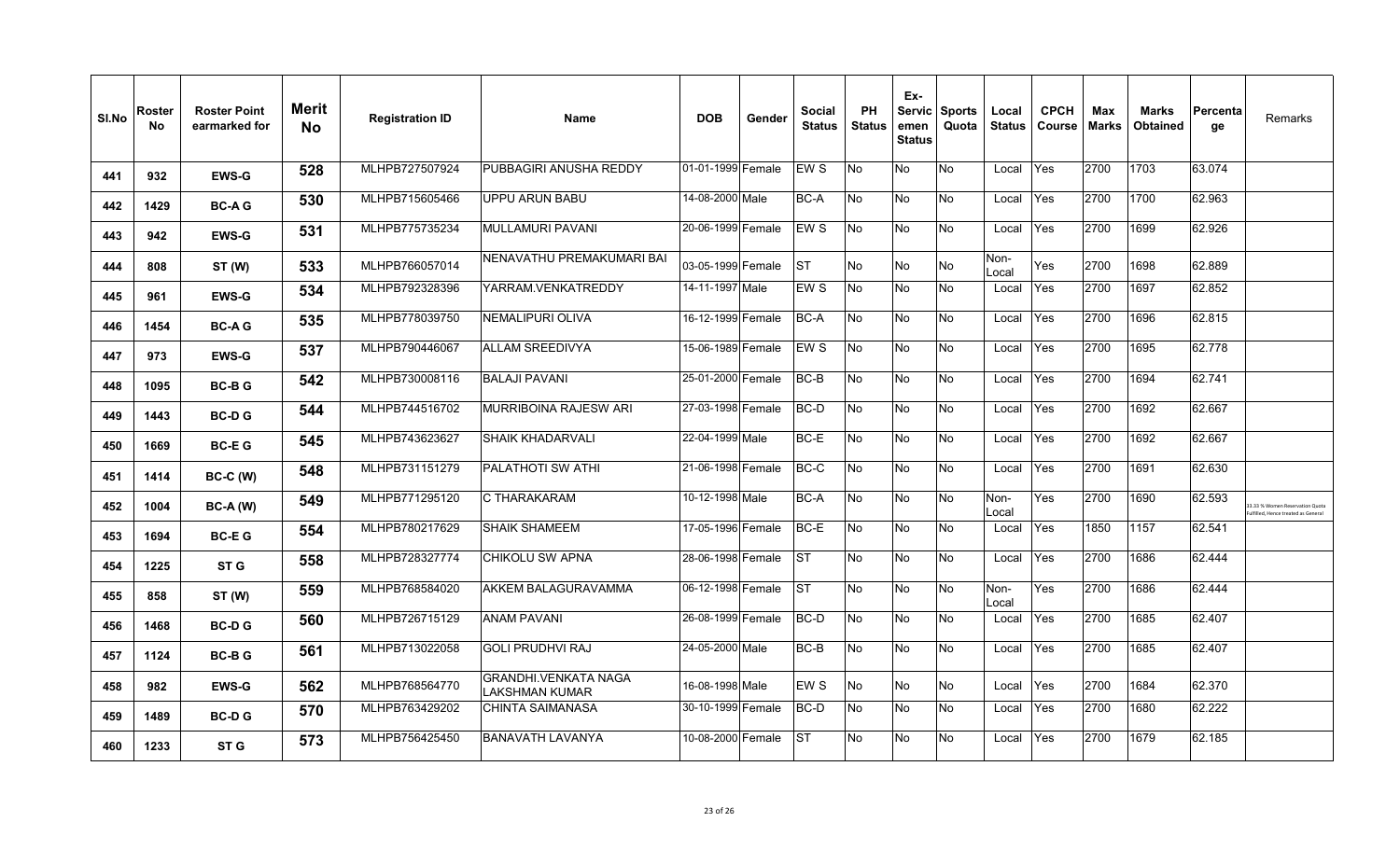| SI.No | Roster<br>No. | <b>Roster Point</b><br>earmarked for | Merit<br><b>No</b> | <b>Registration ID</b> | <b>Name</b>                           | <b>DOB</b>        | Gender | Social<br><b>Status</b> | <b>PH</b><br><b>Status</b> | Ex-<br>emen<br><b>Status</b> | Servic Sports<br>Quota | Local<br><b>Status</b> | <b>CPCH</b><br>Course | Max<br><b>Marks</b> | <b>Marks</b><br><b>Obtained</b> | Percenta<br>ge | Remarks |
|-------|---------------|--------------------------------------|--------------------|------------------------|---------------------------------------|-------------------|--------|-------------------------|----------------------------|------------------------------|------------------------|------------------------|-----------------------|---------------------|---------------------------------|----------------|---------|
| 461   | 1493          | <b>BC-DG</b>                         | 574                | MLHPB791277220         | <b>GOPIDESI SRIHARI</b>               | 10-07-1995 Male   |        | BC-D                    | No                         | No                           | No                     | Local                  | Yes                   | 1700                | 1057                            | 62.176         |         |
| 462   | 1045          | $BC-A (W)$                           | 581                | MLHPB782459152         | NAKKA MADHAVI                         | 03-08-1998 Female |        | BC-A                    | No                         | No                           | No.                    | Non-<br>Local          | Yes                   | 2700                | 1676                            | 62.074         |         |
| 463   | 1135          | <b>BC-BG</b>                         | 584                | MLHPB795652759         | PALUKURI KOTESW ARA RAO               | 12-07-1996 Male   |        | BC-B                    | No                         | No                           | No.                    | Local                  | Yes                   | 1850                | 1147                            | 62.000         |         |
| 464   | 1069          | <b>BC-EG</b>                         | 591                | MLHPB754685535         | <b>SHAIK SHAFIA</b>                   | 14-07-1996 Female |        | BC-E                    | No                         | No                           | <b>No</b>              | Local                  | Yes                   | 2900                | 1794                            | 61.862         |         |
| 465   | 1470          | <b>BC-AG</b>                         | 592                | MLHPB769961689         | MALLI SANTHA KUMARI                   | 23-05-1995 Female |        | BC-A                    | No                         | No                           | No.                    | Local                  | Yes                   | 2700                | 1670                            | 61.852         |         |
| 466   | 1479          | <b>BC-AG</b>                         | 601                | MLHPB727259407         | KOLLABATHULA ASW INI                  | 20-03-1996 Female |        | BC-A                    | No                         | No                           | No                     | Local                  | Yes                   | 1850                | 1143                            | 61.784         |         |
| 467   | 1520          | <b>BC-AG</b>                         | 602                | MLHPB769848521         | <b>BANDHAMRAVURI SOW</b><br>JANYARANI | 27-06-1996 Female |        | BC-A                    | No                         | <b>No</b>                    | <b>No</b>              | Local                  | Yes                   | 1850                | 1141                            | 61.676         |         |
| 468   | 1529          | <b>BC-AG</b>                         | 606                | MLHPB719376514         | MAMILLAPALLI HARITHA                  | 04-04-1998 Female |        | BC-A                    | No                         | $\overline{\mathsf{No}}$     | <b>No</b>              | Local                  | Yes                   | 2700                | 1662                            | 61.556         |         |
| 469   | 1754          | <b>BC-AG</b>                         | 608                | MLHPB741332120         | EKKULURI NARESH<br><b>BABU</b>        | 28-04-2000 Male   |        | BC-A                    | No                         | No                           | No.                    | Local                  | Yes                   | 2700                | 1662                            | 61.556         |         |
| 470   | 1094          | <b>BC-EG</b>                         | 611                | MLHPB775205868         | <b>SHAIK JANI BEGUM</b>               | 10-10-1999 Female |        | BC-E                    | No                         | No                           | <b>No</b>              | Local                  | Yes                   | 2700                | 1661                            | 61.519         |         |
| 471   | 1144          | <b>BC-EG</b>                         | 612                | MLHPB796233653         | <b>MOHAMMED ARAFAT</b><br><b>AYUB</b> | 13-09-1995 Male   |        | BC-E                    | No                         | No                           | No                     | Local                  | Yes                   | 1850                | 1138                            | 61.514         |         |
| 472   | 1898          | Sports/OC-G                          | 619                | MLHPB756603257         | <b>GANNUPALLI VIJAYA SAGAR</b>        | 15-04-1998 Male   |        | <b>SC</b>               | No                         | <b>No</b>                    | <b>Yes</b>             | Local                  | <b>Yes</b>            | 2700                | 1659                            | 61.444         |         |
| 473   | 1275          | ST G                                 | 622                | MLHPB729022799         | THIRUVEEDHI PARIMALA                  | 20-02-2000 Female |        | <b>ST</b>               | No                         | No                           | No.                    | Local                  | Yes                   | 2700                | 1658                            | 61.407         |         |
| 474   | 1160          | <b>BC-BG</b>                         | 623                | MLHPB761614169         | <b>DUDEKULA RAMEEJA</b>               | 10-06-2000 Female |        | BC-B                    | No                         | No                           | No.                    | Local                  | Yes                   | 2700                | 1658                            | 61.407         |         |
| 475   | 988           | <b>EWS-G</b>                         | 624                | MLHPB797568865         | SAYED MAZIDA                          | 29-06-1999 Female |        | EW <sub>S</sub>         | No                         | No                           | <b>No</b>              | Local                  | Yes                   | 2700                | 1657                            | 61.370         |         |
| 476   | 1283          | ST <sub>G</sub>                      | 629                | MLHPB798383314         | <b>CHEVURU SUSHMA</b>                 | 05-07-1999 Female |        | <b>ST</b>               | No                         | $\overline{\mathsf{No}}$     | <b>No</b>              | Local                  | Yes                   | 2700                | 1656                            | 61.333         |         |
| 477   | 1325          | ST G                                 | 633                | MLHPB798584404         | MOPURU POORNIMA                       | 11-05-1999 Female |        | IST.                    | No                         | No                           | No.                    | Local                  | Yes                   | 2700                | 1653                            | 61.222         |         |
| 478   | 1739          | <b>BC-DG</b>                         | 640                | MLHPB737068700         | MITHIKALA MURALIKRISHNA               | 18-02-1995 Male   |        | BC-D                    | No                         | No                           | <b>No</b>              | Local                  | Yes                   | 1700                | 1037                            | 61.000         |         |
| 479   | 1770          | <b>BC-AG</b>                         | 644                | MLHPB780194013         | KANCHARLA SAMBA SIVA RAO              | 16-04-2000 Male   |        | BC-A                    | No                         | No                           | No.                    | Local                  | Yes                   | 2700                | 1642                            | 60.815         |         |
| 480   | 1779          | <b>BC-AG</b>                         | 646                | MLHPB725245791         | <b>BATTULA POOJITHA</b>               | 12-07-1998 Female |        | BC-A                    | No.                        | No                           | No.                    | Local                  | Yes                   | 2700                | 1639                            | 60.704         |         |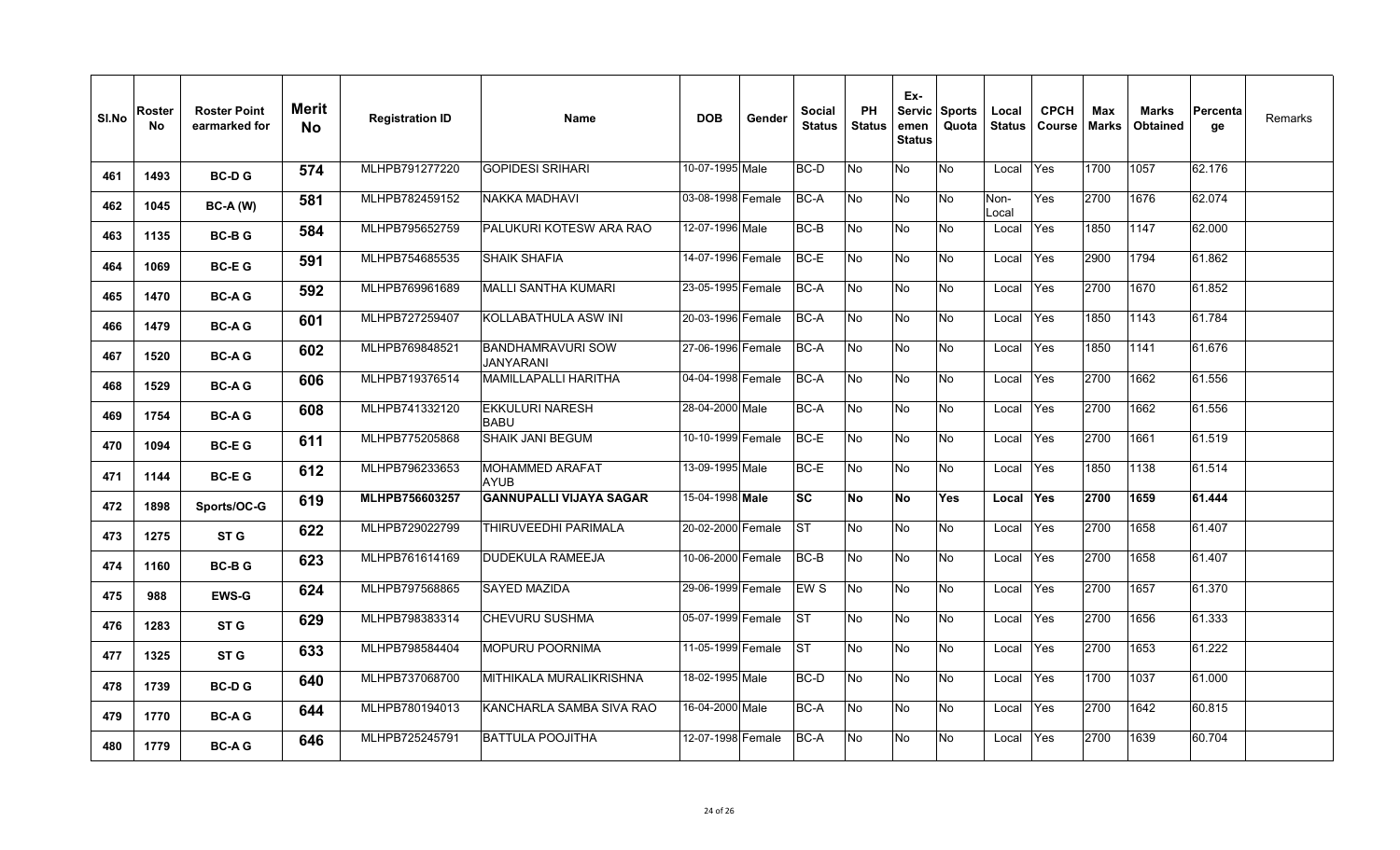| SI.No | Roster<br>No | <b>Roster Point</b><br>earmarked for | <b>Merit</b><br><b>No</b> | <b>Registration ID</b> | <b>Name</b>                            | <b>DOB</b>         | Gender | Social<br><b>Status</b> | <b>PH</b><br><b>Status</b> | Ex-<br>emen<br><b>Status</b> | Servic Sports<br>Quota | Local<br><b>Status</b> | <b>CPCH</b><br>Course | Max<br><b>Marks</b> | <b>Marks</b><br><b>Obtained</b> | l Percenta<br>ge | Remarks |
|-------|--------------|--------------------------------------|---------------------------|------------------------|----------------------------------------|--------------------|--------|-------------------------|----------------------------|------------------------------|------------------------|------------------------|-----------------------|---------------------|---------------------------------|------------------|---------|
| 481   | 1333         | ST G                                 | 647                       | MLHPB751618097         | SATHUPATI PRIYANKA                     | 28-11-1999 Female  |        | <b>IST</b>              | <b>No</b>                  | No                           | <b>No</b>              | Local                  | Yes                   | 2700                | 1639                            | 60.704           |         |
| 482   | 1375         | ST G                                 | 656                       | MLHPB779265714         | NALLABOTULA KANTHAMMA                  | 02-07-1989 Female  |        | <b>ST</b>               | No                         | No                           | No                     | Local                  | Yes                   | 2700                | 1633                            | 60.481           |         |
| 483   | 1383         | ST G                                 | 667                       | MLHPB789751596         | KAMPA RAMA LAKSHMAIAH                  | 06-02-2000 Male    |        | <b>ST</b>               | No                         | No                           | Yes                    | Local                  | Yes                   | 2700                | 1624                            | 60.148           |         |
| 484   | 1021         | <b>EWS-G</b>                         | 671                       | MLHPB782601084         | <b>MANNAM ANIL KUMAR</b>               | 17-07-1996 Male    |        | EW S                    | No                         | No                           | No                     | Local                  | Yes                   | 1850                | 1112                            | 60.108           |         |
| 485   | 1032         | <b>EWS-G</b>                         | 672                       | MLHPB766309011         | <b>THOTAKURA</b><br>PAVANKALYAN        | 23-02-1999 Male    |        | EWS                     | No                         | No                           | No.                    | Local                  | Yes                   | 2700                | 1622                            | 60.074           |         |
| 486   | 1042         | <b>EWS-G</b>                         | 675                       | MLHPB718410863         | <b>NOOKALA SHAMILI</b>                 | 18-11-1998 Female  |        | EW S                    | <b>No</b>                  | No                           | <b>No</b>              | Local                  | <b>Yes</b>            | 2700                | 1619                            | 59.963           |         |
| 487   | 1425         | ST G                                 | 678                       | MLHPB718860855         | <b>KETHAVATH HANUMA</b><br><b>NAIK</b> | 08-05-2000 Male    |        | <b>ST</b>               | No                         | No                           | No                     | Local                  | Yes                   | 2700                | 1618                            | 59.926           |         |
| 488   | 1743         | <b>BC-DG</b>                         | 679                       | MLHPB756097386         | <b>GODUGU RAMYA</b>                    | 12-05-1998 Female  |        | BC-D                    | No                         | No                           | Yes                    | Local                  | Yes                   | 2700                | 1617                            | 59.889           |         |
| 489   | 1820         | <b>BC-AG</b>                         | 687                       | MLHPB740735474         | UNNAVA UDAYALAKSHMI SAI                | 09-10-1998 Female  |        | <b>BC-A</b>             | <b>No</b>                  | No                           | No                     | Local                  | Yes                   | 2700                | 1613                            | 59.741           |         |
| 490   | 1174         | <b>BC-BG</b>                         | 693                       | MLHPB740621187         | <b>MUDIGONDA NAVEEN</b>                | 27-04-1997   Male  |        | BC-B                    | <b>No</b>                  | No.                          | No.                    | Local                  | Yes                   | 2700                | 1608                            | 59.556           |         |
| 491   | 1768         | <b>BC-DG</b>                         | 694                       | MLHPB753571011         | PANDILLA HARI KRISHNA                  | 15-06-1999 Male    |        | <b>BC-D</b>             | <b>No</b>                  | No                           | <b>No</b>              | Local                  | Yes                   | 2700                | 1608                            | 59.556           |         |
| 492   | 1061         | <b>EWS-G</b>                         | 698                       | MLHPB751218231         | RAGALA ALEKHYA                         | 30-04-2000 Female  |        | EWS                     | No                         | No                           | No                     | Local                  | Yes                   | 2700                | 1605                            | 59.444           |         |
| 493   | 1185         | <b>BC-BG</b>                         | 699                       | MLHPB711625383         | NANDAM GIRIDHAR BHANU<br><b>MAHESH</b> | 01-08-1996 Male    |        | BC-B                    | <b>No</b>                  | No                           | <b>No</b>              | Local                  | Yes                   | 2700                | 1602                            | 59.333           |         |
| 494   | 1948         | Sports/OC-G                          | 700                       | MLHPB722140517         | <b>KOMMATHOTI AKHIL BABU</b>           | 23-05-1999 Male    |        | <b>SC</b>               | <b>No</b>                  | <b>No</b>                    | Yes                    | Local                  | <b>Yes</b>            | 2700                | 1596                            | 59.111           |         |
| 495   | 1169         | <b>BC-EG</b>                         | 708                       | MLHPB738292187         | <b>SHAIK SHABIHA</b>                   | 20-07-1998 Female  |        | BC-E                    | No                         | No                           | <b>No</b>              | Local                  | Yes                   | 2700                | 1592                            | 58.963           |         |
| 496   | 1433         | ST <sub>G</sub>                      | 709                       | MLHPB723238496         | CHOW TURI KARUNYA SUDHA                | 24-02-1999 Female  |        | <b>ST</b>               | <b>No</b>                  | No                           | <b>No</b>              | Local                  | Yes                   | 2700                | 1591                            | 58.926           |         |
| 497   | 1545         | <b>BC-A (W)</b>                      | 711                       | MLHPB717091830         | <b>MODUKURI ANURADHA</b>               | 15-06-1986  Female |        | BC-A                    | <b>No</b>                  | No                           | No                     | Non-<br>Local          | Yes                   | 1850                | 1087                            | 58.757           |         |
| 498   | 1194         | <b>BC-EG</b>                         | 715                       | MLHPB744512789         | <b>SHAIK SARDAR</b>                    | 29-11-1998 Male    |        | BC-E                    | No                         | No                           | No                     | Local                  | Yes                   | 2700                | 1581                            | 58.556           |         |
| 499   | 1789         | <b>BC-DG</b>                         | 716                       | MLHPB792946002         | KURRA NAGARJUNA                        | 08-07-1999 Male    |        | <b>BC-D</b>             | No                         | No                           | No.                    | Local                  | <b>Yes</b>            | 2700                | 1581                            | 58.556           |         |
| 500   | 1475         | ST G                                 | 717                       | MLHPB758260303         | <b>SRIRAMA NAGA BABU</b>               | 05-08-1995 Male    |        | <b>ST</b>               | No                         | No                           | No                     | Local                  | Yes                   | 1850                | 1082                            | 58.486           |         |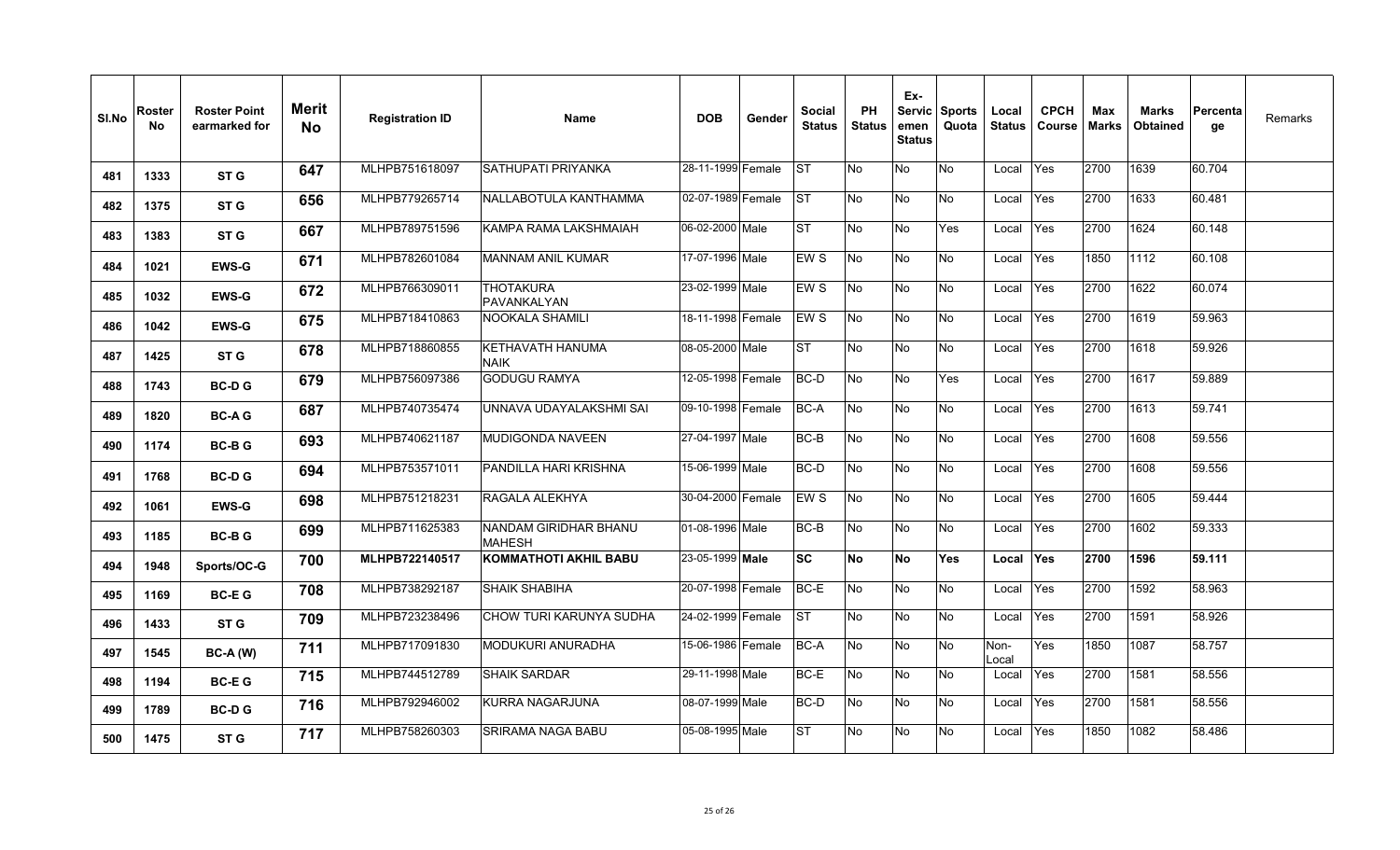| SI.No | Roster<br>No | <b>Roster Point</b><br>earmarked for | Merit<br>No | <b>Registration ID</b> | <b>Name</b>                     | <b>DOB</b>        | Gender | <b>Social</b><br><b>Status</b> | PH<br><b>Status</b> | Ex-<br>Servic<br>emen<br><b>Status</b> | <b>Sports</b><br>Quota | Local<br><b>Status</b> | <b>CPCH</b><br><b>Course</b> | Max<br>Marks | <b>Marks</b><br>Obtained | Percenta<br>ge | Remarks                                                              |
|-------|--------------|--------------------------------------|-------------|------------------------|---------------------------------|-------------------|--------|--------------------------------|---------------------|----------------------------------------|------------------------|------------------------|------------------------------|--------------|--------------------------|----------------|----------------------------------------------------------------------|
| 501   | 1998         | Sports/OC-G                          | 723         | MLHPB729249077         | <b>ARUMALLA SAGAR BABU</b>      | 03-06-1994 Male   |        | lsc                            | <b>No</b>           | <b>No</b>                              | <b>Yes</b>             | Local                  | Yes                          | 2700         | 1574                     | 58.296         |                                                                      |
| 502   | 1793         | <b>BC-DG</b>                         | 724         | MLHPB777711116         | <b>ANNANGI SURESH</b>           | 02-06-1999 Male   |        | <b>BC-D</b>                    | No                  | <b>No</b>                              | No                     | Local                  | Yes                          | 2700         | 1572                     | 58.222         |                                                                      |
| 503   | 1195         | <b>BC-BG</b>                         | 727         | MLHPB749211733         | SIRASALA SRINIVASU              | 27-03-2000 Male   |        | <b>BC-B</b>                    | No                  | <b>No</b>                              | No                     | Local                  | Yes                          | 2700         | 1567                     | 58.037         |                                                                      |
| 504   | 1224         | <b>BC-BG</b>                         | 729         | MLHPB728031084         | YARLAGADDA JOSHNNA              | 28-07-1999 Female |        | BC-B                           | No                  | <b>No</b>                              | No.                    | Local                  | Yes                          | 2800         | 1625                     | 58.036         |                                                                      |
| 505   | 1235         | <b>BC-BG</b>                         | 737         | MLHPB746931823         | <b>BORRA BALA VIMALA</b>        | 30-05-1999 Female |        | <b>BC-B</b>                    | No                  | <b>No</b>                              | No.                    | Local                  | Yes                          | 2700         | 1560                     | 57.778         |                                                                      |
| 506   | 1483         | ST <sub>G</sub>                      | 742         | MLHPB785026359         | <b>DASARI SW ARNALATHA</b>      | 13-12-1998 Female |        | <b>IST</b>                     | No                  | <b>No</b>                              | No                     | Local                  | Yes                          | 2700         | 1556                     | 57.630         |                                                                      |
| 507   | 1532         | <b>EWS-G</b>                         | 743         | MLHPB750216213         | <b>MEENA VENKATESH</b>          | 04-04-1998 Male   |        | <b>EWS</b>                     | No                  | <b>No</b>                              | No                     | Local                  | Yes                          | 2700         | 1554                     | 57.556         |                                                                      |
| 508   | 2014         | <b>BC-C (W)</b>                      | 744         | MLHPB771900601         | İGUNTI SALEMPAUL<br>MANIKYA RAO | 14-07-1999 Male   |        | BC-C                           | No                  | <b>No</b>                              | No                     | Local                  | Yes                          | 2700         | 1553                     | 57.519         | 3.33 % Women Reservation Quota<br>ulfilled. Hence treated as General |
| 509   | 956          | PH-OH G                              | 746         | MLHPB769822491         | <b>TELLA RAVINDRA BABU</b>      | 23-07-1996 Male   |        | <b>ISC</b>                     | Yes                 | <b>No</b>                              | No                     | Local                  | Yes                          | 2700         | 1550                     | 57.407         |                                                                      |
| 510   | 1839         | <b>BC-DG</b>                         | 748         | MLHPB788140758         | YEATE KASIM BABU                | 02-08-1998 Male   |        | <b>BC-D</b>                    | No                  | <b>No</b>                              | No                     | Local                  | Yes                          | 2700         | 1548                     | 57.333         |                                                                      |
| 511   | 1829         | <b>BC-AG</b>                         | 758         | MLHPB779404316         | <b>PALLAPU VASANTHA</b>         | 03-10-1994 Female |        | <b>BC-A</b>                    | No                  | <b>No</b>                              | <b>No</b>              | Local                  | <b>Yes</b>                   | 1850         | 1034                     | 55.892         |                                                                      |
| 512   | 1525         | ST <sub>G</sub>                      | 762         | MLHPB730377189         | <b>BANAVATH VAMSI NAIK</b>      | 31-07-1998 Male   |        | <b>ST</b>                      | No                  | <b>No</b>                              | <b>No</b>              | Local                  | Yes                          | 2700         | 1497                     | 55.444         |                                                                      |
| 513   | 1733         | ST <sub>G</sub>                      | 764         | MLHPB710310798         | BANAVATHU RAVINAIK              | 19-06-1996 Male   |        | <b>ST</b>                      | No                  | <b>No</b>                              | No.                    | Local                  | Yes                          | 2700         | 1485                     | 55.000         |                                                                      |
| 514   | 1775         | ST <sub>G</sub>                      | 770         | MLHPB793713108         | KANDULA PADMAPRIYA              | 15-11-1998 Female |        | <b>ST</b>                      | No                  | <b>No</b>                              | No                     | Local                  | Yes                          | 2700         | 1441                     | 53.370         |                                                                      |
| 515   | 1854         | <b>BC-AG</b>                         | 771         | MLHPB724440923         | <b>MUSUGU BHULAKSHMI</b>        | 02-08-1998 Female |        | <b>BC-A</b>                    | No                  | <b>No</b>                              | No                     | Local                  | Yes                          | 2700         | 1426                     | 52.815         |                                                                      |

**Note: The candidates those who are provisionally selected (10 Memebers ) under Sports Quota, Posting Orders will be issued after receipt of the Genunity from the Sports Authotities.**

**Regional Director Medical and Health Services Guntur**